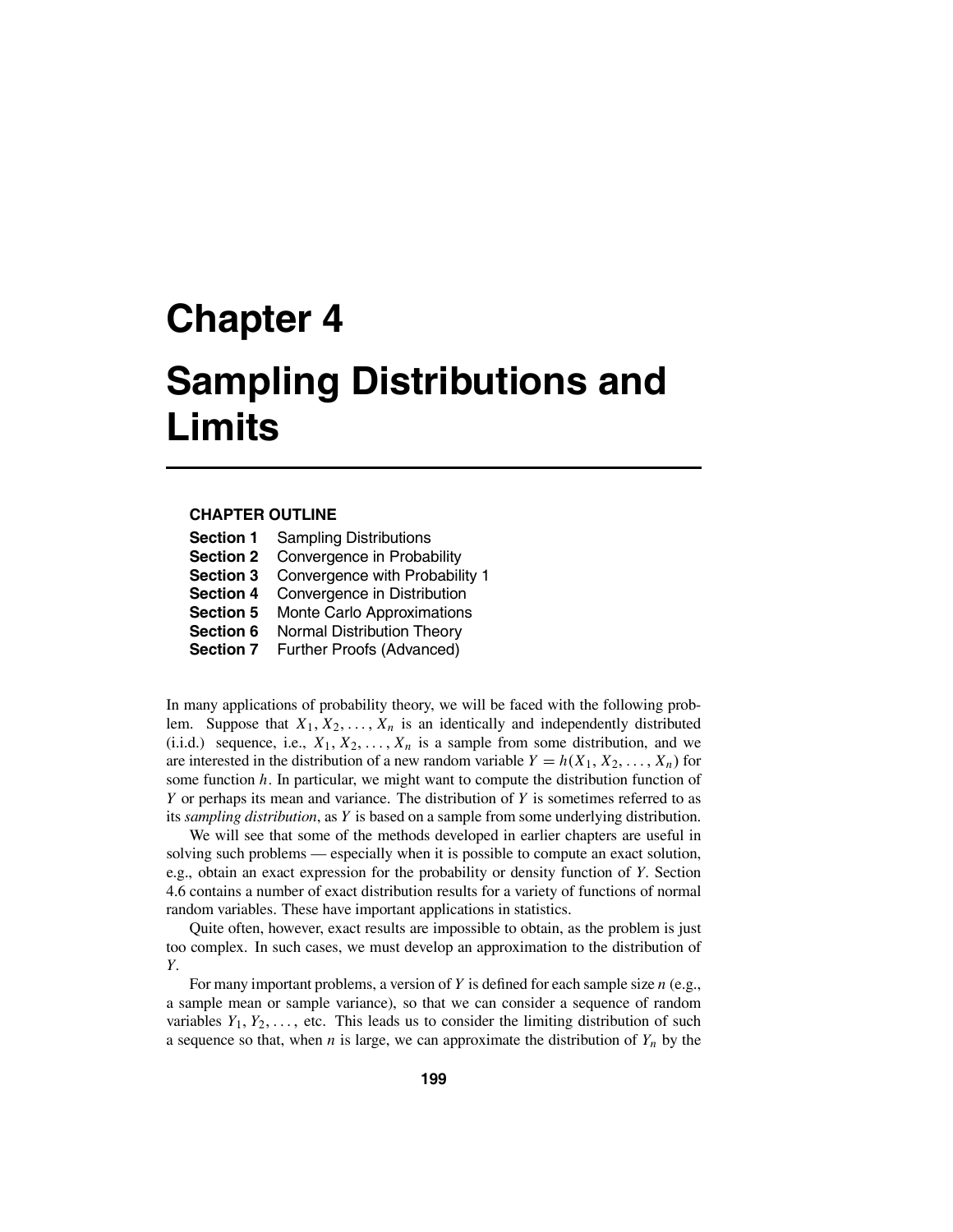limit, which is often much simpler. This approach leads to a famous result, known as the central limit theorem, discussed in Section 4.4.

Sometimes we cannot even develop useful approximations for large *n*, due to the difficulty of the problem or perhaps because *n* is just too small in a particular application. Fortunately, however, we can then use the Monte Carlo approach where the power of the computer becomes available. This is discussed in Section 4.5.

In Chapter 5 we will see that, in statistical applications, we typically do not know much about the underlying distribution of the  $X_i$  from which we are sampling. We then collect a sample and a value, such as *Y*, that will serve as an estimate of a characteristic of the underlying distribution, e.g., the sample mean  $\overline{X}$  will serve as an estimate of the mean of the distribution of the  $X_i$ . We then want to know what happens to these estimates as *n* grows. If we have chosen our estimates well, then the estimates will converge to the quantities we are estimating as  $n$  increases. Such an estimate is called *consistent*. In Sections 4.2 and 4.3, we will discuss the most important consistency theorems — namely, the weak and strong laws of large numbers.

## **4.1 Sampling Distributions**

Let us consider a very simple example.

### **EXAMPLE 4.1.1**

Suppose we obtain a sample  $X_1, X_2$  of size  $n = 2$  from the discrete distribution with probability function given by

$$
p_X(x) = \begin{cases} 1/2 & x = 1 \\ 1/4 & x = 2 \\ 1/4 & x = 3 \\ 0 & \text{otherwise.} \end{cases}
$$

Let us take  $Y_2 = (X_1 X_2)^{1/2}$ . This is the *geometric mean* of the sample values (the geometric mean of *n* positive numbers  $x_1, \ldots, x_n$  is defined as  $(x_1 \cdots x_n)^{1/n}$ .

To determine the distribution of  $Y_2$ , we first list the possible values for  $Y_2$ , the samples that give rise to these values, and their probabilities of occurrence. The values of these probabilities specify the sampling distribution of *Y*. We have the following table.

| V          | Sample                | $p_{Y_2}(y)$                    |
|------------|-----------------------|---------------------------------|
|            | $\{(1,1)\}\$          | $(1/2)(1/2) = 1/4$              |
|            | $\{(1, 2), (2, 1)\}\$ | $(1/2)(1/4) + (1/4)(1/2) = 1/4$ |
| $\sqrt{3}$ | $\{(1, 3), (1, 3)\}\$ | $(1/2)(1/4) + (1/4)(1/2) = 1/4$ |
|            | $\{(2,2)\}\$          | $(1/4)(1/4) = 1/16$             |
|            | $\{(2,3), (3,2)\}\$   | $(1/4)(1/4) + (1/4)(1/4) = 1/8$ |
|            | $\{(3,3)\}\$          | $(1/4)(1/4) = 1/16$             |

Now suppose instead we have a sample  $X_1, \ldots, X_{20}$  of size  $n = 20$ , and we want to find the distribution of  $Y_{20} = (X_1 \cdots X_{20})^{1/20}$ . Obviously, we can proceed as above, but this time the computations are much more complicated, as there are now  $3^{20}$  = 3,486,784,401 possible samples, as opposed to the  $3^2 = 9$  samples used to form the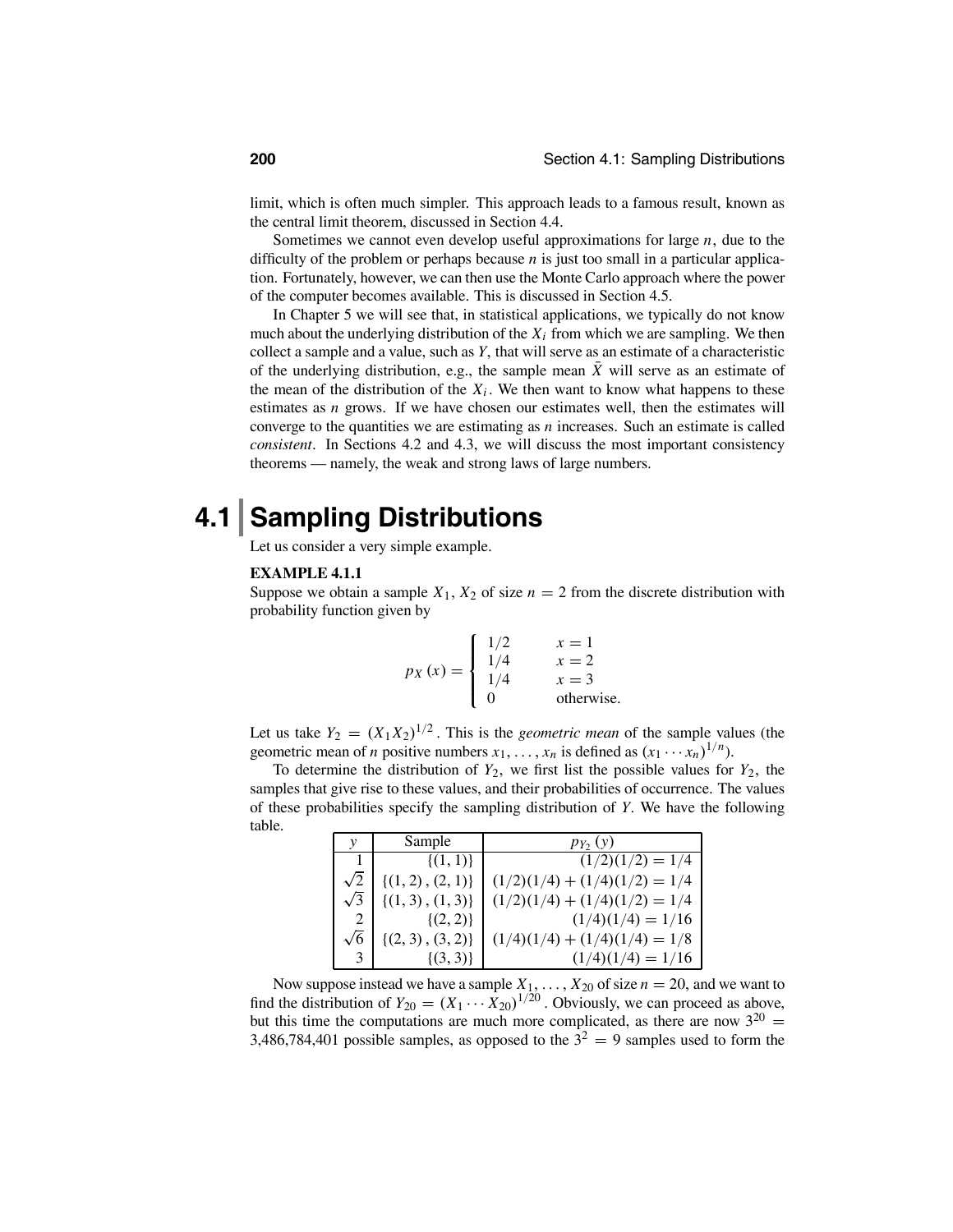previous table. Directly computing  $p_{Y_{20}}$ , as we have done for  $p_{Y_2}$ , would be onerous — even for a computer! So what can we do here?

One possibility is to look at the distribution of  $Y_n = (X_1 \cdots X_n)^{1/n}$  when *n* is large and see if we can approximate this in some fashion. The results of Section 4.4.1 show that

$$
\ln Y_n = \frac{1}{n} \sum_{i=1}^n \ln X_i
$$

has an approximate normal distribution when *n* is large. In fact, the approximating normal distribution when  $n = 20$  turns out to be an  $N(0.447940, 0.105167)$  distribution. We have plotted this density in Figure 4.1.1.

Another approach is to use the methods of Section 2.10 to generate *N* samples of size  $n = 20$  from  $p<sub>X</sub>$ , calculate ln  $Y<sub>20</sub>$  for each (ln is a 1-1 transformation, and we transform to avoid the potentially large values assumed by  $Y_{20}$ ), and then use these *N* values to approximate the distribution of  $\ln Y_{20}$ . For example, in Figure 4.1.2 we have provided a plot of a density histogram (see Section 5.4.3 for more discussion of histograms) of  $N = 10^4$  values of ln  $Y_{20}$  calculated from  $N = 10^4$  samples of size  $n =$ 20 generated (using the computer) from  $p<sub>X</sub>$ . The area of each rectangle corresponds to the proportion of values of ln *Y*<sup>20</sup> that were in the interval given by the base of the rectangle. As we will see in Sections 4.2, 4.3, and 4.4, these areas approximate the actual probabilities that ln *Y*<sup>20</sup> falls in these intervals. These approximations improve as we increase *N*.

Notice the similarity in the shapes of Figures 4.1.1 and 4.1.2. Figure 4.1.2 is not symmetrical about its center, however, as it is somewhat skewed. This is an indication that the normal approximation is not entirely adequate when  $n = 20$ .



Figure 4.1.1: Plot of the approximating *N*(0.447940, 0.105167) density to the distribution of lnY20 in Example 4.1.1.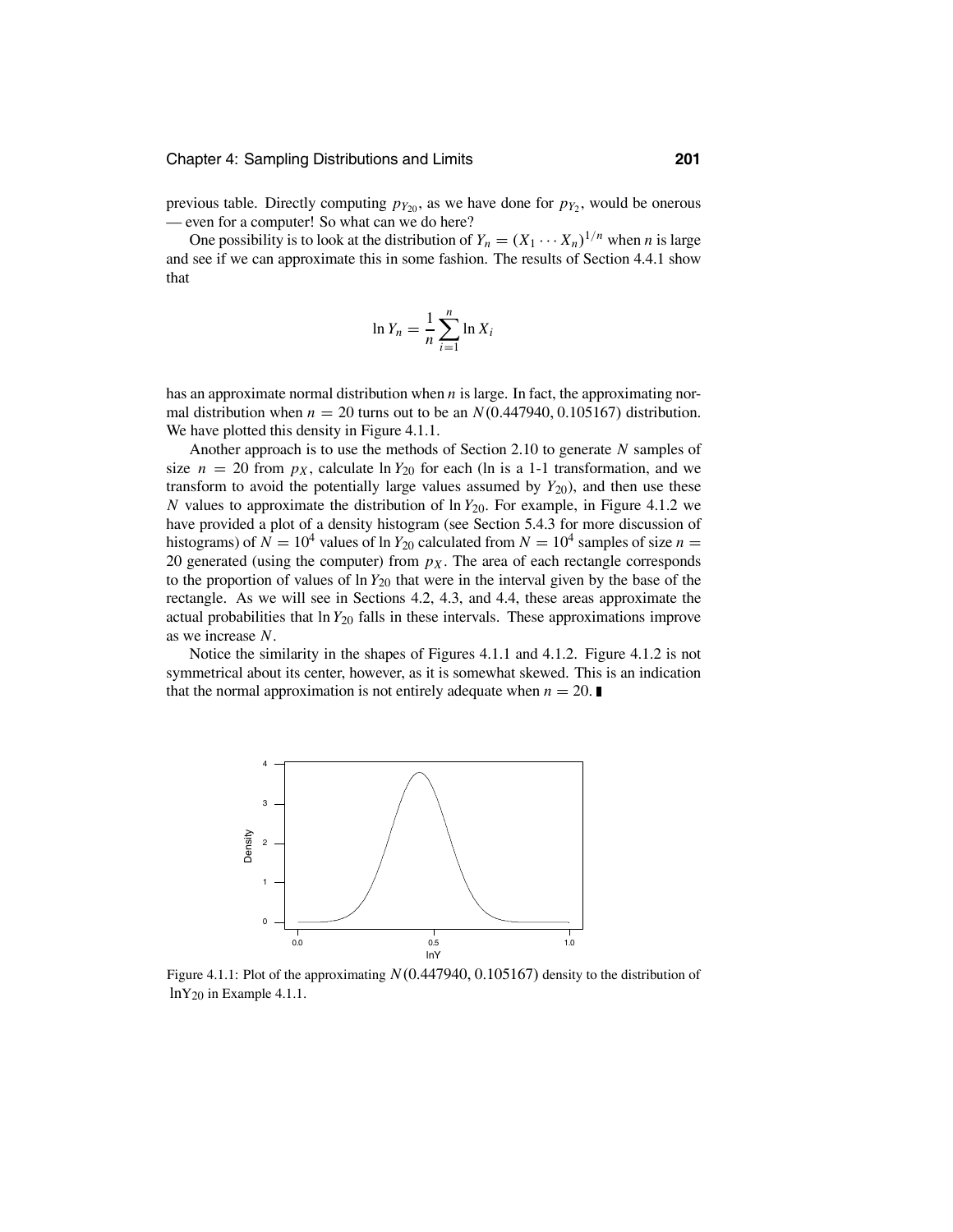

Figure 4.1.2: Plot of  $N = 10^4$  values of ln  $Y_{20}$  obtained by generating  $N = 10^4$  samples from  $p_X$  in Example 4.1.1.

Sometimes we are lucky and can work out the sampling distribution of

$$
Y=h(X_1,X_2,\ldots,X_n)
$$

exactly in a form useful for computing probabilities and expectations for *Y*. In general, however, when we want to compute  $P(Y \in B) = P_Y(B)$ , we will have to determine the set of samples  $(X_1, X_2, \ldots, X_n)$  such that  $Y \in B$ , as given by

 $h^{-1}B = \{(x_1, x_2, \ldots, x_n) : h(x_1, x_2, \ldots, x_n) \in B\},$ 

and then compute  $P((X_1, X_2, ..., X_n) \in h^{-1}B)$ . This is typically an intractable problem and approximations or simulation (Monte Carlo) methods will be essential. Techniques for deriving such approximations will be discussed in subsequent sections of this chapter. In particular, we will develop an important approximation to the sampling distribution of the sample mean

$$
\bar{X} = h(X_1, X_2, \dots, X_n) = \frac{1}{n} \sum_{i=1}^n X_i.
$$

### **Summary of Section 4.1**

- A sampling distribution is the distribution of a random variable corresponding to a function of some i.i.d. sequence.
- Sampling distributions can sometimes be computed by direct computation or by approximations such as the central limit theorem.

### **EXERCISES**

**4.1.1** Suppose that  $X_1, X_2, X_3$  are i.i.d. from  $p_X$  in Example 4.1.1. Determine the exact distribution of  $Y_3 = (X_1 X_2 X_3)^{1/3}$ .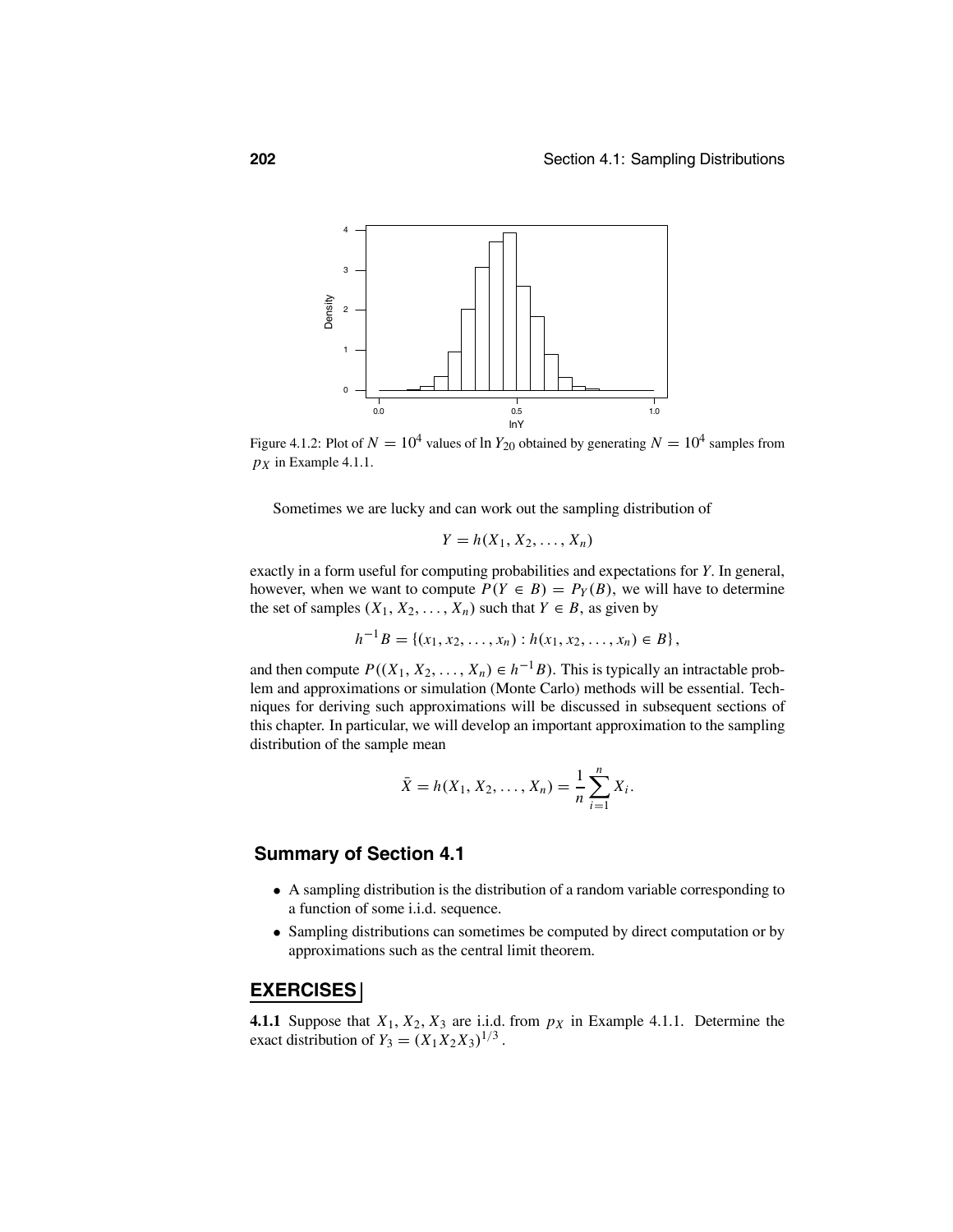**4.1.2** Suppose that a fair six-sided die is tossed  $n = 2$  independent times. Compute the exact distribution of the sample mean.

**4.1.3** Suppose that an urn contains a proportion *p* of chips labelled 0 and proportion <sup>1</sup> <sup>−</sup> *<sup>p</sup>* of chips labelled 1. For a sample of *<sup>n</sup>* <sup>=</sup> <sup>2</sup>, drawn with replacement, determine the distribution of the sample mean.

**4.1.4** Suppose that an urn contains *N* chips labelled 0 and *M* chips labelled 1. For a sample of  $n = 2$ , drawn without replacement, determine the distribution of the sample mean.

**4.1.5** Suppose that a symmetrical die is tossed *<sup>n</sup>* <sup>=</sup> 20 independent times. Work out the exact sampling distribution of the maximum of this sample.

**4.1.6** Suppose three fair dice are rolled, and let *Y* be the number of 6's showing. Compute the exact distribution of *Y*.

**4.1.7** Suppose two fair dice are rolled, and let *W* be the *product* of the two numbers showing. Compute the exact distribution of *W*.

**4.1.8** Suppose two fair dice are rolled, and let *Z* be the *difference* of the two numbers showing (i.e., the first number *minus* the second number). Compute the exact distribution of *Z*.

**4.1.9** Suppose four fair coins are flipped, and let *Y* be the number of pairs of coins which land the same way (i.e., the number of pairs that are either both heads or both tails). Compute the exact distribution of *Y*.

### **COMPUTER EXERCISES**

**4.1.10** Generate a sample of  $N = 10^3$  values of  $Y_{50}$  in Example 4.1.1. Calculate the mean and standard deviation of this sample.

**4.1.11** Suppose that  $X_1, X_2, \ldots, X_{10}$  is an i.i.d. sequence from an  $N(0, 1)$  distribution. Generate a sample of  $N = 10^3$  values from the distribution of max( $X_1, X_2, \ldots$ , *X*10). Calculate the mean and standard deviation of this sample.

### **PROBLEMS**

**4.1.12** Suppose that  $X_1, X_2, \ldots, X_n$  is a sample from the Poisson( $\lambda$ ) distribution. Determine the exact sampling distribution of  $Y = X_1 + X_2 + \cdots + X_n$ . (Hint: Determine the moment-generating function of *Y* and use the uniqueness theorem.)

**4.1.13** Suppose that *X*1, *X*<sup>2</sup> is a sample from the Uniform[0,1] distribution. Determine the exact sampling distribution of  $Y = X_1 + X_2$ . (Hint: Determine the density of *Y*.) **4.1.14** Suppose that *X*1, *X*<sup>2</sup> is a sample from the Uniform[0,1] distribution. Determine the exact sampling distribution of  $Y = (X_1 X_2)^{1/2}$ . (Hint: Determine the density of ln *Y* and then transform.)

## **4.2 Convergence in Probability**

Notions of *convergence* are fundamental to much of mathematics. For example, if  $a_n = 1 - 1/n$ , then  $a_1 = 0$ ,  $a_2 = 1/2$ ,  $a_3 = 2/3$ ,  $a_4 = 3/4$ , etc. We see that the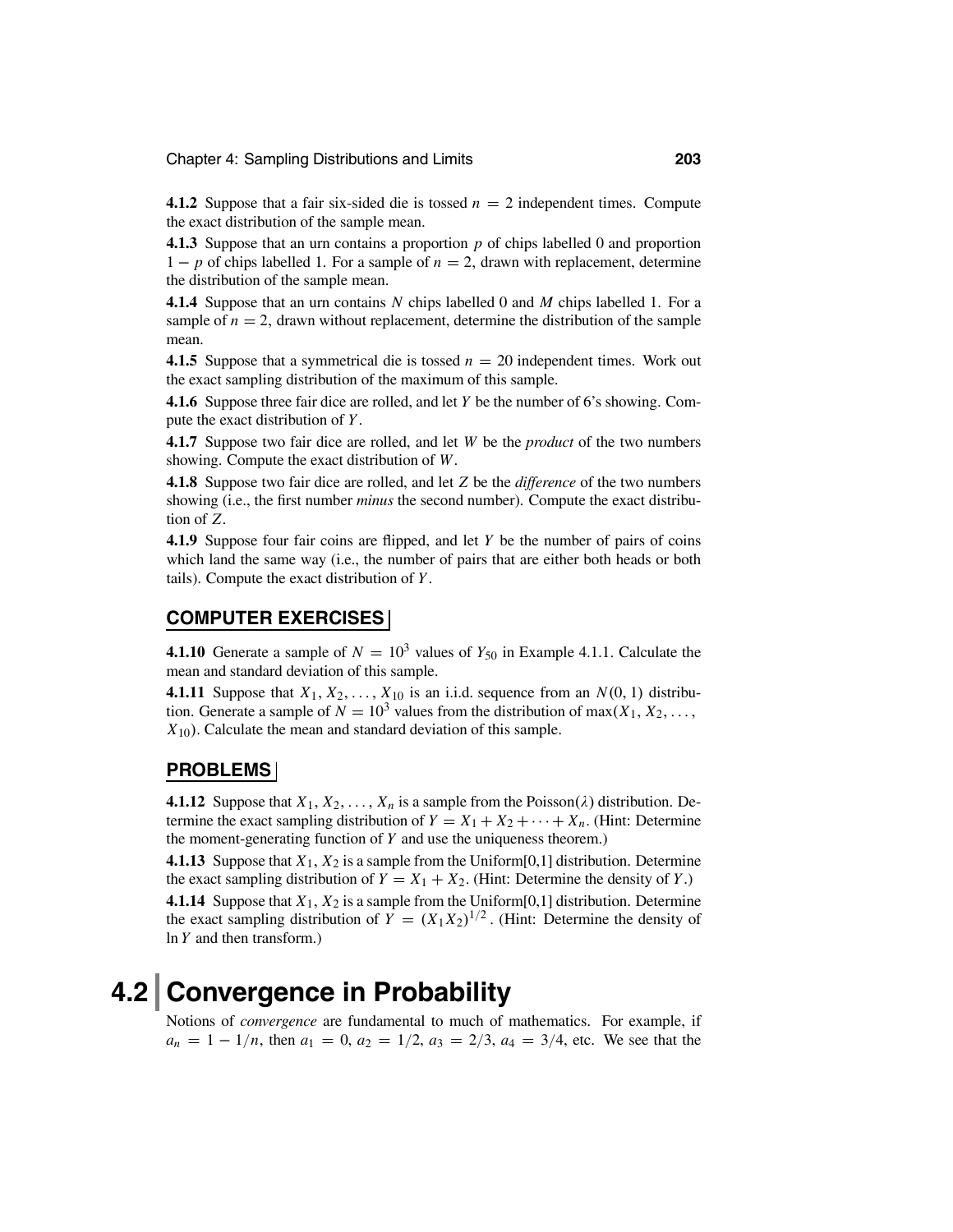values of  $a_n$  are getting "closer and closer" to 1, and indeed we know from calculus that  $\lim_{n\to\infty} a_n = 1$  in this case.

For random variables, notions of convergence are more complicated. If the values themselves are random, then how can they "converge" to anything? On the other hand, we can consider various *probabilities* associated with the random variables and see if *they* converge in some sense.

The simplest notion of convergence of random variables is convergence in probability, as follows. (Other notions of convergence will be developed in subsequent sections.)

| <b>Definition 4.2.1</b> Let $X_1, X_2, \ldots$ be an infinite sequence of random variables, and                                  |
|----------------------------------------------------------------------------------------------------------------------------------|
| let Y be another random variable. Then the sequence $\{X_n\}$ converges in probability                                           |
| to Y, if for all $\epsilon > 0$ , $\lim_{n \to \infty} P( X_n - Y  \ge \epsilon) = 0$ , and we write $X_n \stackrel{P}{\to} Y$ . |

In Figure 4.2.1, we have plotted the differences  $X_n - Y$ , for selected values of *n*, for 10 generated sequences  $\{X_n - Y\}$  for a typical situation where the random variables *Xn* converge to a random variable *Y* in probability. We have also plotted the horizontal lines at  $\pm \epsilon$  for  $\epsilon = 0.25$ . From this we can see the increasing concentration of the distribution of  $X_n - Y$  about 0, as *n* increases, as required by Definition 4.2.1. In fact, the 10 observed values of  $X_{100} - Y$  all satisfy the inequality  $|X_{100} - Y| < 0.25$ .



Figure 4.2.1: Plot of 10 replications of  $\{X_n - Y\}$  illustrating the convergence in probability of  $X_n$  to  $Y$ .

We consider some applications of this definition.

### **EXAMPLE 4.2.1**

Let *Y* be any random variable, and let  $X_1 = X_2 = X_3 = \cdots = Y$ . (That is, the random variables are all *identical* to each other.) In that case,  $|X_n - Y| = 0$ , so of course

$$
\lim_{n\to\infty} P(|X_n - Y| \ge \epsilon) = 0
$$

for all  $\epsilon > 0$ . Hence,  $X_n \stackrel{P}{\to} Y$ .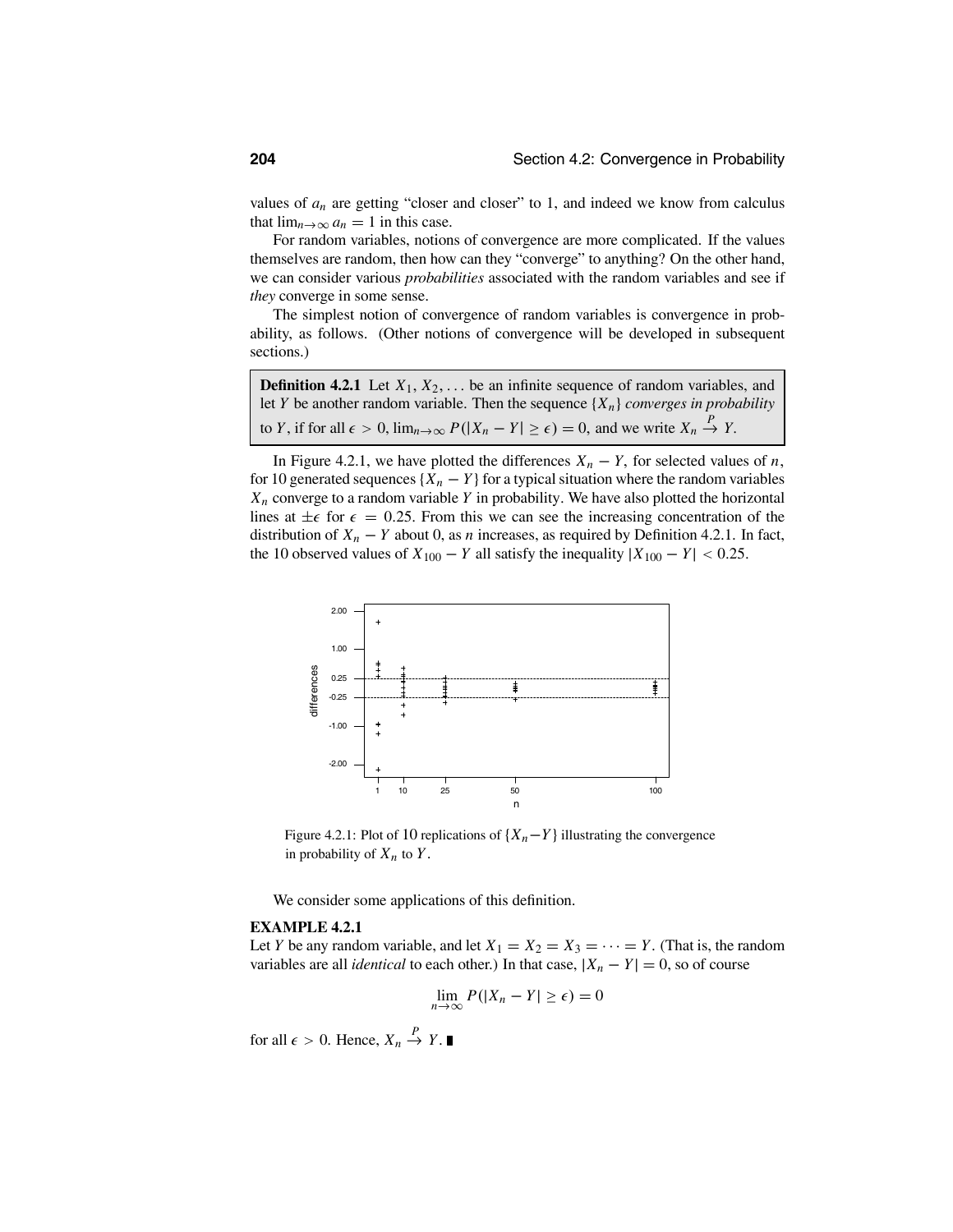### **EXAMPLE 4.2.2**

Suppose  $P(X_n = 1 - 1/n) = 1$  and  $P(Y = 1) = 1$ . Then  $P(|X_n - Y| \ge \epsilon) = 0$ whenever  $n > 1/\epsilon$ . Hence,  $P(|X_n - Y| \geq \epsilon) \to 0$  as  $n \to \infty$  for all  $\epsilon > 0$ . Hence, the sequence  $\{X_n\}$  converges in probability to *Y*. (Here, the distributions of  $X_n$  and *Y* are all *degenerate*.)

### **EXAMPLE 4.2.3**

Let *U* ∼ Uniform[0, 1]. Define  $X_n$  by

$$
X_n = \begin{cases} 3 & U \leq \frac{2}{3} - \frac{1}{n} \\ 8 & \text{otherwise,} \end{cases}
$$

and define *Y* by

$$
Y = \begin{cases} 3 & U \le \frac{2}{3} \\ 8 & \text{otherwise.} \end{cases}
$$

Then

$$
P(|X_n - Y| \ge \epsilon) \le P(X_n \ne Y) = P\left(\frac{2}{3} - \frac{1}{n} < U \le \frac{2}{3}\right) = \frac{1}{n}.
$$

Hence,  $P(|X_n - Y| \ge \epsilon) \to 0$  as  $n \to \infty$  for all  $\epsilon > 0$ , and the sequence  $\{X_n\}$  converges in probability to  $Y$ . (This time, the distributions of  $X_n$  and  $Y$  are *not* degenerate.)  $\blacksquare$ 

A common case is where the distributions of the  $X_n$  are not degenerate, but *Y* is just a constant, as in the following example.

### **EXAMPLE 4.2.4**

Suppose  $Z_n \sim$  Exponential(*n*) and let  $Y = 0$ . Then

$$
P(|Z_n - Y| \geq \epsilon) = P(Z_n \geq \epsilon) = \int_{\epsilon}^{\infty} n e^{-nx} dx = e^{-n\epsilon}.
$$

Hence, again  $P(|Z_n - Y| \ge \epsilon) \to 0$  as  $n \to \infty$  for all  $\epsilon > 0$ , so the sequence  $\{Z_n\}$ converges in probability to *Y*.

### **4.2.1 The Weak Law of Large Numbers**

One of the most important applications of convergence in probability is the weak law of large numbers. Suppose  $X_1, X_2, \ldots$  is a sequence of independent random variables that each have the same mean  $\mu$ . For large *n*, what can we say about their average

$$
M_n = \frac{1}{n}(X_1 + \dots + X_n)?
$$

We refer to  $M_n$  as the *sample average*, or *sample mean*, for  $X_1, \ldots, X_n$ . When the sample size *n* is fixed, we will often use  $\overline{X}$  as a notation for sample mean instead of *Mn*.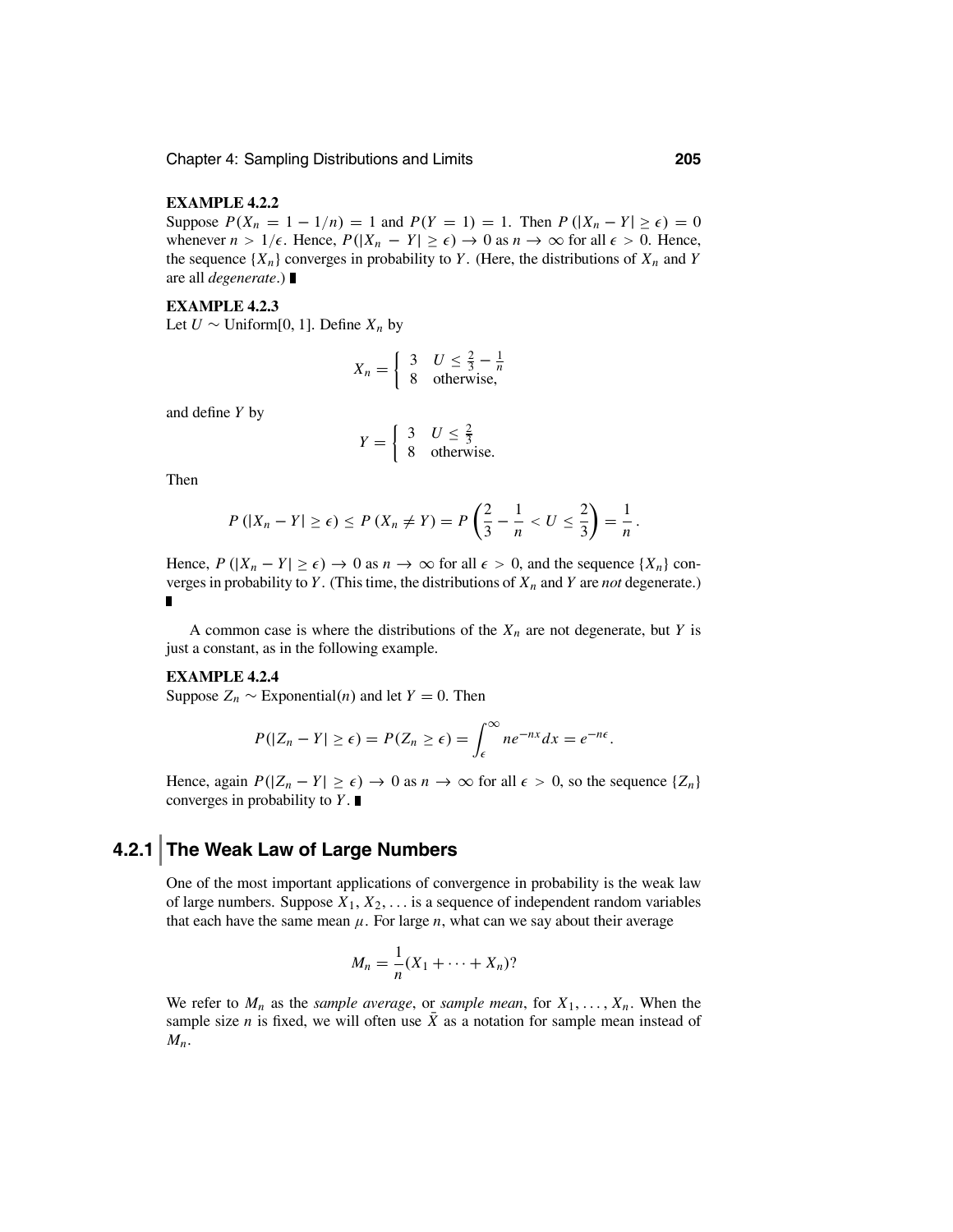For example, if we flip a sequence of fair coins, and if  $X_i = 1$  or  $X_i = 0$  as the *i*th coin comes up heads or tails, then  $M_n$  represents the *fraction* of the first *n* coins that came up heads. We might expect that for large *n*, this fraction will be close to 1/2, i.e., to the expected value of the  $X_i$ .

The weak law of large numbers provides a precise sense in which average values  $M_n$  tend to get close to  $E(X_i)$ , for large *n*.

**Theorem 4.2.1** (*Weak law of large numbers*) Let  $X_1, X_2, \ldots$  be a sequence of independent random variables, each having the same mean  $\mu$  and each having variance less than or equal to  $v < \infty$ . Then for all  $\epsilon > 0$ ,  $\lim_{n \to \infty} P(|M_n - \mu| \ge \epsilon) = 0$ . That is, the averages converge in probability to the common mean  $\mu$  or  $M_n \stackrel{P}{\to} \mu$ .

**PROOF** Using linearity of expected value, we see that  $E(M_n) = \mu$ . Also, using independence, we have

$$
\begin{array}{rcl}\n\text{Var}(M_n) & = & \frac{1}{n^2} (\text{Var}(X_1) + \text{Var}(X_2) + \dots + \text{Var}(X_n)) \\
& \leq & \frac{1}{n^2} (v + v + \dots + v) = \frac{1}{n^2} (nv) = v/n \,.\n\end{array}
$$

Hence, by Chebychev's inequality (Theorem 3.6.2), we have

$$
P\left(|M_n - \mu| \geq \epsilon\right) \leq \text{Var}(M_n)/\epsilon^2 \leq v/\epsilon^2 n.
$$

This converges to 0 as  $n \to \infty$ , which proves the theorem.

It is a fact that, in Theorem 4.2.1, if we require the  $X_i$  variables to be i.i.d. instead of merely independent, then we do not even need the  $X_i$  to have finite variance. But we will not discuss this result further here. Consider some applications of the weak law of large numbers.

#### **EXAMPLE 4.2.5**

Consider flipping a sequence of identical fair coins. Let  $M_n$  be the fraction of the first *n* coins that are heads. Then  $M_n = (X_1 + \cdots + X_n)/n$ , where  $X_i = 1$  if the *i*th coin is heads, otherwise  $X_i = 0$ . Hence, by the weak law of large numbers, we have

$$
\lim_{n \to \infty} P(M_n < 0.49) = \lim_{n \to \infty} P(M_n - 0.5 < -0.01)
$$
\n
$$
\leq \lim_{n \to \infty} P(M_n - 0.5 < -0.01 \text{ or } M_n - 0.5 > 0.01)
$$
\n
$$
= \lim_{n \to \infty} P(|M_n - 0.5| > 0.01) = 0
$$

and, similarly,  $\lim_{n\to\infty} P(M_n > 0.51) = 0$ . This illustrates that for large *n*, it is very likely that  $M_n$  is very close to 0.5.

### **EXAMPLE 4.2.6**

Consider flipping a sequence of identical coins, each of which has probability *p* of coming up heads. Let *Mn* again be the fraction of the first *n* coins that are heads. Then by the weak law of large numbers, for any  $\epsilon > 0$ ,  $\lim_{n \to \infty} P(p - \epsilon < M_n < p + \epsilon) = 1$ .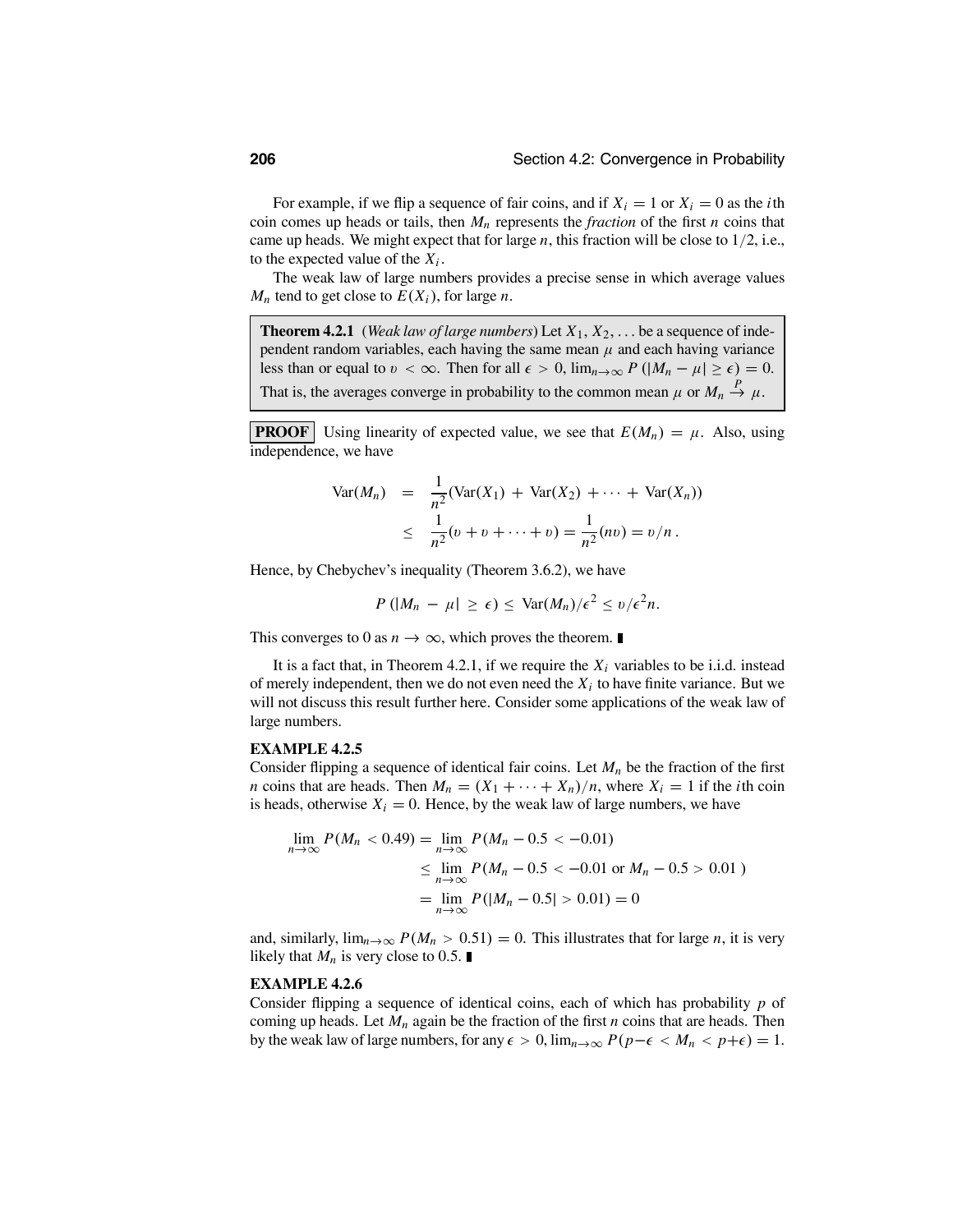We thus see that for large  $n$ , it is very likely that  $M_n$  is very close to  $p$ . (The previous example corresponds to the special case  $p = 1/2$ .)

### **EXAMPLE 4.2.7**

Let  $X_1, X_2, \ldots$  be i.i.d. with distribution  $N(3, 5)$ . Then  $E(M_n) = 3$ , and by the weak law of large numbers,  $P(3 - \epsilon < M_n < 3 + \epsilon) \rightarrow 1$  as  $n \rightarrow \infty$ . Hence, for large *n*, the average value  $M_n$  is very close to 3.

### **EXAMPLE 4.2.8**

Let  $W_1, W_2, \ldots$  be i.i.d. with distribution Exponential(6). Then  $E(M_n) = 1/6$ , and by the weak law of large numbers,  $P(1/6 - \epsilon < M_n < 1/6 + \epsilon) \rightarrow 1$  as  $n \rightarrow \infty$ . Hence, for large *n*, the average value  $M_n$  is very close to 1/6.

### **Summary of Section 4.2**

• A sequence  $\{X_n\}$  of random variables converges in probability to *Y* if

$$
\lim_{n\to\infty} P(|X_n - Y| \ge \epsilon) = 0.
$$

• The weak law of large numbers says that if  ${X_n}$  is i.i.d. (or is independent with constant mean and bounded variance), then the averages  $M_n = (X_1 + \cdots +$  $X_n$ /*n* converge in probability to  $E(X_i)$ .

### **EXERCISES**

**4.2.1** Let *U* ∼ Uniform[5, 10], and let *Z* = *I<sub>U*∈[5, 7)</sub> and *Z<sub>n</sub>* = *I<sub>U∈[5, 7+1/n<sup>2</sup>)*</sub>. Prove that  $Z_n \to Z$  in probability.

**4.2.2** Let *Y* ∼ Uniform[0, 1], and let *X<sub>n</sub>* = *Y<sup>n</sup>*. Prove that *X<sub>n</sub>* → 0 in probability.

**4.2.3** Let  $W_1, W_2, \ldots$  be i.i.d. with distribution Exponential(3). Prove that for some *n*, we have  $P(W_1 + W_2 + \cdots + W_n < n/2) > 0.999$ .

**4.2.4** Let  $Y_1, Y_2, \ldots$  be i.i.d. with distribution  $N(2, 5)$ . Prove that for some *n*, we have  $P(Y_1 + Y_2 + \cdots + Y_n > n) > 0.999$ .

**4.2.5** Let  $X_1, X_2, \ldots$  be i.i.d. with distribution Poisson(8). Prove that for some *n*, we have  $P(X_1 + X_2 + \cdots + X_n > 9n) < 0.001$ .

**4.2.6** Suppose *X* ∼ Uniform[0, 1], and let  $Y_n = \frac{n-1}{n}X$ . Prove that  $Y_n \stackrel{P}{\to} X$ .

**4.2.7** Let  $H_n$  be the number of heads when flipping *n* fair coins, let  $X_n = e^{-H_n}$ , and let  $Y = 0$ . Prove that  $X_n \stackrel{P}{\to} Y$ .

**4.2.8** Let  $Z_n$  ∼ Uniform[0, *n*], let  $W_n = 5Z_n/(Z_n + 1)$ , and let  $W = 5$ . Prove that  $W_n \stackrel{P}{\to} W$ .

**4.2.9** Consider flipping *n* fair coins. Let  $H_n$  be the total number of heads, and let  $F_n$ be the number of heads on coins 1 through  $n - 1$  (i.e., omitting the *nth* coin). Let  $X_n = H_n/(H_n + 1)$ , and  $Y_n = F_n/(H_n + 1)$ , and  $Z = 0$ . Prove that  $X_n - Y_n \stackrel{P}{\rightarrow} Z$ .

**4.2.10** Let  $Z_n$  be the sum of the *squares* of the numbers showing when we roll *n* fair dice. Find (with proof) a number *m* such that  $\frac{1}{n}Z_n \xrightarrow{P} m$ . (Hint: Use the weak law of large numbers.)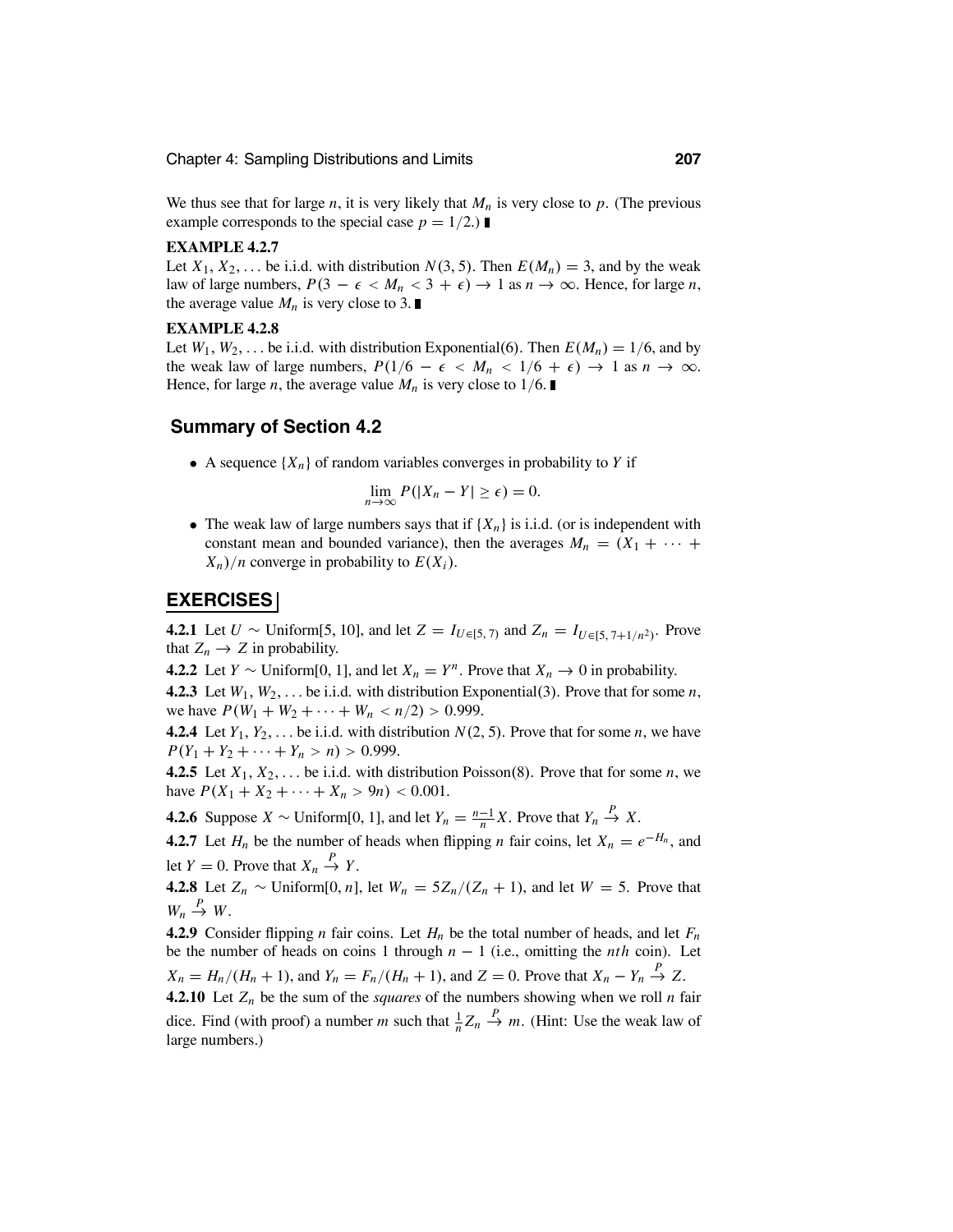**4.2.11** Consider flipping *n* fair nickels and *n* fair dimes. Let  $X_n$  equal 4 times the number of nickels showing heads, plus 5 times the number of dimes showing heads. Find (with proof) a number *r* such that  $\frac{1}{n}X_n \xrightarrow{P} r$ .

### **COMPUTER EXERCISES**

**4.2.12** Generate i.i.d.  $X_1, \ldots, X_n$  distributed Exponential(5) and compute  $M_n$  when  $n = 20$ . Repeat this *N* times, where *N* is large (if possible, take  $N = 10<sup>5</sup>$ , otherwise as large as is feasible), and compute the proportion of values of  $M_n$  that lie between 0.19 and 0.21. Repeat this with  $n = 50$ . What property of convergence in probability do your results illustrate?

**4.2.13** Generate i.i.d.  $X_1, \ldots, X_n$  distributed Poisson(7) and compute  $M_n$  when  $n =$ 20. Repeat this *N* times, where *N* is large (if possible, take  $N = 10<sup>5</sup>$ , otherwise as large as is feasible), and compute the proportion of values of  $M_n$  that lie between 6.99 and 7.01. Repeat this with  $n = 100$ . What property of convergence in probability do your results illustrate?

### **PROBLEMS**

**4.2.14** Give an example of random variables  $X_1, X_2, \ldots$  such that  $\{X_n\}$  converges to 0 in probability, but  $E(X_n) = 1$  for all *n*. (Hint: Suppose  $P(X_n = n) = 1/n$  and  $P(X_n = 0) = 1 - 1/n$ .)

**4.2.15** Prove that  $X_n \stackrel{P}{\to} 0$  if and only if  $|X_n| \stackrel{P}{\to} 0$ .

**4.2.16** Prove or disprove that  $X_n \stackrel{P}{\to} 5$  if and only if  $|X_n| \stackrel{P}{\to} 5$ .

**4.2.17** Suppose  $X_n \stackrel{P}{\to} X$ , and  $Y_n \stackrel{P}{\to} Y$ . Let  $Z_n = X_n + Y_n$  and  $Z = X + Y$ . Prove that  $Z_n \stackrel{P}{\to} Z$ .

### **CHALLENGES**

**4.2.18** Suppose  $X_n \stackrel{P}{\to} X$ , and  $f$  is a continuous function. Prove that  $f(X_n) \stackrel{P}{\to} f(X)$ .

## **4.3 Convergence with Probability 1**

A notion of convergence for random variables that is closely associated with the convergence of a sequence of real numbers is provided by the concept of convergence with probability 1. This property is given in the following definition.

**Definition 4.3.1** Let  $X_1, X_2, \ldots$  be an infinite sequence of random variables. We shall say that the sequence {*Xi*} *converges with probability 1* (or *converges almost surely (a.s.)*) to a random variable *Y*, if *P* ( $\lim_{n\to\infty} X_n = Y$ ) = 1 and we write  $X_n \stackrel{a.s.}{\rightarrow} Y$ .

In Figure 4.3.1, we illustrate this convergence by graphing the sequence of differences  $\{X_n - Y\}$  for a typical situation where the random variables  $X_n$  converge to a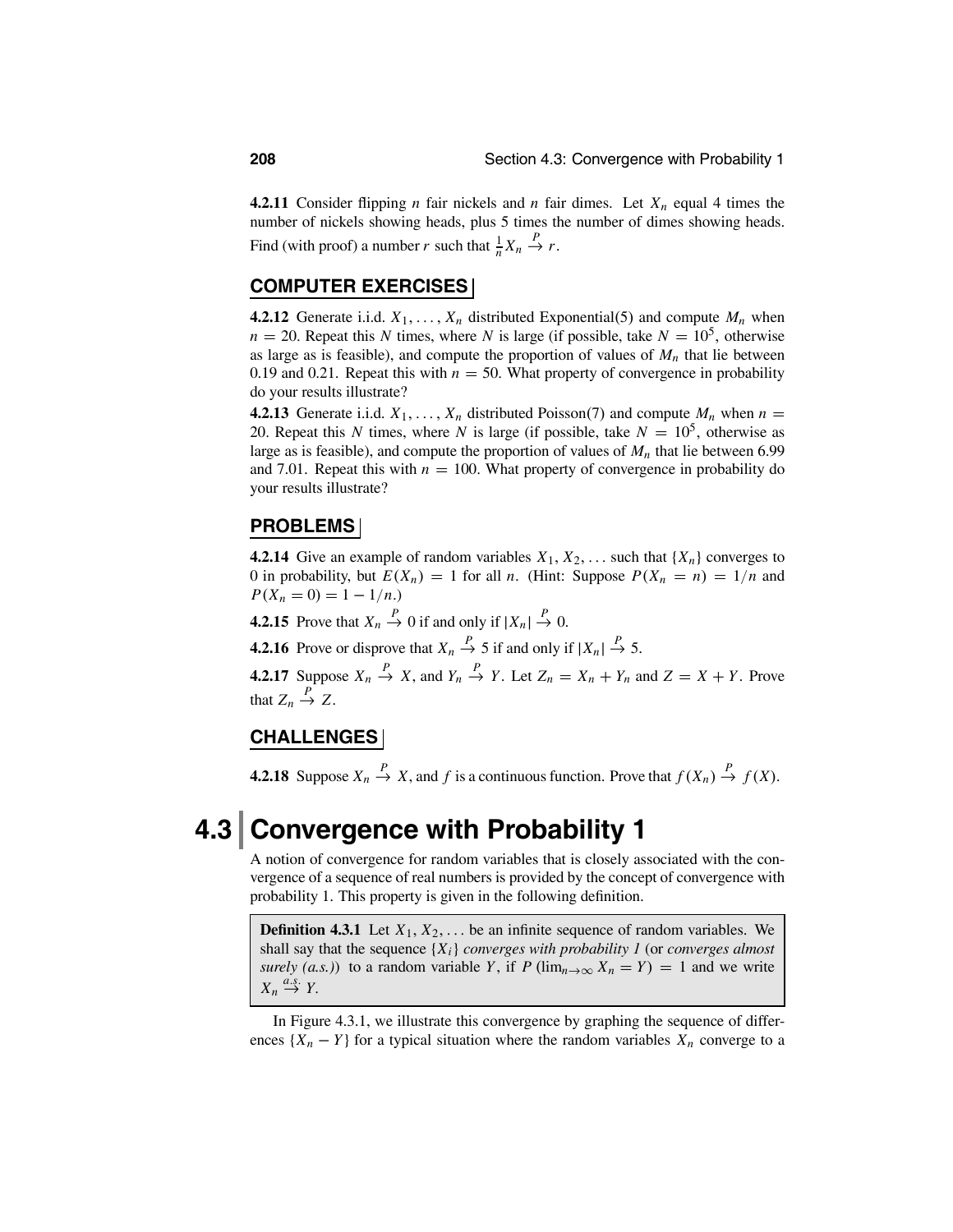random variable *Y* with probability 1. We have also plotted the horizontal lines at  $\pm \epsilon$ for  $\epsilon = 0.1$ . Notice that inevitably all the values  $X_n - Y$  are in the interval (-0.1, 0.1) or, in other words, the values of  $X_n$  are within 0.1 of the values of *Y*.

Definition 4.3.1 indicates that for any given  $\epsilon > 0$ , there will exist a value  $N_{\epsilon}$ such that  $|X_n - Y| < \epsilon$  for every  $n \geq N_{\epsilon}$ . The value of  $N_{\epsilon}$  will vary depending on the observed value of the sequence  $\{X_n - Y\}$ , but it always exists. Contrast this with the situation depicted in Figure 4.2.1, which only says that the probability distribution *X<sub>n</sub>* − *Y* concentrates about 0 as *n* grows and not that the individual values of  $X_n$  − *Y* will necessarily all be near 0 (also see Example 4.3.2).



Figure 4.3.1: Plot of a single replication  $\{X_n-Y\}$  illustrating the convergence with probability 1 of  $X_n$  to  $Y$ .

Consider an example of this.

### **EXAMPLE 4.3.1**

Consider again the setup of Example 4.2.3, where  $U \sim$  Uniform[0, 1],

$$
X_n = \begin{cases} 3 & U \leq \frac{2}{3} - \frac{1}{n} \\ 8 & \text{otherwise} \end{cases}
$$

and

$$
Y = \begin{cases} 3 & U \le \frac{2}{3} \\ 8 & \text{otherwise.} \end{cases}
$$

If  $U > 2/3$ , then  $Y = 8$  and also  $X_n = 8$  for all *n*, so clearly  $X_n \to Y$ . If  $U < 2/3$ , then for large enough *n* we will also have

$$
U\leq \frac{2}{3}-\frac{1}{n},
$$

so again  $X_n \to Y$ . On the other hand, if  $U = 2/3$ , then we will always have  $X_n = 8$ , even though *Y* = 3. Hence,  $X_n \to Y$  except when  $U = 2/3$ . Because  $P(U = 2/3)$  = 0, we do have  $X_n \to Y$  with probability 1.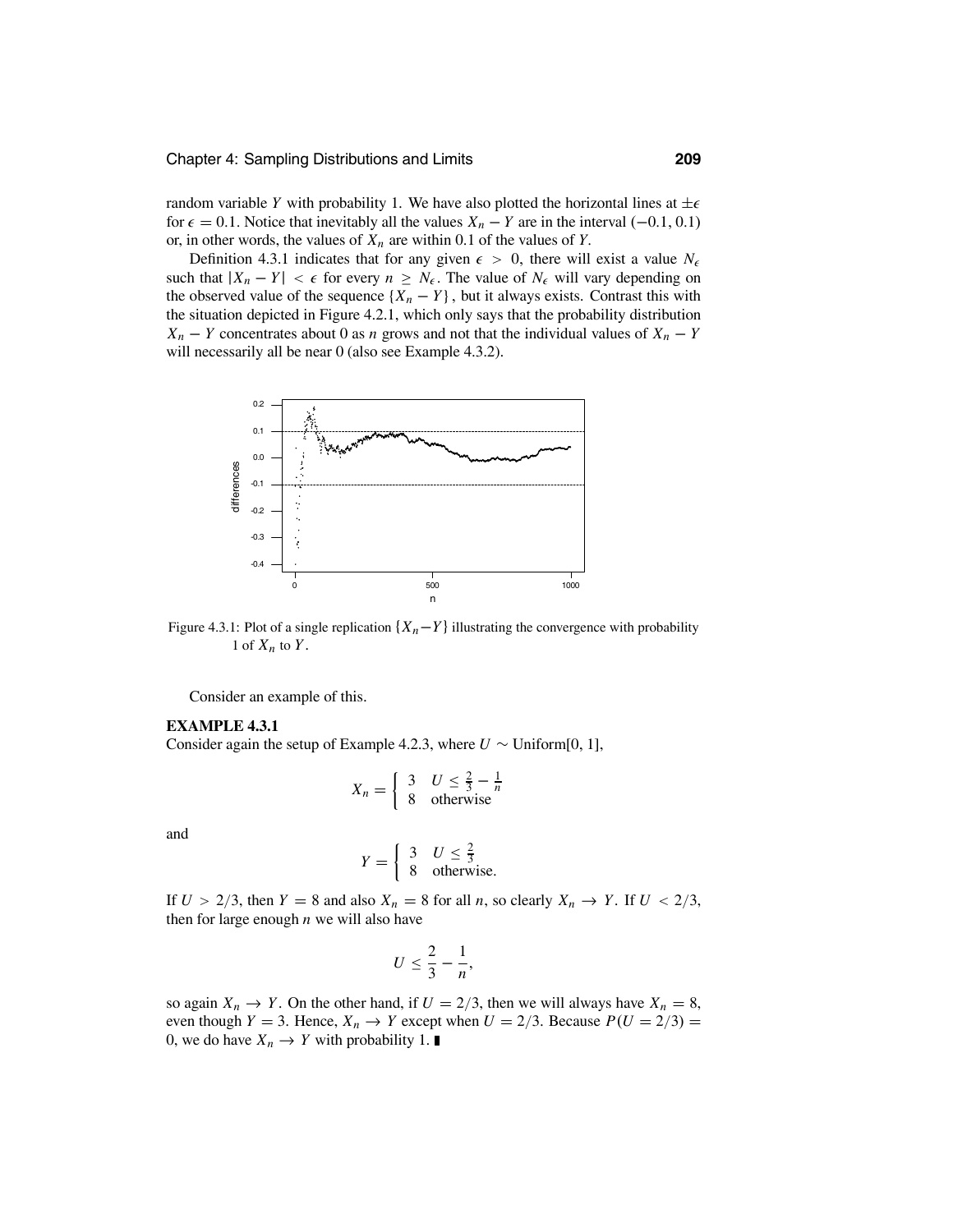One might wonder what the relationship is between convergence in probability and convergence with probability 1. The following theorem provides an answer.

**Theorem 4.3.1** Let  $Z, Z_1, Z_2, \ldots$  be random variables. Suppose  $Z_n \to Z$  with probability 1. Then  $Z_n \to Z$  in probability. That is, if a sequence of random variables converges almost surely, then it converges in probability to the same limit.

**PROOF** See Section 4.7 for the proof of this result.

On the other hand, the converse to Theorem 4.3.1 is false, as the following example shows.

### **EXAMPLE 4.3.2**

Let  $U$  have the uniform distribution on  $[0, 1]$ . We construct an infinite sequence of random variables  $\{X_n\}$  by setting

$$
X_1 = I_{[0,1/2)}(U), X_2 = I_{[1/2,1]}(U),
$$
  
\n
$$
X_3 = I_{[0,1/4)}(U), X_4 = I_{[1/4,1/2)}(U), X_5 = I_{[1/2,3/4)}(U), X_6 = I_{[3/4,1]}(U),
$$
  
\n
$$
X_7 = I_{[0,1/8)}(U), X_8 = I_{[1/8,1/4)}(U), ...
$$
  
\n
$$
\vdots
$$

where  $I_A$  is the *indicator function* of the event *A*, i.e.,  $I_A(s) = 1$  if  $s \in A$ , and  $I_A(s) =$ 0 if  $s \notin A$ .

Note that we first subdivided [0, 1] into two equal-length subintervals and defined  $X_1$  and  $X_2$  as the indicator functions for the two subintervals. Next we subdivided [0, 1] into four equal-length subintervals and defined  $X_3$ ,  $X_4$ ,  $X_5$ , and  $X_6$  as the indicator functions for the four subintervals. We continued this process by next dividing [0, 1] into eight equal-length subintervals, then 16 equal-length subintervals, etc., to obtain an infinite sequence of random variables.

Each of these random variables  $X_n$  takes the values 0 and 1 only and so must follow a Bernoulli distribution. In particular, *<sup>X</sup>*<sup>1</sup> <sup>∼</sup> Bernoulli(1/2), *<sup>X</sup>*<sup>2</sup> <sup>∼</sup> Bernoulli(1/2), *<sup>X</sup>*<sup>3</sup>  $\sim$  Bernoulli(1/4), etc.

Then for  $0 < \epsilon < 1$ , we have that  $P(|X_n - 0| \ge \epsilon) = P(X_n = 1)$ . Because the intervals for *U* that make  $X_n \neq 0$  are getting smaller and smaller, we see that  $P(X_n = 1)$  is converging to 0. Hence,  $X_n$  converges to 0 in probability.

On the other hand, *Xn* does *not* converge to 0 almost surely. Indeed, no matter what value *U* takes on, there will always be infinitely many different *n* for which  $X_n = 1$ . Hence, we will have  $X_n = 1$  infinitely often, so that we will *not* have  $X_n$  converging to 0 for any particular value of *U*. Thus,  $P(\lim_{n\to\infty} X_n \to 0) = 0$ , and  $X_n$  does *not* converge to 0 with probability 1.  $\blacksquare$ 

Theorem 4.3.1 and Example 4.3.2 together show that convergence with probability 1 is a *stronger* notion than convergence in probability.

Now, the weak law of large numbers (Section 4.2.1) concludes only that the averages  $M_n$  are converging in probability to  $E(X_i)$ . A stronger version of this result would instead conclude convergence with probability 1. We consider that now.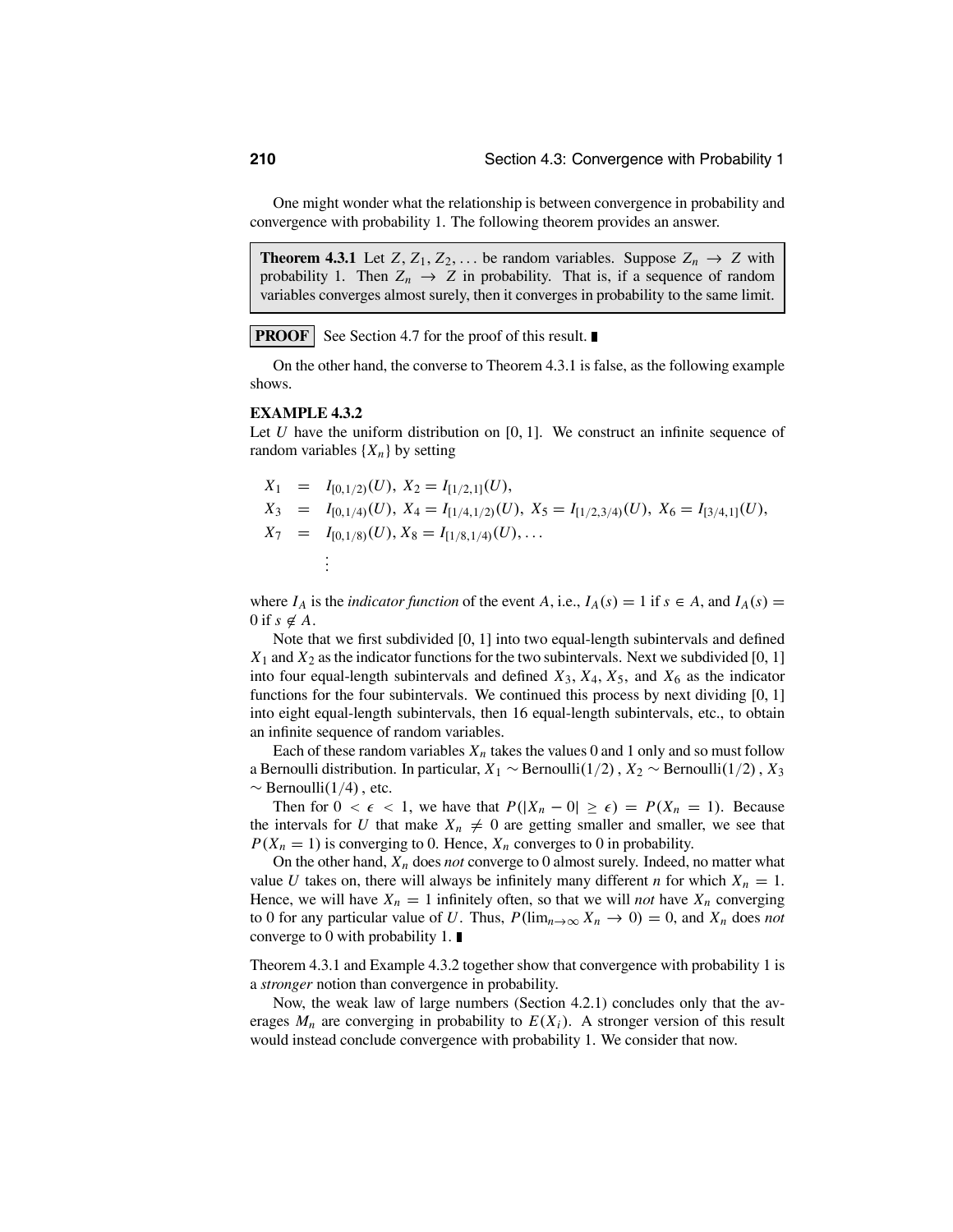### **4.3.1 The Strong Law of Large Numbers**

The following is a strengthening of the weak law of large numbers because it concludes convergence with probability 1 instead of just convergence in probability.

**Theorem 4.3.2** (*Strong law of large numbers*) Let  $X_1, X_2, \ldots$  be a sequence of i.i.d. random variables, each having finite mean  $\mu$ . Then

$$
P\left(\lim_{n\to\infty}M_n=\mu\right)=1.
$$

That is, the averages converge with probability 1 to the common mean  $\mu$  or  $M_n \stackrel{a.s.}{\rightarrow}$  $\rightarrow$  $\mu$ .

**PROOF** See *A First Look at Rigorous Probability Theory, Second Edition, by J. S.* Rosenthal (World Scientific Publishing Co., 2006) for a proof of this result.

This result says that sample averages converge with probability 1 to  $\mu$ .

Like Theorem 4.2.1, it says that for large *n* the averages  $M_n$  are usually close to  $\mu = E(X_i)$  for large *n*. But it says in addition that if we wait long enough (i.e., if *n* is large enough), then eventually the averages will *all* be close to  $\mu$ , for *all* sufficiently large *n*. In other words, the sample mean is consistent for  $\mu$ .

### **Summary of Section 4.3**

- A sequence  $\{X_n\}$  of random variables converges with probability 1 (or converges almost surely) to *Y* if,  $P(\lim_{n\to\infty} X_n = Y) = 1$ .
- Convergence with probability 1 implies convergence in probability.
- The strong law of large numbers says that if  $\{X_n\}$  is i.i.d., then the averages  $M_n = (X_1 + \cdots + X_n)/n$  converge with probability 1 to  $E(X_i)$ .

### **EXERCISES**

**4.3.1** Let *U* ∼ Uniform[5, 10], and let *Z* = *I*<sub>[5, 7)</sub> (*U*) (i.e., *Z* is the indicator function of [5, 7)) and  $Z_n = I_{[5, 7+1/n^2)}(U)$ . Prove that  $Z_n \to Z$  with probability 1.

**4.3.2** Let *Y* ∼ Uniform[0, 1], and let  $X_n = Y^n$ . Prove that  $X_n \to 0$  with probability 1.

**4.3.3** Let  $W_1, W_2, \ldots$  be i.i.d. with distribution Exponential(3). Prove that with probability 1, for some *n*, we have  $W_1 + W_2 + \cdots + W_n < n/2$ .

**4.3.4** Let  $Y_1, Y_2, \ldots$  be i.i.d. with distribution  $N(2, 5)$ . Prove that with probability 1, for some *n*, we have  $Y_1 + Y_2 + \cdots + Y_n > n$ .

**4.3.5** Suppose  $X_n \to X$  with probability 1, and also  $Y_n \to Y$  with probability 1. Prove that  $P(X_n \to X \text{ and } Y_n \to Y) = 1$ .

**4.3.6** Suppose  $Z_1, Z_2, \ldots$  are i.i.d. with finite mean  $\mu$ . Let  $M_n = (Z_1 + \cdots + Z_n)/n$ . Determine (with explanation) whether the following statements are true or false.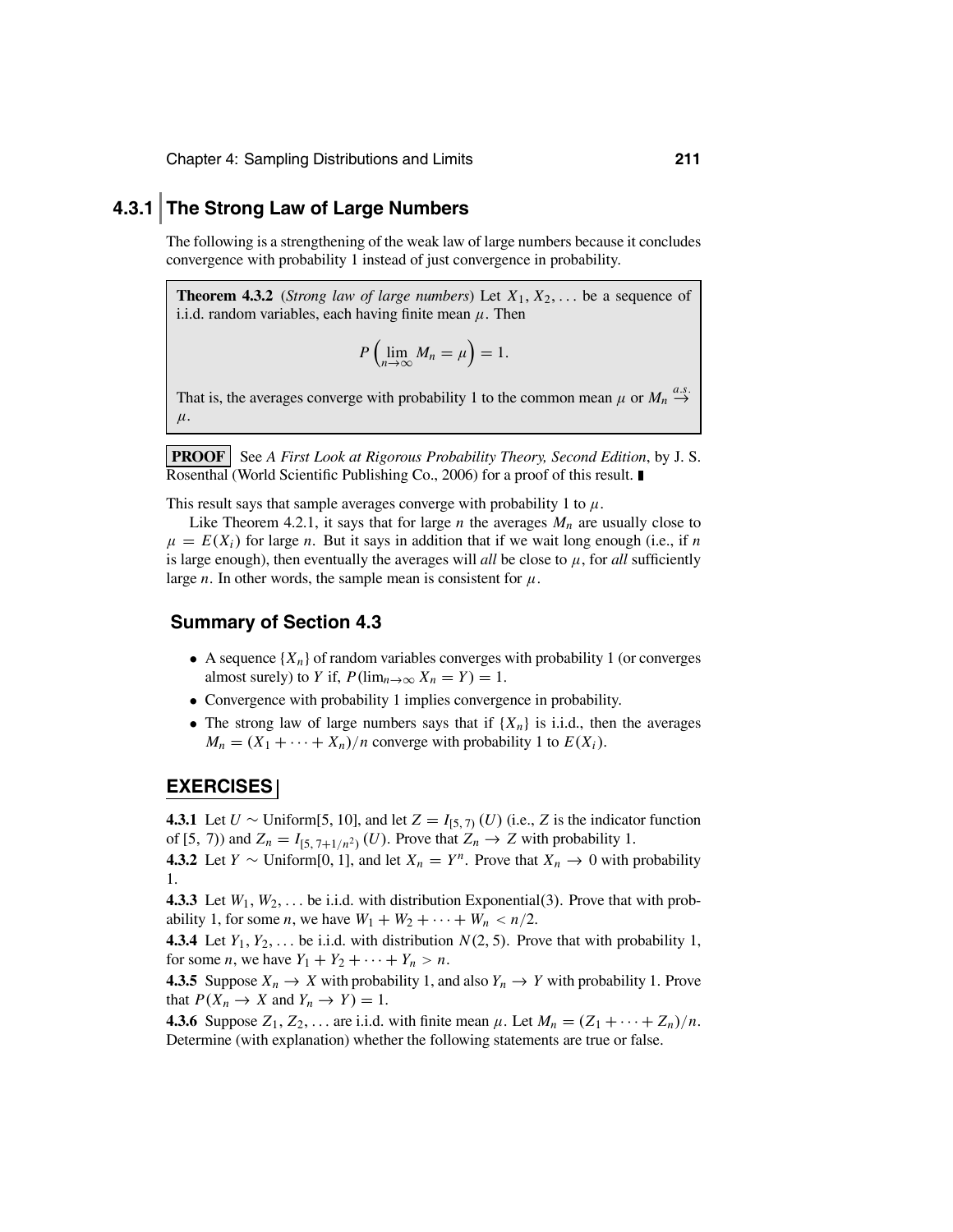(a) With probability 1,  $M_n = \mu$  for some *n*.

(b) With probability 1,  $\mu - 0.01 < M_n < \mu + 0.01$  for some *n*.

(c) With probability 1,  $\mu - 0.01 < M_n < \mu + 0.01$  for all but finitely many *n*.

(d) For any  $x \in R^1$ , with probability  $1, x - 0.01 < M_n < x + 0.01$  for some *n*.

**4.3.7** Let  $\{X_n\}$  be i.i.d., with  $X_n$  ∼ Uniform[3, 7]. Let  $Y_n = (X_1 + X_2 + ... + X_n)/n$ . Find (with proof) a number *m* such that  $Y_n \stackrel{a.s.}{\rightarrow} m$ . (Hint: Use the strong law of large numbers.)

**4.3.8** Let  $Z_n$  be the sum of the squares of the numbers showing when we roll *n* fair dice. Find (with proof) a number *m* such that  $\frac{1}{n}Z_n \stackrel{a.s.}{\to} m$ .

**4.3.9** Consider flipping *n* fair nickels and *n* fair dimes. Let  $X_n$  equal 4 times the number of nickels showing heads, plus 5 times the number of dimes showing heads. Find (with proof) a number *r* such that  $\frac{1}{n}X_n \stackrel{a.s.}{\rightarrow} r$ .

**4.3.10** Suppose  $Y_n \stackrel{a.s.}{\rightarrow} Y$ . Does this imply that  $P(|Y_5 - Y| > |Y_4 - Y|) = 0$ ? Explain. **4.3.11** Consider repeatedly flipping a fair coin. Let *Hn* be the number of heads on the first *n* flips, and let  $Z_n = H_n/n$ .

(a) Prove that there is some *m* such that  $|Z_n - 1/2| < 0.001$  for all  $n \ge m$ .

(b) Let *r* be the smallest positive integer satisfying  $|Z_r - 1/2| < 0.001$ . Must we have  $|Z_n - 1/2|$  < 0.001 for all  $n \ge r$ ? Why or why not?

**4.3.12** Suppose  $P(X = 0) = P(X = 1) = 1/2$ , and let  $X_n = X$  for  $n = 1, 2, 3, \ldots$ . (That is, the random variables  $X_n$  are all *identical*.) Let  $Y_n = (X_1 + X_2 + ... + X_n)/n$ . (a) Prove that  $P(\lim_{n\to\infty} Y_n = 0) = P(\lim_{n\to\infty} Y_n = 1) = 1/2$ .

(b) Prove that there is no number *m* such that  $P(\lim_{n\to\infty} Y_n = m) = 1$ .

(c) Why does part (b) not contradict the law of large numbers?

### **COMPUTER EXERCISES**

**4.3.13** Generate i.i.d.  $X_1, \ldots, X_n$  distributed Exponential(5) with *n* large (take  $n =$ 10<sup>5</sup> if possible). Plot the values  $M_1, M_2, \ldots, M_n$ . To what value are they converging? How quickly?

**4.3.14** Generate i.i.d.  $X_1, \ldots, X_n$  distributed Poisson(7) with *n* large (take  $n = 10^5$  if possible). Plot the values  $M_1, M_2, \ldots, M_n$ . To what value are they converging? How quickly?

**4.3.15** Generate i.i.d.  $X_1, X_2, \ldots, X_n$  distributed  $N(-4, 3)$  with *n* large (take  $n = 10^5$ if possible). Plot the values  $M_1, M_2, \ldots, M_n$ . To what value are they converging? How quickly?

### **PROBLEMS**

**4.3.16** Suppose for each positive integer *k*, there are random variables  $W_k$ ,  $X_{k,1}$ ,  $X_{k,2}$ , ... such that  $P(\lim_{n\to\infty} X_{k,n} = W_k) = 1$ . Prove that  $P(\lim_{n\to\infty} X_{k,n} = W_k$  for all  $k) =$ 1.

**4.3.17** Prove that  $X_n \stackrel{a.s.}{\rightarrow} 0$  if and only if  $|X_n| \stackrel{a.s.}{\rightarrow} 0$ .

**4.3.18** Prove or disprove that  $X_n \stackrel{a.s.}{\rightarrow} 5$  if and only if  $|X_n| \stackrel{a.s.}{\rightarrow} 5$ .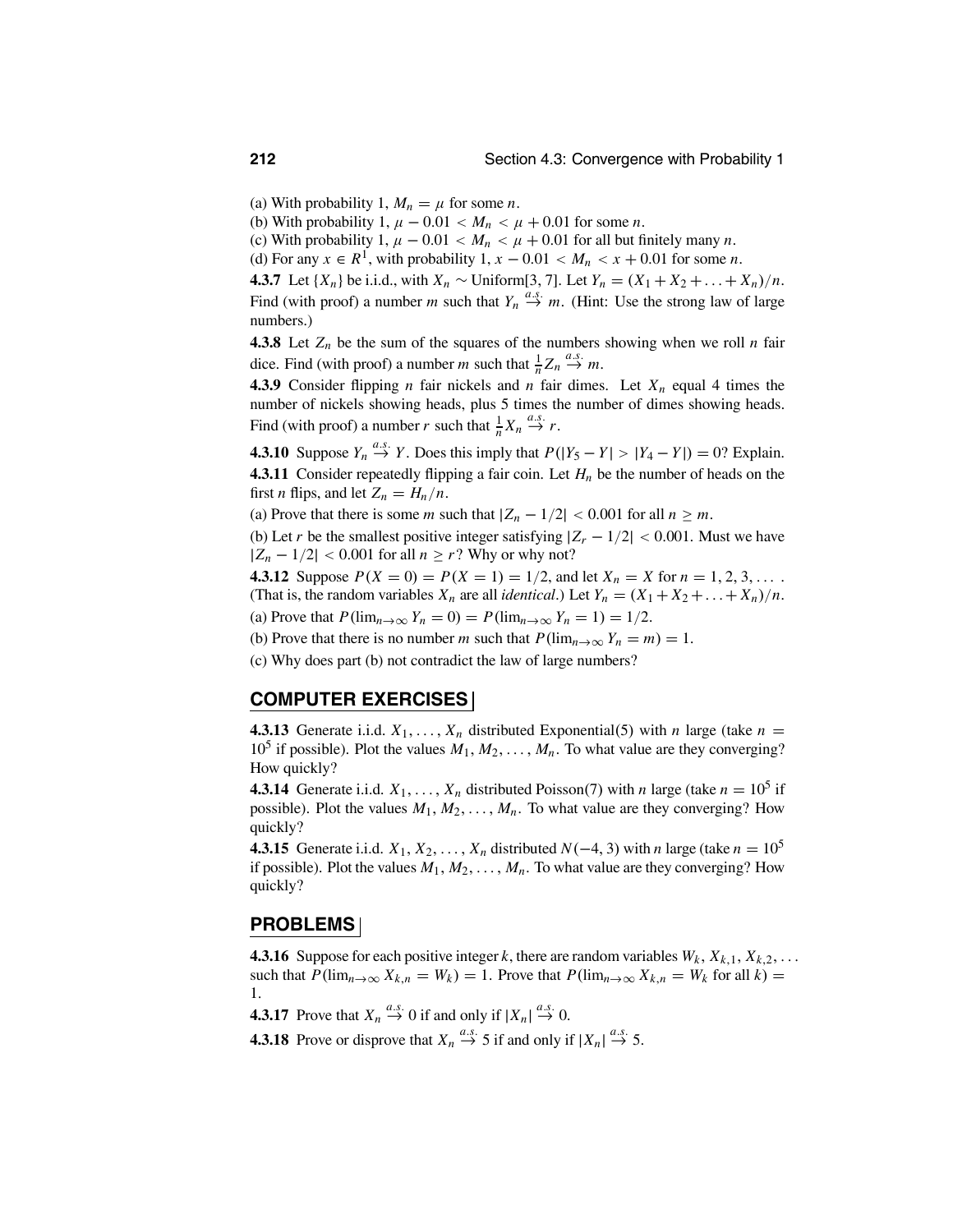**4.3.19** Suppose  $X_n \stackrel{a.s.}{\rightarrow} X$ , and  $Y_n \stackrel{a.s.}{\rightarrow} Y$ . Let  $Z_n = X_n + Y_n$  and  $Z = X + Y$ . Prove that  $Z_n \stackrel{a.s.}{\rightarrow} Z$ .

### **CHALLENGES**

**4.3.20** Suppose for each real number  $r \in [0, 1]$ , there are random variables  $W_r$ ,  $X_{r,1}$ ,  $X_{r,2}$ ,... such that  $P(\lim_{n\to\infty} X_{r,n} = W_r) = 1$ . Prove or disprove that we must have  $P(\lim_{n\to\infty} X_{n,r} = W_r \text{ for all } r \in [0, 1]) = 1.$ 

**4.3.21** Give an example of random variables  $X_1, X_2, \ldots$  such that  $\{X_n\}$  converges to 0 with probability 1, but  $E(X_n) = 1$  for all *n*.

**4.3.22** Suppose  $X_n \stackrel{a.s.}{\rightarrow} X$ , and  $f$  is a continuous function. Prove that  $f(X_n) \stackrel{a.s.}{\rightarrow} f(X)$ .

## **4.4 Convergence in Distribution**

There is yet another notion of convergence of a sequence of random variables that is important in applications of probability and statistics.

**Definition 4.4.1** Let  $X, X_1, X_2, \ldots$  be random variables. Then we say that the sequence  $\{X_n\}$  *converges in distribution* to *X*, if for all  $x \in R^1$  such that  $P(X =$  $f(x) = 0$  we have  $\lim_{n \to \infty} P(X_n \le x) = P(X \le x)$ , and we write  $X_n \stackrel{D}{\to} X$ .

Intuitively,  $\{X_n\}$  converges in distribution to *X* if for large *n*, the distribution of  $X_n$ is close to that of *X*. The importance of this, as we will see, is that often the distribution of  $X_n$  is difficult to work with, while that of  $X$  is much simpler. With  $X_n$  converging in distribution to *X*, however, we can approximate the distribution of  $X_n$  by that of *X*.

### **EXAMPLE 4.4.1**

Suppose  $P(X_n = 1) = 1/n$ , and  $P(X_n = 0) = 1 - 1/n$ . Let  $X = 0$  so that  $P(X = 0) = 1$ . Then,

$$
P(X_n \le x) = \begin{cases} 0 & x < 0 \\ 1 - 1/n & 0 \le x < 1 \\ 1 & 1 \le x \end{cases} \Rightarrow P(X \le x) = \begin{cases} 0 & x < 0 \\ 1 & 0 \le x \end{cases}
$$

as  $n \to \infty$ . As  $P(X_n \leq x) \to P(X \leq x)$  for every *x*, and in particular at all *x* where  $P(X = x) = 0$ , we have that  $\{X_n\}$  converges in distribution to *X*. Intuitively, as *n* → ∞, it is more and more likely that  $X_n$  will equal 0.  $\blacksquare$ 

### **EXAMPLE 4.4.2**

Suppose  $P(X_n = 1) = 1/2 + 1/n$ , and  $P(X_n = 0) = 1/2 - 1/n$ . Suppose further that  $P(X = 0) = P(X = 1) = 1/2$ . Then  $\{X_n\}$  converges in distribution to *X* because  $P(X_n = 1) \rightarrow 1/2$  and  $P(X_n = 0) \rightarrow 1/2$  as  $n \rightarrow \infty$ .

### **EXAMPLE 4.4.3**

Let  $X \sim$  Uniform[0, 1], and let  $P(X_n = i/n) = 1/n$  for  $i = 1, 2, ..., n$ . Then *X* is absolutely continuous, while  $X_n$  is discrete. On the other hand, for any  $0 \le x \le 1$ , we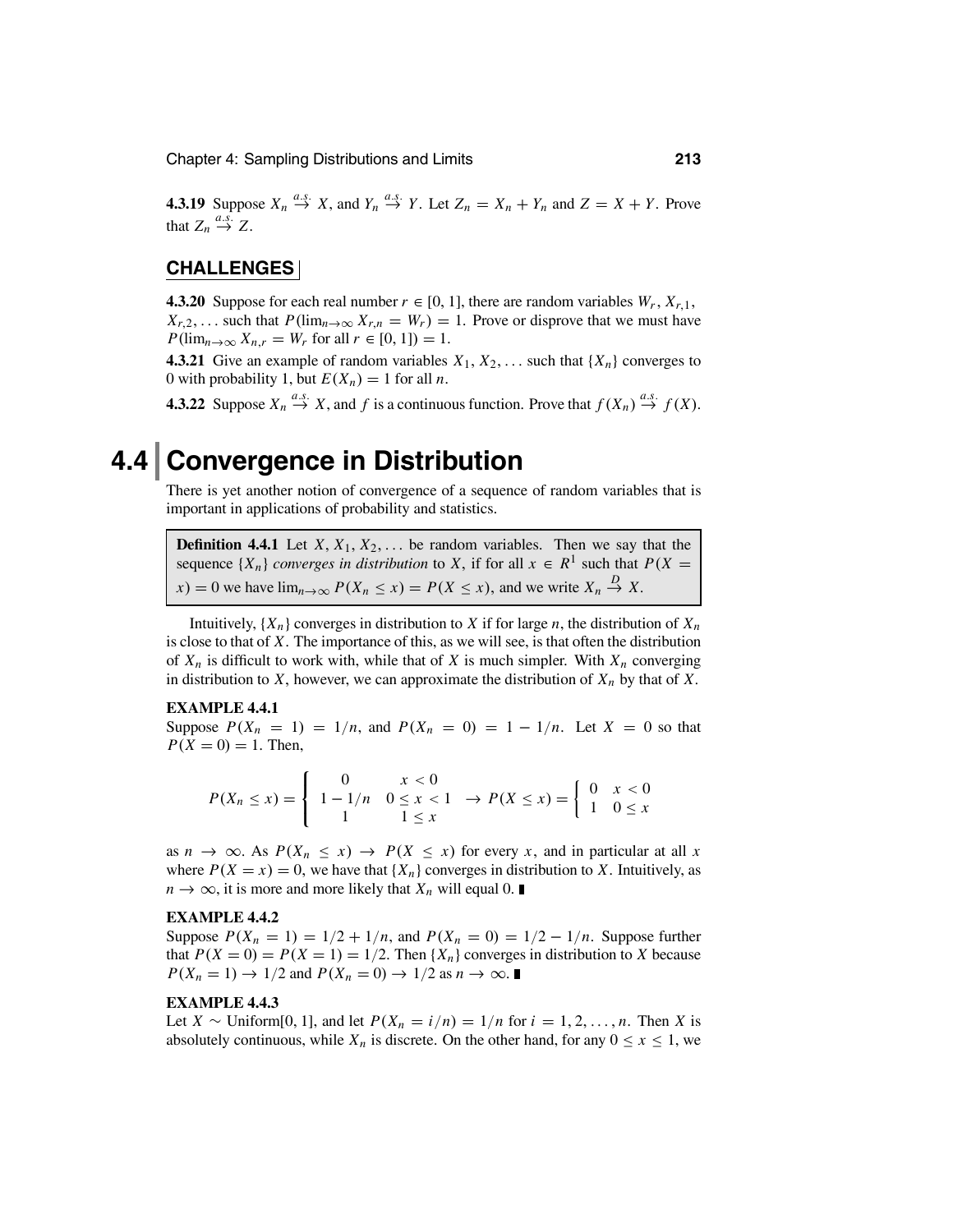have  $P(X \le x) = x$ , and letting |x| denote the greatest integer less than or equal to *x*, we have

$$
P(X_n \leq x) = \frac{\lfloor nx \rfloor}{n}.
$$

Hence,  $|P(X_n \le x) - P(X \le x)| \le 1/n$  for all *n*. Because  $\lim_{n \to \infty} 1/n = 0$ , we do indeed have  $X_n \to X$  in distribution.

### **EXAMPLE 4.4.4**

Suppose  $X_1, X_2, \ldots$  are i.i.d. with finite mean  $\mu$ , and  $M_n = (X_1 + \cdots + X_n)/n$ . Then the weak law of large numbers says that for any  $\epsilon > 0$ , we have

$$
P(M_n \leq \mu - \epsilon) \to 0
$$
 and  $P(M_n \leq \mu + \epsilon) \to 1$ 

as  $n \to \infty$ . It follows that  $\lim_{n \to \infty} P(M_n \le x) = P(M \le x)$  for any  $x \ne \mu$ , where *M* is the constant random variable  $M = \mu$ . Hence,  $M_n \to M$  in distribution. Note that it is *not* necessarily the case that  $P(M_n \le \mu) \to P(M \le \mu) = 1$ . However, this does not contradict the definition of convergence in distribution because  $P(M = \mu) \neq 0$ , so we do not need to worry about the case  $x = \mu$ .

### **EXAMPLE 4.4.5** *Poisson Approximation to the Binomial*

Suppose  $X_n \sim$  Binomial(*n*,  $\lambda/n$ ) and  $X \sim$  Poisson( $\lambda$ ). We have seen in Example 2.3.6 that

$$
P(X_n = j) = {n \choose j} \left(\frac{\lambda}{n}\right)^j (1 - \frac{\lambda}{n})^{n-j} \to e^{-\lambda} \frac{\lambda^j}{j!}
$$

as  $n \to \infty$ . This implies that  $F_{X_n}(x) \to F_X(x)$  at every point  $x \notin \{0, 1, 2, ...\}$ , and these are precisely the points for which  $P(X = x) = 0$ . Therefore,  $\{X_n\}$  converges in distribution to *X*. (Indeed, this was our original motivation for the Poisson distribution.) П

Many more examples of convergence in distribution are given by the central limit theorem, discussed in the next section. We first pause to consider the relationship of convergence in distribution to our previous notions of convergence.

**Theorem 4.4.1** If  $X_n \stackrel{P}{\to} X$ , then  $X_n \stackrel{D}{\to} X$ .

**PROOF** See Section 4.7 for the proof of this result.

The converse to Theorem 4.4.1 is false. Indeed, the fact that  $X_n$  converges in distribution to *X* says nothing about the underlying *relationship* between  $X_n$  and  $X$ , it says only something about their distributions. The following example illustrates this.

### **EXAMPLE 4.4.6**

Suppose *X*,  $X_1, X_2, \ldots$  are i.i.d., each equal to  $\pm 1$  with probability 1/2 each. In this case,  $P(X_n \le x) = P(X \le x)$  for all *n* and for all  $x \in R^1$ , so of course  $X_n$  converges in distribution to  $X$ . On the other hand, because  $X$  and  $X_n$  are independent,

$$
P(|X - X_n| \ge 2) = \frac{1}{2}
$$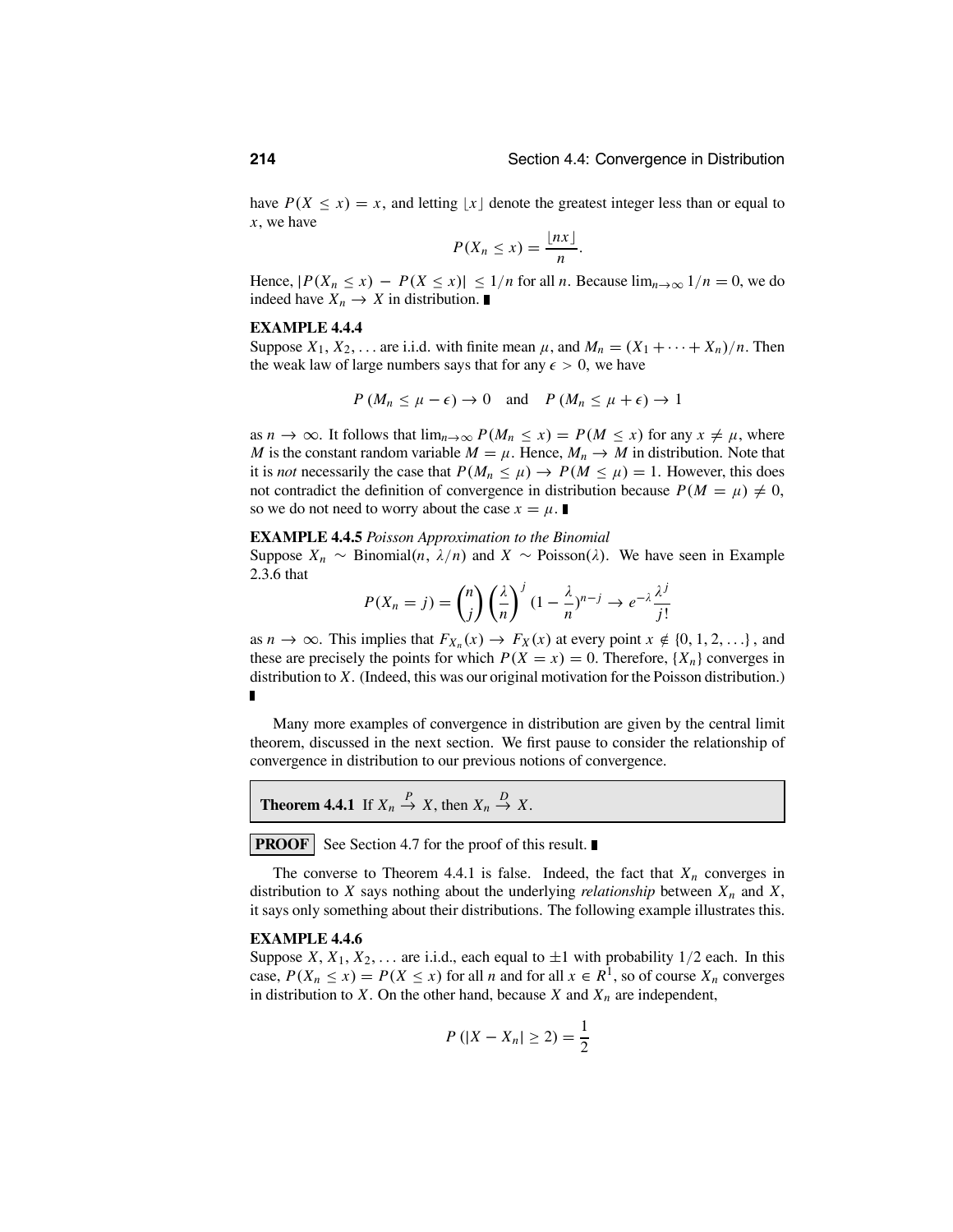for all *n*, which does *not* go to 0 as  $n \to \infty$ . Hence,  $X_n$  does *not* converge to X in probability (or with probability 1). So we can have convergence in distribution without having convergence in probability or convergence with probability 1.

The following result, stated without proof, indicates how moment-generating functions can be used to check for convergence in distribution. (This generalizes Theorem 3.4.6.)

**Theorem 4.4.2** Let *X* be a random variable, such that for some  $s_0 > 0$ , we have  $m_X(s) < \infty$  whenever  $s \in (-s_0, s_0)$ . If  $Z_1, Z_2, \ldots$  is a sequence of random variables with  $m_{Z_n}(s) < \infty$  and  $\lim_{n \to \infty} m_{Z_n}(s) = m_X(s)$  for all  $s \in (-s_0, s_0)$ , then {*Zn*} converges to *<sup>X</sup>* in distribution.

We will make use of this result to prove one of the most famous theorems of probability — the central limit theorem.

Finally, we note that combining Theorem 4.4.1 with Theorem 4.3.1 reveals the following.

**Corollary 4.4.1** If  $X_n \to X$  with probability 1, then  $X_n \stackrel{D}{\to} X$ 

### **4.4.1 The Central Limit Theorem**

We now present the central limit theorem, one of the most important results in all of probability theory. Intuitively, it says that a large sum of i.i.d. random variables, properly normalized, will always have approximately a *normal* distribution. This shows that the normal distribution is extremely fundamental in probability and statistics even though its density function is complicated and its cumulative distribution function is intractable.

Suppose  $X_1, X_2, \ldots$  is an i.i.d. sequence of random variables each having finite mean  $\mu$  and finite variance  $\sigma^2$ . Let  $S_n = X_1 + \cdots + X_n$  be the sample sum and  $M_n = S_n/n$  be the sample mean. The central limit theorem is concerned with the distribution of the random variable

$$
Z_n = \frac{S_n - n\mu}{\sqrt{n}\sigma} = \frac{M_n - \mu}{\sigma/\sqrt{n}} = \sqrt{n}\left(\frac{M_n - \mu}{\sigma}\right),
$$

where  $\sigma = \sqrt{\sigma^2}$ . We know  $E(M_n) = \mu$  and  $\text{Var}(M_n) = \sigma^2/n$ , which implies that  $E(Z_n) = 0$  and  $Var(Z_n) = 1$ . The variable  $Z_n$  is thus obtained from the sample mean (or sample sum) by subtracting its mean and dividing by its standard deviation. This transformation is referred to as *standardizing* a random variable, so that it has mean 0 and variance 1. Therefore,  $Z_n$  is the standardized version of the sample mean (sample sum).

Note that the distribution of  $Z_n$  shares two characteristics with the  $N(0, 1)$  distribution, namely, it has mean 0 and variance 1. The central limit theorem shows that there is an even stronger relationship.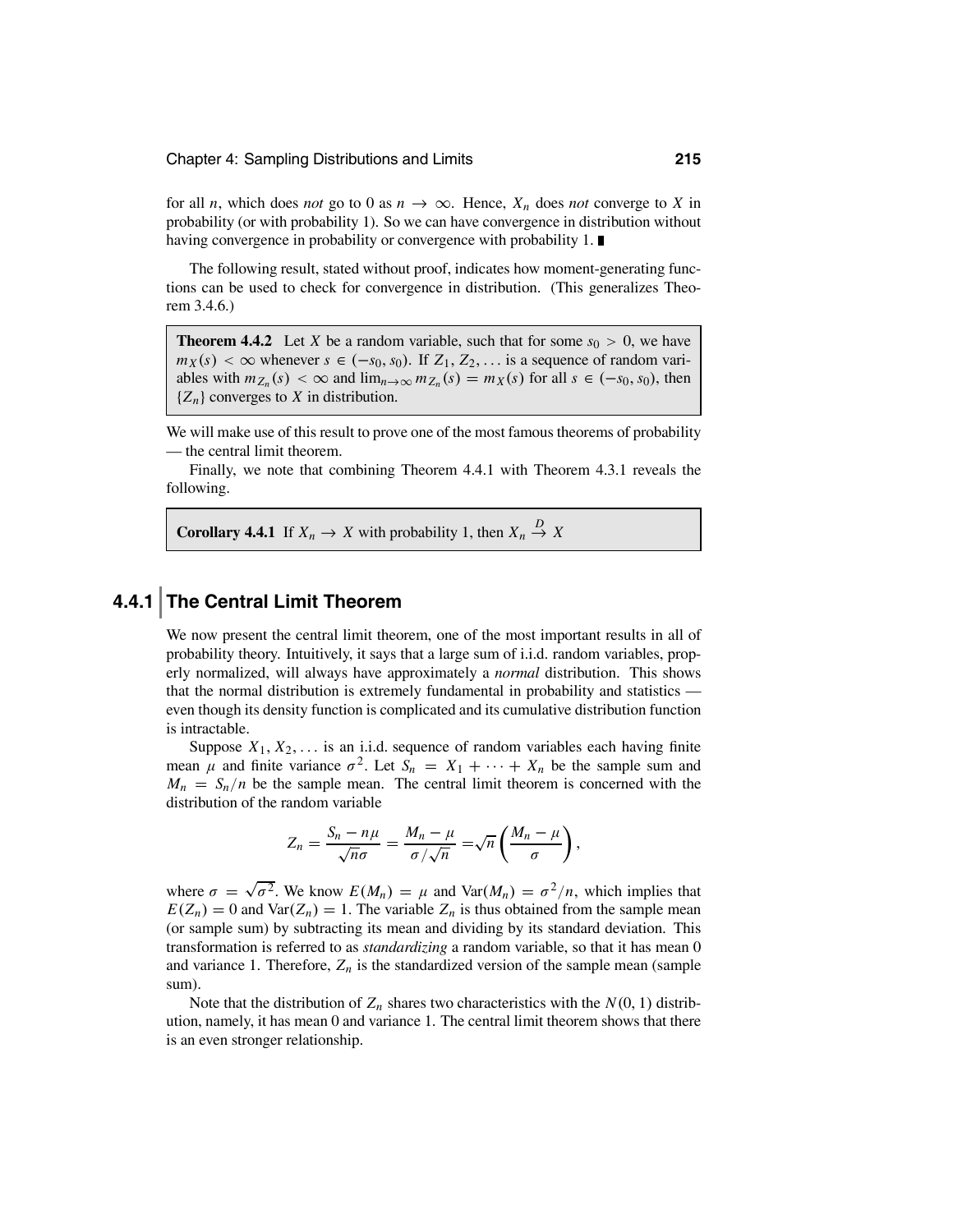**Theorem 4.4.3** (*The central limit theorem*) Let  $X_1, X_2, \ldots$  be i.i.d. with finite mean  $\mu$  and finite variance  $\sigma^2$ . Let *Z* ∼ *N*(0, 1). Then as *n* → ∞, the sequence {*Z<sub>n</sub>*} converges in distribution to *Z*, i.e.,  $Z_n \stackrel{D}{\to} Z$ .

**PROOF** See Section 4.7 for the proof of this result.

The central limit theorem is so important that we shall restate its conclusions in several different ways.

**Corollary 4.4.2** For each fixed  $x \in R^1$ ,  $\lim_{n\to\infty} P(Z_n \leq x) = \Phi(x)$ , where  $\Phi$  is the cumulative distribution function for the standard normal distribution.

We can write this as follows.

**Corollary 4.4.3** For each fixed  $x \in R^1$ ,

$$
\lim_{n \to \infty} P(S_n \le n\mu + x\sqrt{n}\sigma) = \Phi(x) \quad \text{and} \quad \lim_{n \to \infty} P(M_n \le \mu + x\sigma/\sqrt{n}) = \Phi(x).
$$

In particular,  $S_n$  is approximately equal to  $n\mu$ , with deviations from this value of order  $\sqrt{n}$ , and  $M_n$  is approximately equal to  $\mu$ , with deviations from this value of order  $1/\sqrt{n}$ .

We note that it is not essential in the central limit theorem to divide by  $\sigma$ , in which case the theorem asserts instead that  $(S_n - n\mu) / \sqrt{n}$  (or  $\sqrt{n} (M_n - n\mu)$ ) converges in distribution to the  $N(0, \sigma^2)$  distribution. That is, the limiting distribution will still be normal but will have variance  $\sigma^2$  instead of variance 1.

Similarly, instead of dividing by exactly  $\sigma$ , it suffices to divide by any quantity  $\sigma_n$ , provided  $\sigma_n \stackrel{a.s.}{\rightarrow} \sigma$ . A simple modification of the proof of Theorem 4.4.2 leads to the following result.

Corollary 4.4.4 If  
\n
$$
Z_n^* = \frac{S_n - n\mu}{\sqrt{n}\sigma_n} = \frac{M_n - \mu}{\sigma_n/\sqrt{n}} = \sqrt{n} \left(\frac{M_n - \mu}{\sigma_n}\right)
$$
\nand  $\lim_{n \to \infty} \sigma_n \stackrel{a.s.}{\to} \sigma$ , then  $Z_n^* \stackrel{D}{\to} Z$  as  $n \to \infty$ .

To illustrate the central limit theorem, we consider a simulation experiment.

### **EXAMPLE 4.4.7** *The Central Limit Theorem Illustrated in a Simulation*

Suppose we generate a sample  $X_1, \ldots, X_n$  from the Uniform[0, 1] density. Note that the Uniform[0, 1] density is completely unlike a normal density. An easy calculation shows that when *X* ∼ Uniform[0, 1], then  $E(X) = 1/2$  and Var(*X*) = 1/12.

Now suppose we are interested in the distribution of the sample average  $M_n$  $S_n/n = (X_1 + \cdots + X_n)/n$  for various choices of *n*. The central limit theorem tells us that

$$
Z_n = \frac{S_n - n/2}{\sqrt{n/12}} = \sqrt{n} \left( \frac{M_n - 1/2}{\sqrt{1/12}} \right)
$$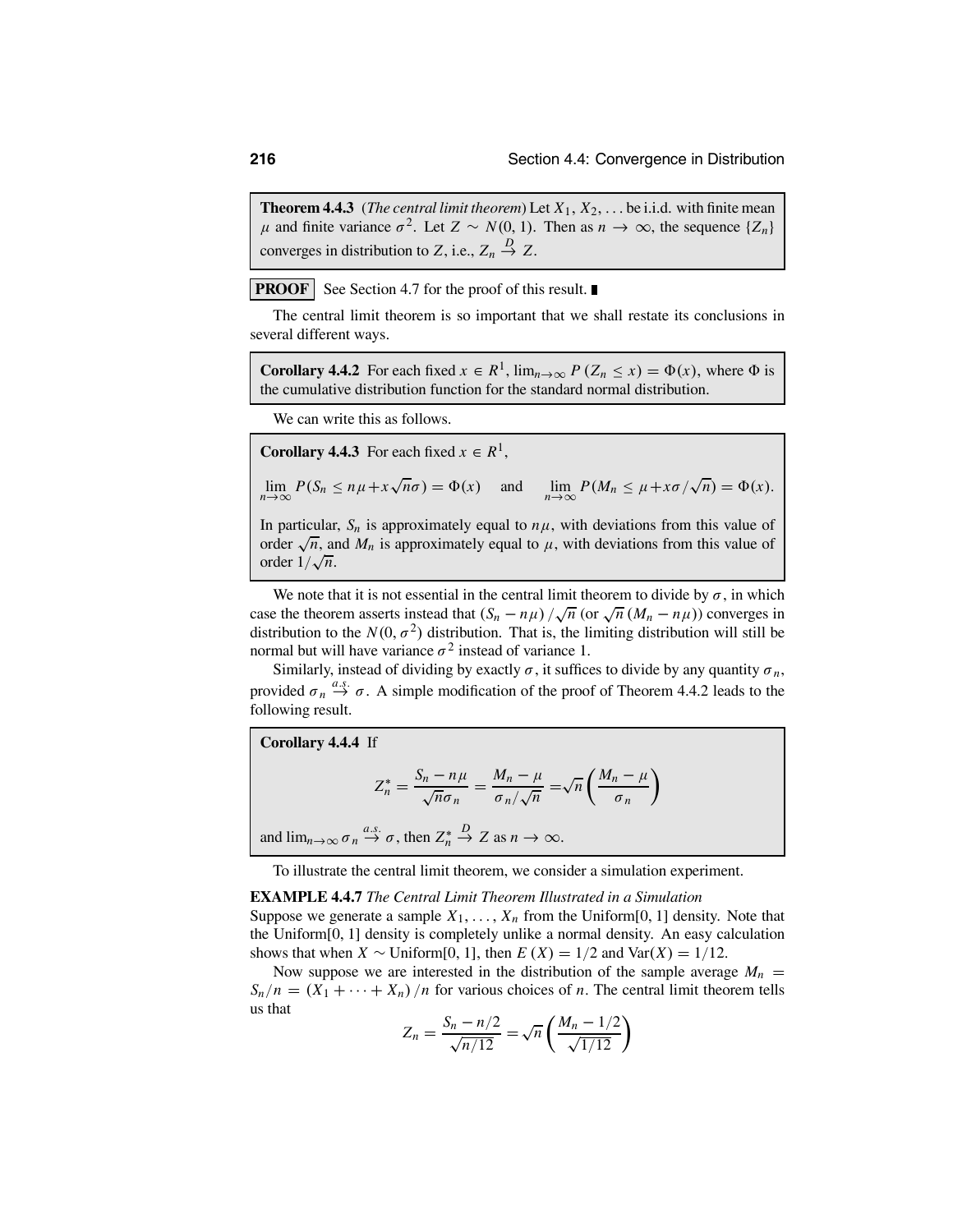converges in distribution to an *N*(0, 1) distribution. But how large does *n* have to be for this approximation to be accurate?

To assess this, we ran a Monte Carlo simulation experiment. In Figure 4.4.1, we have plotted a density histogram of  $N = 10^5$  values from the  $N(0, 1)$  distribution based on 800 subintervals of (−4, <sup>4</sup>) , each of length *<sup>l</sup>* <sup>=</sup> <sup>0</sup>.01. Density histograms are more extensively discussed in Section 5.4.3, but for now we note that above each interval we have plotted the proportion of sampled values that fell in the interval, divided by the length of the interval. As we increase *N* and decrease *l*, these histograms will look more and more like the density of the distribution from which we are sampling. Indeed, Figure 4.4.1 looks very much like an *N*(0, 1) density, as it should.

In Figure 4.4.2, we have plotted a density histogram (using the same values of *N* and *<sup>l</sup>*) of *<sup>Z</sup>*1. Note that *<sup>Z</sup>*<sup>1</sup> <sup>∼</sup>Uniform[<sup>−</sup> <sup>√</sup>12/2, <sup>√</sup>12/2], and indeed the histogram does look like a uniform density. Figure 4.4.3 presents a density histogram of *Z*2, which still looks very nonnormal — but note that the histogram of  $Z_3$  in Figure 4.4.4 is beginning to look more like a normal distribution. The histogram of  $Z_{10}$  in Figure 4.4.5 looks very normal. In fact, the proportion of *<sup>Z</sup>*<sup>10</sup> values in (−∞, <sup>1</sup>.96], for this histogram, equals 0.9759, while the exact proportion for an  $N(0, 1)$  distribution is 0.9750.



Figure 4.4.1: Density histogram of  $10^5$  standard normal values.



Figure 4.4.2: Density histogram for  $10^5$  values of  $Z_1$  in Example 4.4.7.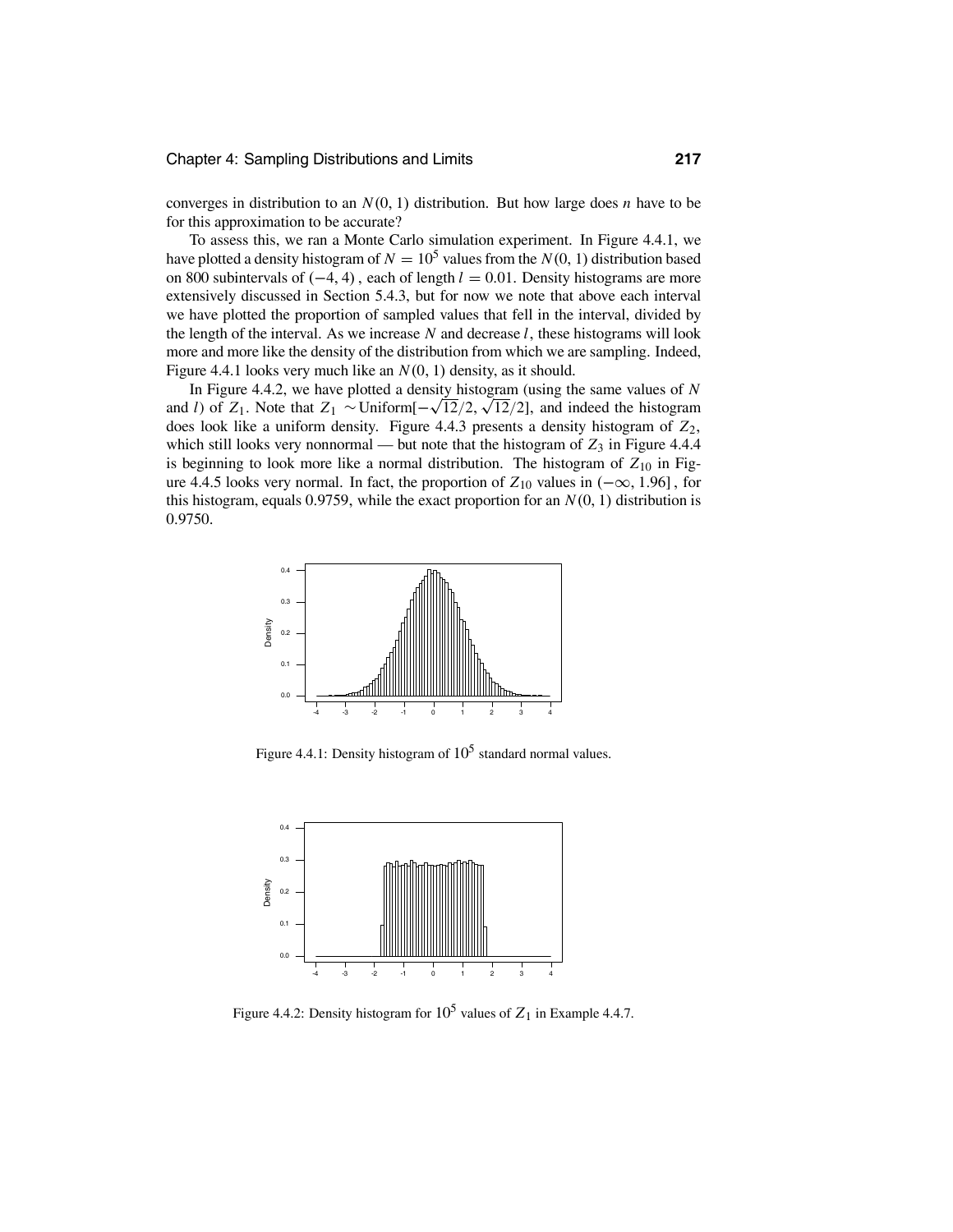

Figure 4.4.3: Density histogram for  $10^5$  values of  $Z_2$  in Example 4.4.7.



Figure 4.4.4: Density histogram for  $10^5$  values of  $Z_3$  in Example 4.4.7.



Figure 4.4.5: Density histogram for  $10^5$  values of  $Z_{10}$  in Example 4.4.7.

So in this example, the central limit theorem has taken effect very quickly, even though we are sampling from a very nonnormal distribution. As it turns out, it is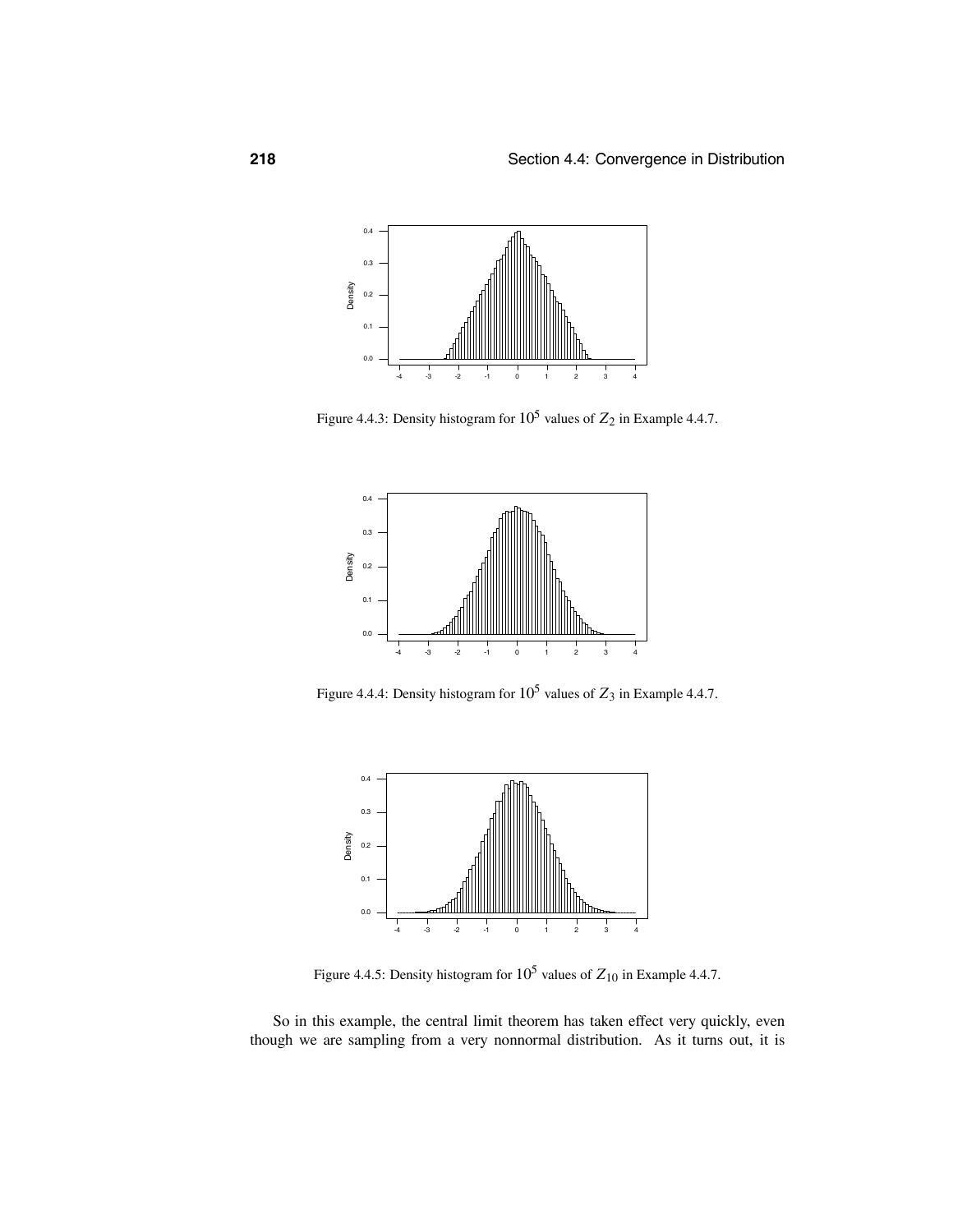primarily the tails of a distribution that determine how large *n* has to be for the central limit theorem approximation to be accurate. When a distribution has tails no heavier than a normal distribution, we can expect the approximation to be quite accurate for relatively small sample sizes.

We consider some further applications of the central limit theorem.

### **EXAMPLE 4.4.8**

For example, suppose  $X_1, X_2, \ldots$  are i.i.d. random variables, each with the Poisson(5) distribution. Recall that this implies that  $\mu = E(X_i) = 5$  and  $\sigma^2 = \text{Var}(X_i) = 5$ . Hence, for each fixed  $x \in R^1$ , we have

$$
P(S_n \le 5n + x\sqrt{5n}) \to \Phi(x)
$$

as  $n \to \infty$ .

### **EXAMPLE 4.4.9** *Normal Approximation to the Binomial Distribution*

Suppose  $X_1, X_2, \ldots$  are i.i.d. random variables, each with the Bernoulli( $\theta$ ) distribution. Recall that this implies that  $E(X_i) = \theta$  and  $v = \text{Var}(X_i) = \theta (1 - \theta)$ . Hence, for each fixed  $x \in R^1$ , we have

$$
P\left(S_n \le n\theta + x\sqrt{n\theta(1-\theta)}\right) \to \Phi(x),\tag{4.4.1}
$$

as  $n \to \infty$ .

But now note that we have previously shown that  $Y_n = S_n \sim Binomial(n, \theta)$ . So (4.4.1) implies that whenever we have a random variable  $Y_n \sim Binomial(n, \theta)$ , then

$$
P(Y_n \le y) = P\left(\frac{Y_n - n\theta}{\sqrt{n\theta (1 - \theta)}} \le \frac{y - n\theta}{\sqrt{n\theta (1 - \theta)}}\right) \approx \Phi\left(\frac{y - n\theta}{\sqrt{n\theta (1 - \theta)}}\right) \quad (4.4.2)
$$

for large *n*.

Note that we are approximating a discrete distribution by a continuous distribution here. Reflecting this, a small improvement is often made to (4.4.2) when *y* is a nonnegative integer. Instead, we use

$$
P(Y_n \le y) \approx \Phi\left(\frac{y + 0.5 - n\theta}{\sqrt{n\theta(1 - \theta)}}\right).
$$

Adding 0.5 to *y* is called the *correction for continuity*. In effect, this allocates all the relevant normal probability in the interval  $(y - 0.5, y + 0.5)$  to the nonnegative integer *y*. This has been shown to improve the approximation (4.4.2). ■

### **EXAMPLE 4.4.10** *Approximating Probabilities Using the Central Limit Theorem*

While there are tables for the binomial distribution (Table D.6), we often have to compute binomial probabilities for situations the tables do not cover. We can always use statistical software for this, in fact, such software makes use of the normal approximation we derived from the central limit theorem.

For example, suppose that we have a biased coin, where the probability of getting a head on a single toss is  $\theta = 0.6$ . We will toss the coin  $n = 1000$  times and then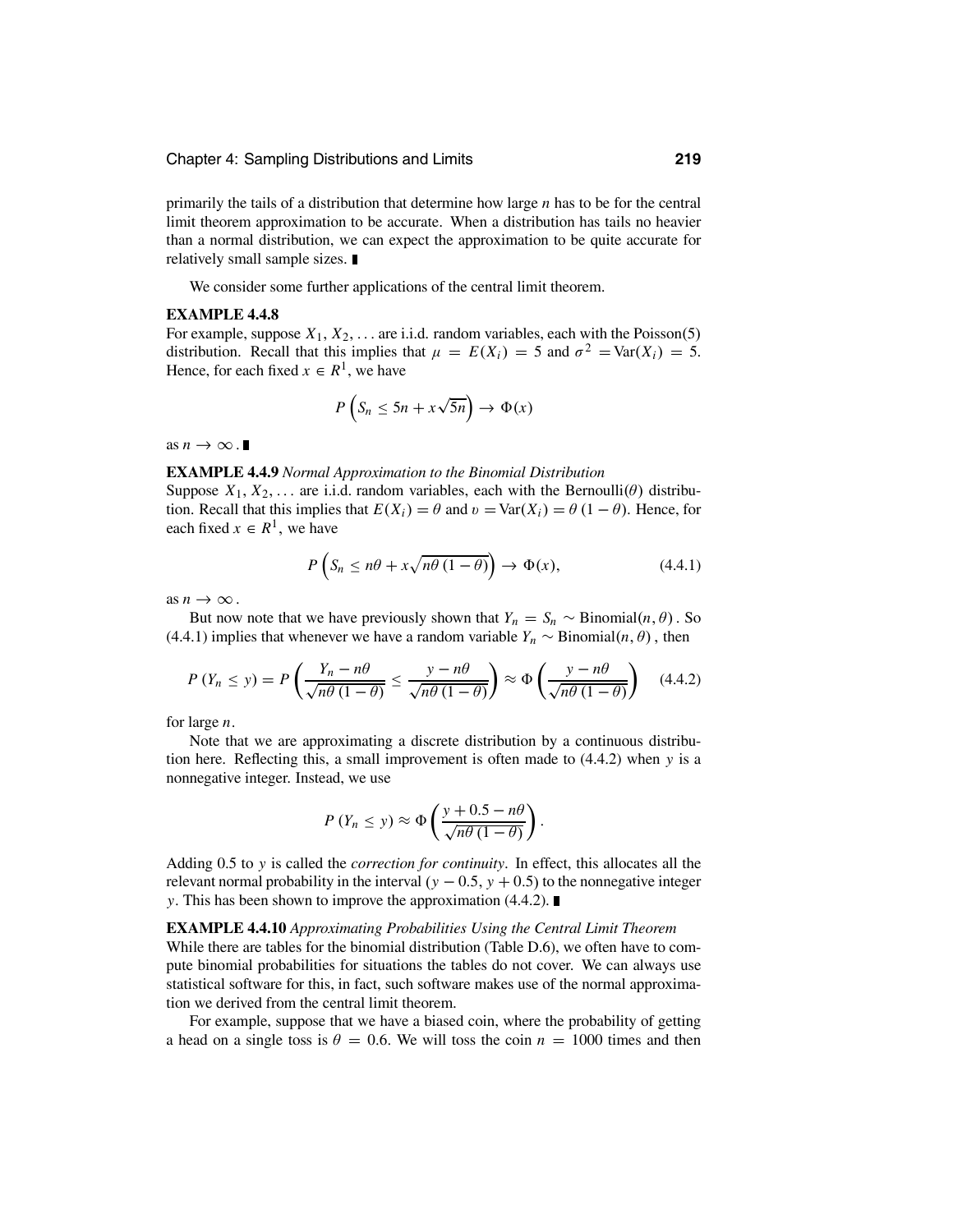calculate the probability of getting at least 550 heads and no more than 625 heads. If *<sup>Y</sup>* denotes the number of heads obtained in the 1000 tosses, we have that *<sup>Y</sup>* <sup>∼</sup> Binomial(1000, 0.6) , so

$$
E(Y) = 1000 (0.6) = 600,
$$
  
Var(Y) = 1000 (0.6) (0.4) = 240.

Therefore, using the correction for continuity and Table D.2,

$$
P(550 \le Y \le 625) = P(550 - 0.5 \le Y \le 625 + 0.5)
$$
  
=  $P\left(\frac{549.5 - 600}{\sqrt{240}} \le \frac{Y - 600}{\sqrt{240}} \le \frac{625.5 - 600}{\sqrt{240}}\right)$   
=  $P\left(-3.2598 \le \frac{Y - 600}{\sqrt{240}} \le 1.646\right)$   
 $\approx \Phi(1.65) - \Phi(-3.26) = 0.9505 - 0.0006 = 0.9499.$ 

Note that it would be impossible to compute this probability using the formulas for the binomial distribution.

One of the most important uses of the central limit theorem is that it leads to a method for assessing the error in an average when this is estimating or approximating some quantity of interest.

### **4.4.2 The Central Limit Theorem and Assessing Error**

Suppose  $X_1, X_2, \ldots$  is an i.i.d. sequence of random variables, each with finite mean  $\mu$  and finite variance  $\sigma^2$ , and we are using the sample average  $M_n$  to approximate the mean  $\mu$ . This situation arises commonly in many computational (see Section 4.5) and statistical (see Chapter 6) problems. In such a context, we can generate the  $X_i$ , but we do not know the value of  $\mu$ .

If we approximate  $\mu$  by  $M_n$ , then a natural question to ask is: How much error is there in the approximation? The central limit theorem tells us that

$$
\Phi(3) - \Phi(-3) = \lim_{n \to \infty} P\left(-3 < \frac{M_n - \mu}{\sigma/\sqrt{n}} < 3\right)
$$
\n
$$
= \lim_{n \to \infty} P\left(M_n - 3\frac{\sigma}{\sqrt{n}} < \mu < M_n + 3\frac{\sigma}{\sqrt{n}}\right).
$$

Using Table D.2 (or statistical software), we have that  $\Phi(3)-\Phi(-3) = 0.9987-(1 0.9987$  = 0.9974. So, for large *n*, we have that the interval

$$
(M_n-3\sigma/\sqrt{n}, M_n+3\sigma/\sqrt{n})
$$

contains the unknown value of  $\mu$  with virtual certainty (actually with probability about 0.9974). Therefore, the half-length  $3\sigma/\sqrt{n}$  of this interval gives us an assessment of the error in the approximation  $M_n$ . Note that  $Var(M_n) = \sigma^2/n$ , so the half-length of the interval equals 3 standard deviations of the estimate  $M_n$ .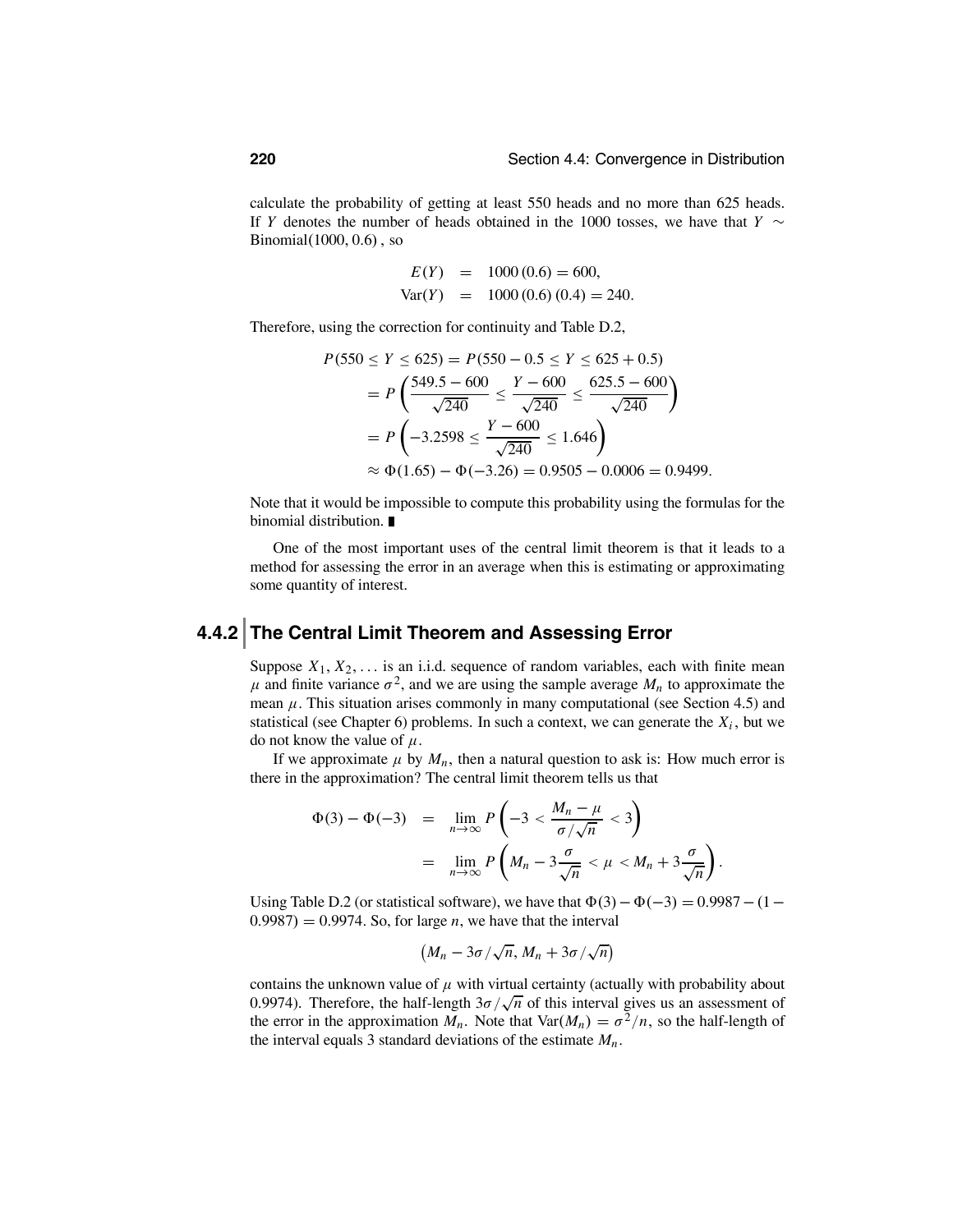Because we do not know  $\mu$ , it is extremely unlikely that we will know  $\sigma$  (as its definition uses  $\mu$ ). But if we can find a consistent estimate  $\sigma_n$  of  $\sigma$ , then we can use Corollary 4.4.4 instead to construct such an interval.

As it turns out, the correct choice of  $\sigma_n$  depends on what we know about the distribution we are sampling from (see Chapter 6 for more discussion of this). For example, if *X*<sub>1</sub> ∼ Bernoulli( $\theta$ ), then  $\mu = \theta$  and  $\sigma^2 = \text{Var}(X_1) = \theta (1 - \theta)$ . By the strong law of large numbers (Theorem 4.3.2),  $M_n \stackrel{a.s.}{\rightarrow} \mu = \theta$  and thus

$$
\sigma_n = \sqrt{M_n (1 - M_n)} \stackrel{a.s.}{\rightarrow} \sqrt{\theta (1 - \theta)} = \sigma.
$$

Then, using the same argument as above, we have that, for large *n*, the interval

$$
\left(M_n - 3\sqrt{M_n\left(1 - M_n\right)/n}, M_n + 3\sqrt{M_n\left(1 - M_n\right)/n}\right) \tag{4.4.3}
$$

contains the true value of  $\theta$  with virtual certainty (again, with probability about 0.9974). The half-length of (4.4.3) is a measure of the accuracy of the estimate  $M_n$  — notice that this can be computed from the values  $X_1, \ldots, X_n$ . We refer to the quantity  $(M_n (1 - M_n) / n)^{1/2}$  as the *standard error* of the estimate  $M_n$ .

For a general random variable  $X_1$ , let

$$
\sigma_n^2 = \frac{1}{n-1} \sum_{i=1}^n (X_i - M_n)^2 = \frac{1}{n-1} \left( \sum_{i=1}^n X_i^2 - 2M_n \sum_{i=1}^n X_i + nM_n^2 \right)
$$
  
= 
$$
\frac{n}{n-1} \left( \frac{1}{n} \sum_{i=1}^n X_i^2 - 2M_n^2 + M_n^2 \right) = \frac{n}{n-1} \left( \frac{1}{n} \sum_{i=1}^n X_i^2 - M_n^2 \right).
$$

By the strong law of large numbers, we have that  $M_n \stackrel{a.s.}{\rightarrow} \mu$  and

$$
\frac{1}{n}\sum_{i=1}^{n}X_i^2 \stackrel{a.s.}{\rightarrow} E\left(X_1^2\right) = \sigma^2 + \mu^2.
$$

Because  $n/(n-1) \rightarrow 1$  and  $M_n^2$  $\stackrel{a.s.}{\rightarrow}$   $\mu^2$  as well, we conclude that  $\sigma_n^2$  $\stackrel{a.s.}{\rightarrow} \sigma^2$ . This implies that  $\sigma_n \stackrel{a.s.}{\rightarrow} \sigma$  hence  $\sigma_n$  is consistent for  $\sigma$ . It is common to call  $\sigma_n^2$  the *sample variance* of the sample  $X_1, \ldots, X_n$ . When the sample size *n* is fixed, we will often denote this estimate of the variance by *S*2.

Again, using the above argument, we have that, for large *n*, the interval

$$
(M_n - 3\sigma_n/\sqrt{n}, M_n + 3\sigma_n/\sqrt{n}) = (M_n - 3S/\sqrt{n}, M_n + 3S/\sqrt{n})
$$
 (4.4.4)

contains the true value of  $\mu$  with virtual certainty (also with probability about 0.9974). Therefore, the half-length is a measure of the accuracy of the estimate  $M_n$  — notice that this can be computed from the values  $X_1, \ldots, X_n$ . The quantity  $S/\sqrt{n}$  is referred to as the *standard error* of the estimate *Mn*.

We will make use of these estimates of the error in approximations in the following section.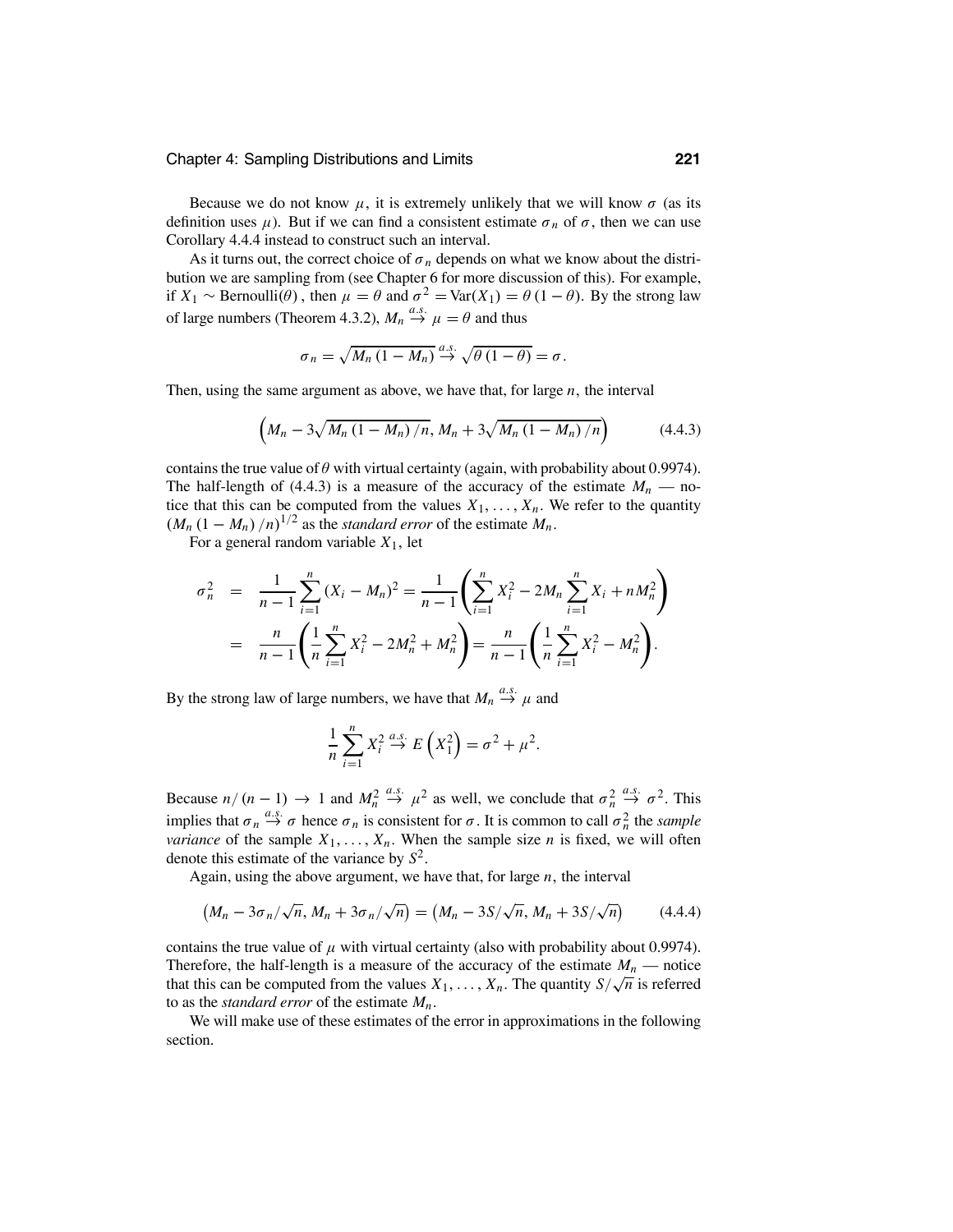### **Summary of Section 4.4**

- A sequence  $\{X_n\}$  of random variables converges in distribution to *Y* if, for all  $y \in$ *R*<sup>1</sup> with  $P(Y = y) = 0$ , we have  $\lim_{n \to \infty} F_{X_n}(y) = F_Y(y)$ , i.e.,  $\lim_{n \to \infty} P(X_n)$  $\leq$  *y*) =  $P(Y \leq y)$ .
- If  $\{X_n\}$  converges to *Y* in probability (or with probability 1), then  $\{X_n\}$  converges to *Y* in distribution.
- The very important central limit theorem says that if  ${X_n}$  are i.i.d. with finite mean  $\mu$  and variance  $\sigma^2$ , then the random variables  $Z_n = (S_n - n\mu)/\sqrt{n}\sigma$ converge in distribution to a standard normal distribution.
- The central limit theorem allows us to approximate various distributions by normal distributions, which is helpful in simulation experiments and in many other contexts. Table D.2 (or any statistical software package) provides values for the cumulative distribution function of a standard normal.

### **EXERCISES**

**4.4.1** Suppose  $P(X_n = i) = (n + i)/(3n + 6)$  for  $i = 1, 2, 3$ . Suppose also that  $P(X = i) = 1/3$  for  $i = 1, 2, 3$ . Prove that  $\{X_n\}$  converges in distribution to *X*.

**4.4.2** Suppose  $P(Y_n = k) = (1 - 2^{-n-1})^{-1}/2^{k+1}$  for  $k = 0, 1, ..., n$ . Let  $Y \sim$ Geometric( $1/2$ ). Prove that  ${Y_n}$  converges in distribution to *Y*.

**4.4.3** Let  $Z_n$  have density  $(n + 1)x^n$  for  $0 < x < 1$ , and 0 otherwise. Let  $Z = 1$ . Prove that  $\{Z_n\}$  converges in distribution to  $Z$ .

**4.4.4** Let *Wn* have density

$$
\frac{1+x/n}{1+1/2n}
$$

for  $0 < x < 1$ , and 0 otherwise. Let  $W \sim$  Uniform[0, 1]. Prove that  $\{W_n\}$  converges in distribution to *W*.

**4.4.5** Let  $Y_1, Y_2, \ldots$  be i.i.d. with distribution Exponential(3). Use the central limit theorem and Table D.2 (or software) to estimate the probability  $P(\sum_{i=1}^{1600} Y_i \le 540)$ .

**4.4.6** Let *<sup>Z</sup>*1, *<sup>Z</sup>*2,... be i.i.d. with distribution Uniform[−20, 10]. Use the central limit theorem and Table D.2 (or software) to estimate the probability  $P(\sum_{i=1}^{900} Z_i \ge 1.470)$  $-4470$ ).

**4.4.7** Let  $X_1, X_2, \ldots$  be i.i.d. with distribution Geometric(1/4). Use the central limit theorem and Table D.2 (or software) to estimate the probability  $P(\sum_{i=1}^{800} X_i \ge 2450)$ .

**4.4.8** Suppose  $X_n \sim N(0, 1/n)$ , i.e.,  $X_n$  has a normal distribution with mean 0 and variance  $1/n$ . Does the sequence  $\{X_n\}$  converge in distribution to some random variable? If yes, what is the distribution of the random variable?

**4.4.9** Suppose  $P(X_n = i/n) = 2i/n(n+1)$  for  $i = 1, 2, 3, ..., n$ . Let *Z* have density function given by  $f(z) = 2z$  for  $0 < z < 1$ , otherwise  $f(z) = 0$ .

(a) Compute 
$$
P(Z \le y)
$$
 for  $0 < y < 1$ .

 $\sum_{i=1}^{m} i = m(m+1)/2.$ (b) Compute  $P(X_n \le m/n)$  for some integer  $1 \le m \le n$ . (Hint: Remember that  $\sum_{m=1}^{m} i = m(m+1)/2$ )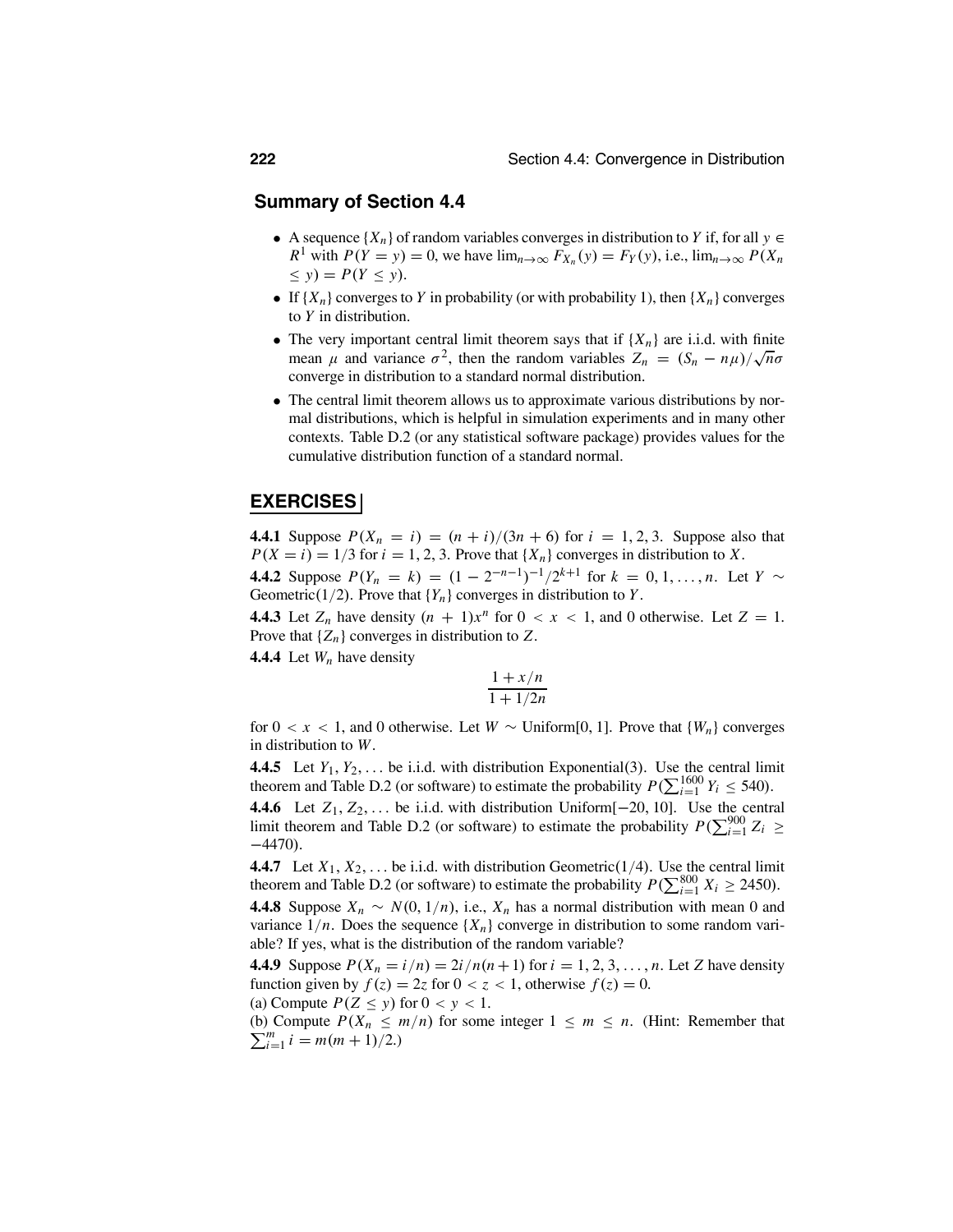(c) Compute  $P(X_n \le y)$  for  $0 < y < 1$ .

(d) Prove that  $X_n \stackrel{D}{\rightarrow} Z$ .

**4.4.10** Suppose  $P(Y_n \leq y) = 1 - e^{-2ny/(n+1)}$  for all  $y > 0$ . Prove that  $Y_n \stackrel{D}{\rightarrow} Y$  where *Y* ∼ Exponential( $\lambda$ ) for some  $\lambda$  > 0 and compute  $\lambda$ .

**4.4.11** Suppose  $P(Z_n \le z) = 1 - (1 - \frac{3z}{n})^n$  for all  $0 < z < n/3$ . Prove that  $Z_n \stackrel{D}{\to} Z$ where  $Z \sim$  Exponential( $\lambda$ ) for some  $\lambda > 0$  and compute  $\lambda$ . (Hint: Recall from calculus that  $\lim_{n\to\infty} (1 + \frac{c}{n})^n = e^c$  for any real number *c*.)

**4.4.12** Suppose the service time, in minutes, at a bank has the Exponential distribution with  $\lambda = 1/2$ . Use the central limit theorem to estimate the probability that the average service time of the first *n* customers is less than 2.5 minutes, when:

 $(a) n = 16.$ 

(b)  $n = 36$ .

 $(c) n = 100.$ 

**4.4.13** Suppose the number of kilograms of a metal alloy produced by a factory each week is uniformly distributed between 20 and 30. Use the central limit theorem to estimate the probability that next year's output will be less than 1280 kilograms. (Assume that a year contains precisely 52 weeks.)

**4.4.14** Suppose the time, in days, until a component fails has the Gamma distribution with  $\alpha = 5$  and  $\theta = 1/10$ . When a component fails, it is immediately replaced by a new component. Use the central limit theorem to estimate the probability that 40 components will together be sufficient to last at least 6 years. (Assume that a year contains precisely 365.25 days.)

### **COMPUTER EXERCISES**

**4.4.15** Generate *N* samples  $X_1, X_2, \ldots, X_{20} \sim$  Exponential(3) for *N* large ( $N = 10^4$ , if possible). Use these samples to estimate the probability  $P(1/6 \le M_{20} \le 1/2)$ . How does your answer compare to what the central limit theorem gives as an approximation?

**4.4.16** Generate *N* samples *X*<sub>1</sub>, *X*<sub>2</sub>, . . . , *X*<sub>30</sub> ∼ Uniform[−20, 10] for *N* large (*N* = 10<sup>4</sup>, if possible). Use these samples to estimate the probability  $P(M_{30} \le -5)$ . How does your answer compare to what the central limit theorem gives as an approximation? **4.4.17** Generate *N* samples  $X_1, X_2, \ldots, X_{20} \sim$  Geometric(1/4) for *N* large (*N* = 10<sup>4</sup>, if possible). Use these samples to estimate the probability  $P(2.5 \le M_{20} \le 3.3)$ . How does your answer compare to what the central limit theorem gives as an approximation?

**4.4.18** Generate *N* samples  $X_1, X_2, \ldots, X_{20}$  from the distribution of log *Z* where  $Z \sim$ Gamma(4, 1) for *N* large ( $N = 10<sup>4</sup>$ , if possible). Use these samples to construct a density histogram of the values of  $M_{20}$ . Comment on the shape of this graph.

**4.4.19** Generate *N* samples  $X_1, X_2, \ldots, X_{20}$  from the Binomial(10, 0.01) distribution for *N* large ( $N = 10<sup>4</sup>$ , if possible). Use these samples to construct a density histogram of the values of *M*20. Comment on the shape of this graph.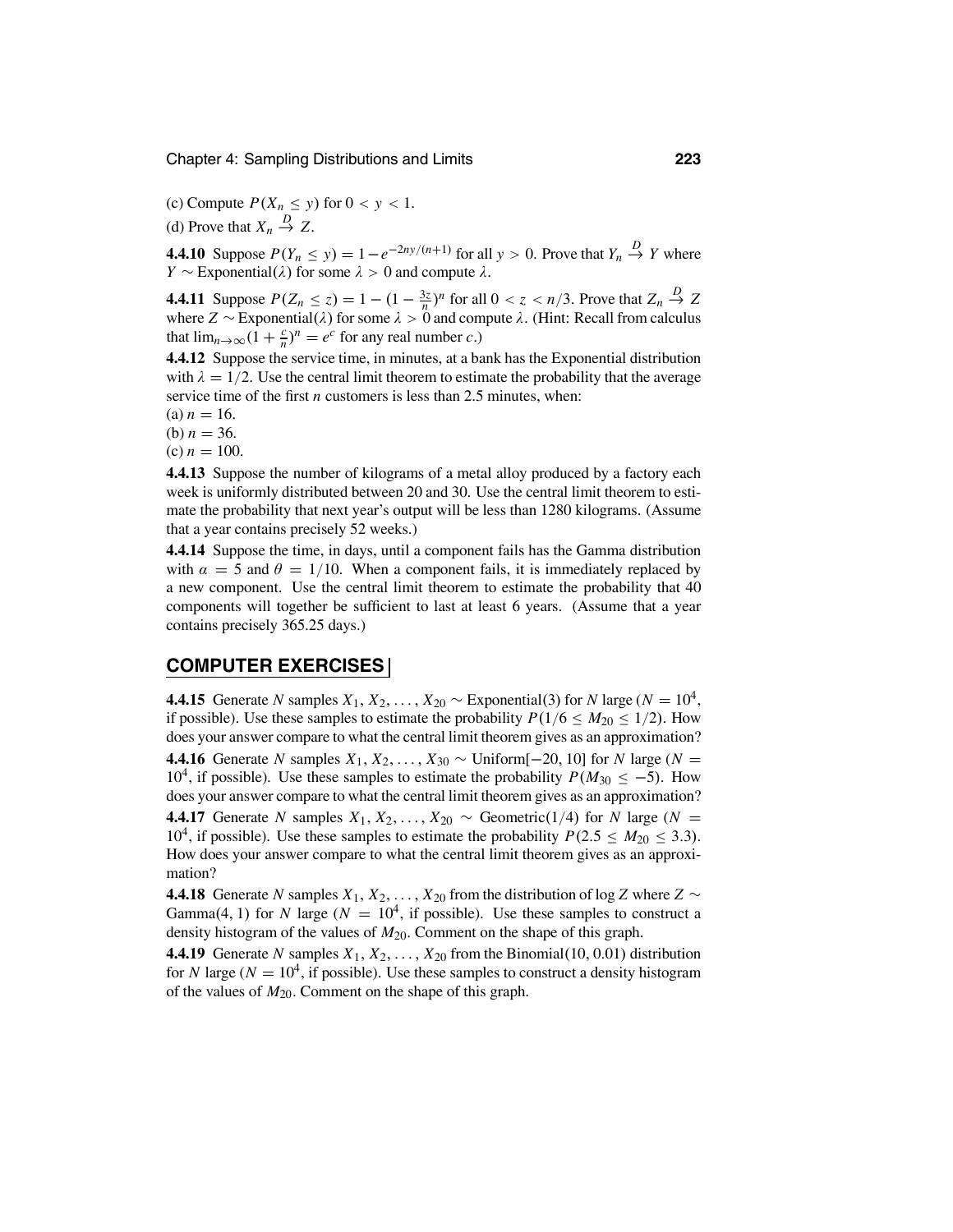### **PROBLEMS**

**4.4.20** Let  $a_1, a_2, \ldots$  be any sequence of nonnegative real numbers with  $\sum_i a_i = 1$ . Suppose  $P(X = i) = a_i$  for every positive integer *i*. Construct a sequence  $\{X_n\}$  of *absolutely continuous* random variables, such that  $X_n \to X$  in distribution.

**4.4.21** Let  $f : [0, 1] \rightarrow (0, \infty)$  be a continuous positive function such that  $\int_0^1 f(x) dx$  $= 1$ . Consider random variables *X* and {*X<sub>n</sub>*} such that  $P(a \le X \le b) = \int_a^b f(x) dx$ for  $a < b$  and

$$
P\left(X_n = \frac{i}{n}\right) = \frac{f(i/n)}{\sum_{j=1}^n f(j/n)}
$$

for  $i = 1, 2, 3, \ldots, n$ . Prove that  $X_n \to X$  in distribution.

**4.4.22** Suppose that  $Y_i = X_i^3$  and that  $X_1, \ldots, X_n$  is a sample from an  $N(\mu, \sigma^2)$ distribution. Indicate how you would approximate the probability  $P(M_n \le m)$  where  $M_n = (Y_1 + \cdots + Y_n) / n$ .

**4.4.23** Suppose  $Y_i = \cos(2\pi U_i)$  and  $U_1, \ldots, U_n$  is a sample from the Uniform[0, 1] distribution. Indicate how you would approximate the probability *P*(*Mn*  $\leq m$ ), where  $M_n = (Y_1 + \cdots + Y_n)/n$ .

### **COMPUTER PROBLEMS**

**4.4.24** Suppose that  $Y = X^3$  and  $X \sim N(0, 1)$ . By generating a large sample (*n* = 10<sup>4</sup>, if possible) from the distribution of *Y*, approximate the probability  $P(Y \le 1)$  and assess the error in your approximation. Compute this probability exactly and compare it with your approximation.

**4.4.25** Suppose that  $Y = X^3$  and  $X \sim N(0, 1)$ . By generating a large sample (*n* = 10<sup>4</sup>, if possible) from the distribution of *Y*, approximate the expectation  $E(\cos(X^3))$ , and assess the error in your approximation.

### **CHALLENGES**

**4.4.26** Suppose  $X_n \to C$  in distribution, where C is a constant. Prove that  $X_n \to C$ in probability. (This proves that if *X* is *constant*, then the converse to Theorem 4.4.1 *does* hold, even though it does not hold for general *X*.)

## **4.5 Monte Carlo Approximations**

The laws of large numbers say that if  $X_1, X_2, \ldots$  is an i.i.d. sequence of random variables with mean  $\mu$ , and

$$
M_n=\frac{X_1+\cdots+X_n}{n},
$$

then for large *n* we will have  $M_n \approx \mu$ .

Suppose now that  $\mu$  is *unknown*. Then, as discussed in Section 4.4.2, it is possible to change perspective and use  $M_n$  (for large *n*) as an *estimator* or approximation of  $\mu$ . Any time we approximate or estimate a quantity, we must also say something about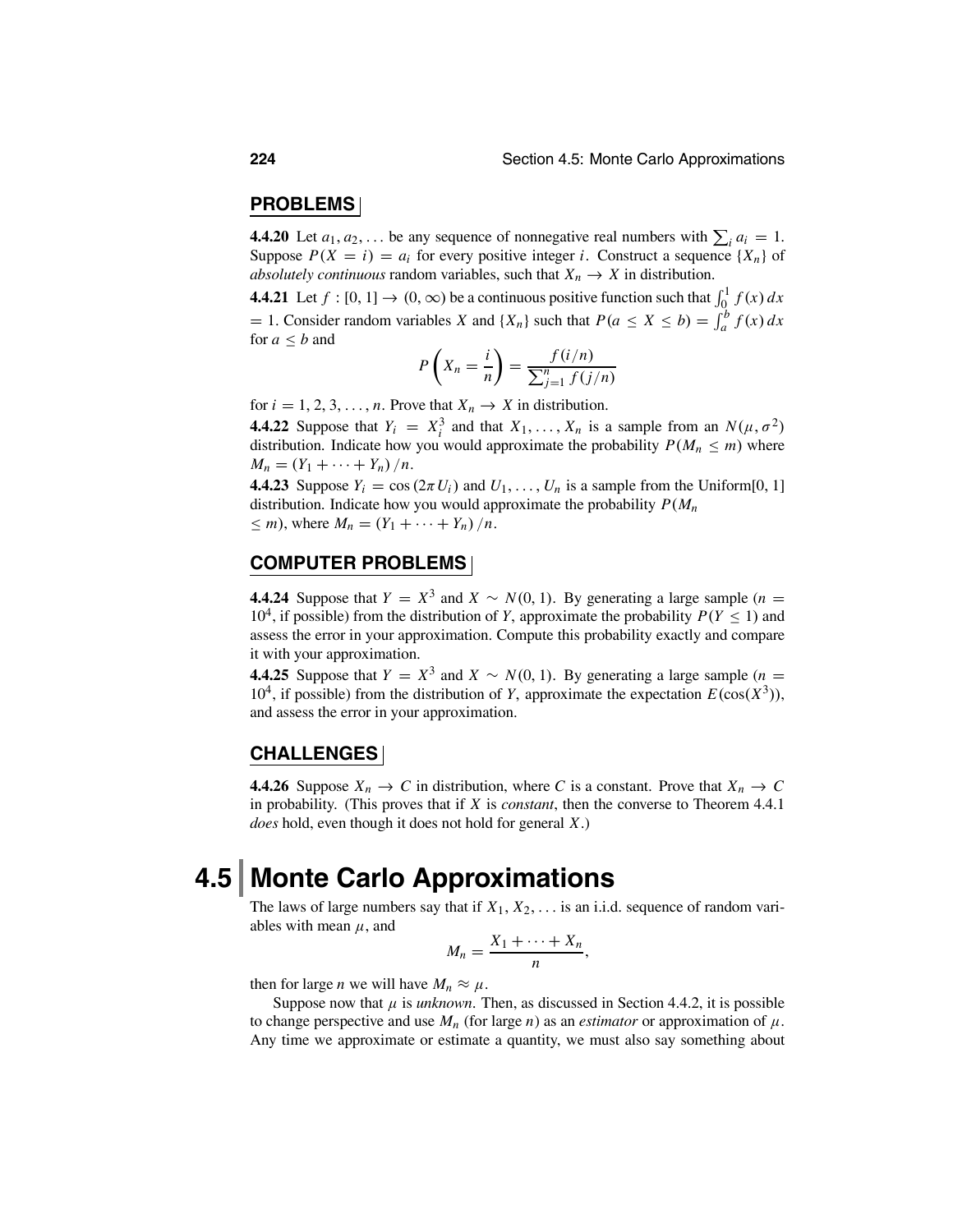how much error is in the estimate. Of course, we cannot say what this error is exactly, as that would require knowing the exact value of  $\mu$ . In Section 4.4.2, however, we showed how the central limit theorem leads to a very natural approach to assessing this error, using three times the standard error of the estimate. We consider some examples.

### **EXAMPLE 4.5.1**

Consider flipping a sequence of identical coins, each of which has probability  $\theta$  of coming up heads, but where  $\theta$  is unknown. Let  $M_n$  again be the fraction of the first *n* coins that are heads. Then we know that for large  $n$ , it is very likely that  $M_n$  is very close to  $\theta$ . Hence, we can use  $M_n$  to *estimate*  $\theta$ . Furthermore, the discussion in Section 4.4.2 indicates that (4.4.3) is the relevant interval to quote when assessing the accuracy of the estimate  $M_n$ .

### **EXAMPLE 4.5.2**

Suppose we believe a certain medicine lowers blood pressure, but we do not know by how much. We would like to know the mean amount  $\mu$ , by which this medicine lowers blood pressure.

Suppose we observe *n* patients (chosen at random so they are i.i.d.), where patient *i* has blood pressure  $B_i$  before taking the medicine and blood pressure  $A_i$  afterwards. Let  $X_i = B_i - A_i$ . Then

$$
M_n = \frac{1}{n} \sum_{i=1}^n (B_i - A_i)
$$

is the average amount of blood pressure decrease. (Note that  $B_i - A_i$  may be negative for some patients, and it is important to also include those negative terms in the sum.) Then for large *n*, the value of  $M_n$  is a good *estimate* of  $E(X_i) = \mu$ . Furthermore, the discussion in Section 4.4.2 indicates that (4.4.4) is the relevant interval to quote when assessing the accuracy of the estimate  $M_n$ .

Such estimators can also be used to estimate purely mathematical quantities that do not involve any experimental data (such as coins or medical patients) but that are too difficult to compute directly. In this case, such estimators are called *Monte Carlo approximations* (named after the gambling casino in the principality of Monaco because they introduce randomness to solve nonrandom problems).

### **EXAMPLE 4.5.3**

Suppose we wish to evaluate

$$
I = \int_0^1 \cos(x^2) \sin(x^4) dx.
$$

This integral cannot easily be solved exactly. But it can be approximately computed using a Monte Carlo approximation, as follows. We note that

$$
I = E(\cos(U^2)\sin(U^4)),
$$

where  $U \sim$  Uniform[0, 1]. Hence, for large *n*, the integral *I* is approximately equal to  $M_n = (T_1 + \dots + T_n)/n$ , where  $T_i = \cos(U_i^2) \sin(U_i^4)$ , and where  $U_1, U_2, \dots$  are i.i.d. Uniform[0, 1].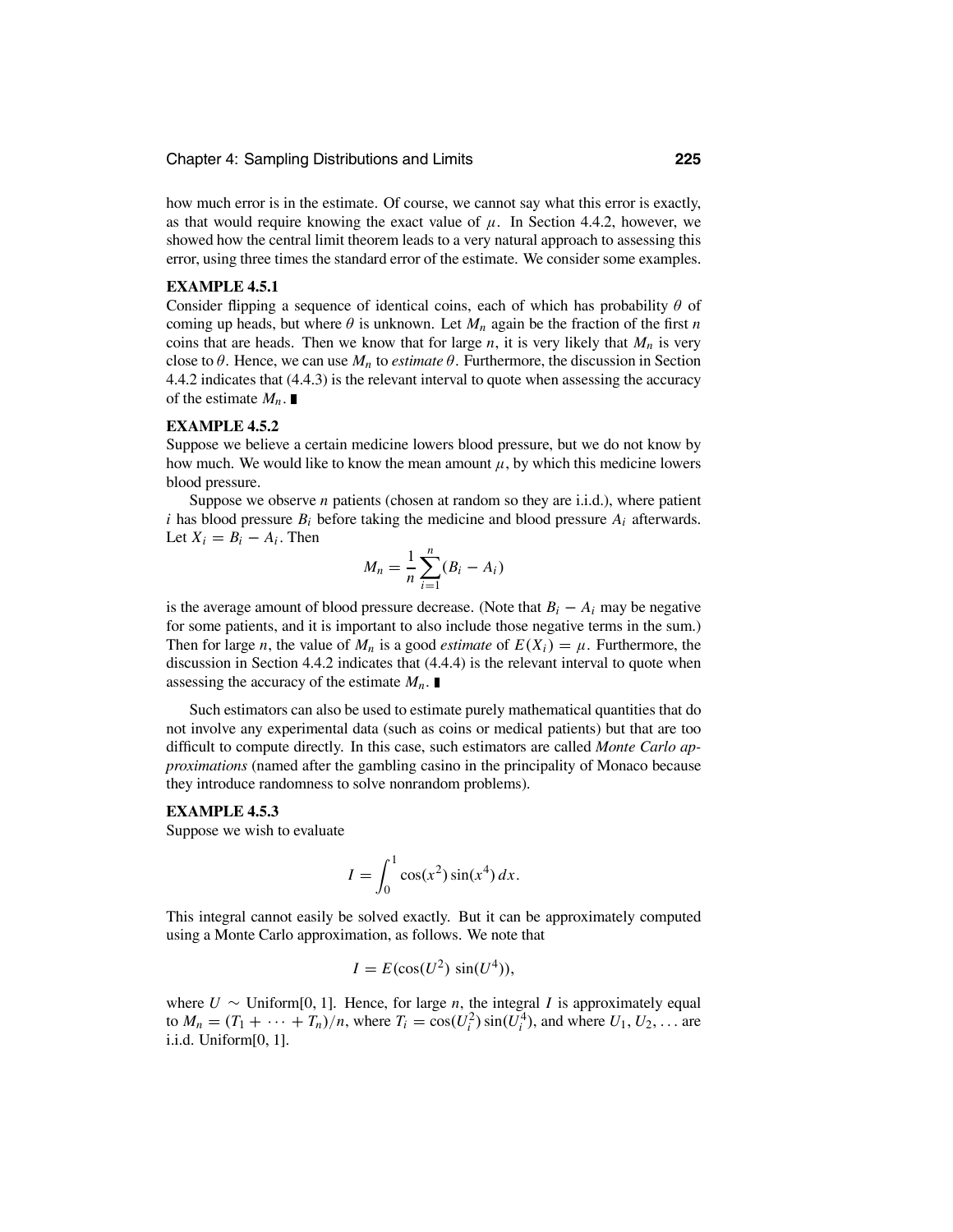Putting this all together, we obtain an algorithm for approximating the integral *I*, as follows.

- 1. Select a large positive integer *n*.
- 2. Obtain  $U_i \sim \text{Uniform}[0,1]$ , independently for  $i = 1, 2, ..., n$ .
- 3. Set  $T_i = \cos(U_i^2) \sin(U_i^4)$ , for  $i = 1, 2, ..., n$ .
- 4. Estimate *I* by  $M_n = (T_1 + \cdots + T_n)/n$ .

For large enough *n*, this algorithm will provide a good estimate of the integral *I*.

For example, the following table records the estimates  $M_n$  and the intervals (4.4.4) based on samples of Uniform[0,1] variables for various choices of *n*.

| n               | Mn       | $M_n - 3S/\sqrt{n}$ | $M_n + 3S/\sqrt{n}$ |
|-----------------|----------|---------------------|---------------------|
| $10^3$          | 0.145294 | 0.130071            | 0.160518            |
| 10 <sup>4</sup> | 0.138850 | 0.134105            | 0.143595            |
| 10 <sup>5</sup> | 0.139484 | 0.137974            | 0.140993            |

From this we can see that the value of *I* is approximately 0.139484, and the true value is almost certainly in the interval (0.137974, 0.140993). Notice how the lengths of the intervals decrease as we increase *n*. In fact, it can be shown that the exact value is  $I = 0.139567$ , so our approximation is excellent.

### **EXAMPLE 4.5.4**

Suppose we want to evaluate the integral

$$
I = \int_0^\infty 25x^2 \cos(x^2) e^{-25x} dx.
$$

This integral cannot easily be solved exactly, but it can also be approximately computed using a Monte Carlo approximation, as follows.

We note first that  $I = E(X^2 \cos(X^2))$ , where  $X \sim$  Exponential(25). Hence, for large *n*, the integral *I* is approximately equal to  $M_n = (T_1 + \cdots + T_n)/n$ , where  $T_i = X_i^2 \cos(X_i^2)$ , with  $X_1, X_2, \ldots$  i.i.d. Exponential(25).

Now, we know from Section 2.10 that we can simulate *<sup>X</sup>* <sup>∼</sup> Exponential(25) by setting  $X = -\ln(U)/25$  where  $U \sim$  Uniform[0, 1]. Hence, putting this all together, we obtain an algorithm for approximating the integral *I*, as follows.

- 1. Select a large positive integer *n*.
- 2. Obtain  $U_i \sim \text{Uniform}[0, 1]$ , independently for  $i = 1, 2, ..., n$ .
- 3. Set  $X_i = -\ln(U_i)/25$ , for  $i = 1, 2, ..., n$ .
- 4. Set  $T_i = X_i^2 \cos(X_i^2)$ , for  $i = 1, 2, ..., n$ .
- 5. Estimate *I* by  $M_n = (T_1 + \cdots + T_n)/n$ .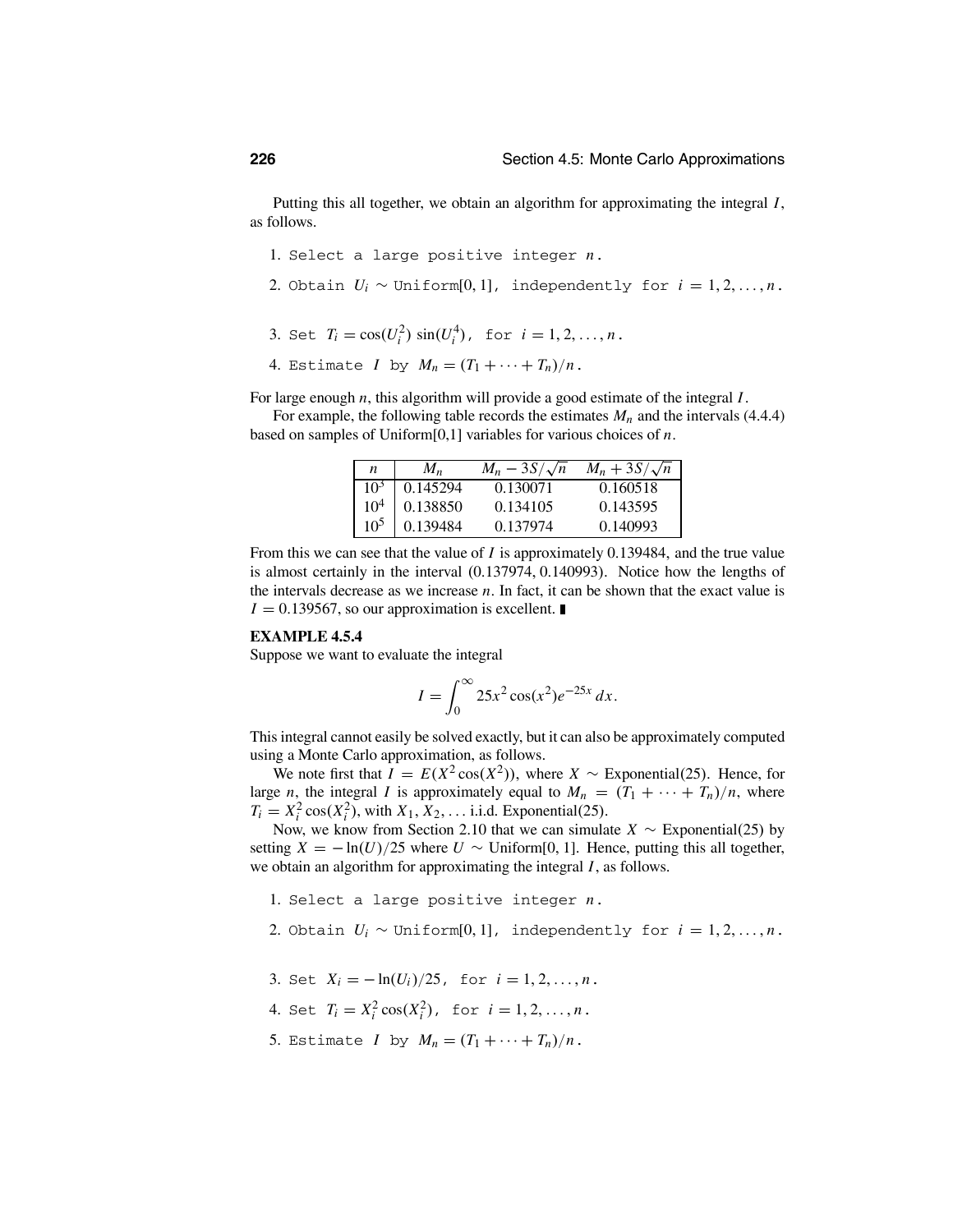For large enough *n*, this algorithm will provide a good estimate of the integral *I*.

For example, the following table records the estimates  $M_n$  and the intervals (4.4.4) based on samples of Exponential(25) variables for various choices of *n*.

| $\mathfrak{n}$ | $M_{\rm n}$                         | $M_n - 3S/\sqrt{n}$      | $M_n + 3S/\sqrt{n}$      |
|----------------|-------------------------------------|--------------------------|--------------------------|
|                | $10^3$ 3.33846 $\times 10^{-3}$     | $2.63370 \times 10^{-3}$ | $4.04321 \times 10^{-3}$ |
|                | $10^4$   3.29933 × 10 <sup>-3</sup> | $3.06646 \times 10^{-3}$ | $3.53220 \times 10^{-3}$ |
| $10^5$         | $3.20629 \times 10^{-3}$            | $3.13759 \times 10^{-3}$ | $3.27499 \times 10^{-3}$ |

From this we can see that the value of *I* is approximately 3.20629  $\times$  10<sup>-3</sup> and that the true value is almost certainly in the interval  $(3.13759 \times 10^{-3}, 3.27499 \times 10^{-3})$ .

#### **EXAMPLE 4.5.5**

Suppose we want to evaluate the sum

$$
S = \sum_{j=0}^{\infty} (j^2 + 3)^{-7} 5^{-j}.
$$

Though this is very difficult to compute directly, but it can be approximately computed using a Monte Carlo approximation.

Let us rewrite the sum as

$$
S = \left(\frac{5}{4}\right) \sum_{j=0}^{\infty} (j^2 + 3)^{-7} \left(\frac{4}{5}\right) \left(1 - \frac{4}{5}\right)^j.
$$

We then see that *S* = (5/4) *E*(( $X^2$  + 3)<sup>-7</sup>), where *X* ∼ Geometric(4/5).

Now, we know from Section 2.10 that we can simulate *X*  $\sim$  Geometric(4/5) by setting  $X = \lfloor \ln(1 - U)/\ln(1 - 4/5) \rfloor$  or, equivalently,  $X = \lfloor \ln(U)/\ln(1 - 4/5) \rfloor$ , where  $U \sim$  Uniform[0, 1] and where [ $\cdot$ ] means to round down to the next integer value. Hence, we obtain an algorithm for approximating the sum *S*, as follows.

- 1. Select a large positive integer *n*.
- 2. Obtain  $U_i \sim \text{Uniform}[0, 1]$ , independently for  $i = 1, 2, ..., n$ .
- 3. Set  $X_i = \lfloor \ln(U_i) / \ln(1 4/5) \rfloor$ , for  $i = 1, 2, ..., n$ .
- 4. Set  $T_i = (X_i^2 + 3)^{-7}$ , for  $i = 1, 2, ..., n$ .
- 5. Estimate *S* by  $M_n = (5/4)(T_1 + \cdots + T_n)/n$ .

For large enough *n*, this algorithm will provide a good estimate of the sum *S*.

For example, the following table records the estimates  $M_n$  and the intervals (4.4.4) based on samples of Geometric(4/5) variables for various choices of *n*.

| $\mathfrak n$ | $M_{\rm n}$                         | $M_n - 3S/\sqrt{n}$      | $M_n + 3S/\sqrt{n}$      |
|---------------|-------------------------------------|--------------------------|--------------------------|
| $10^3$        | $4.66773 \times 10^{-4}$            | $4.47078 \times 10^{-4}$ | $4.86468 \times 10^{-4}$ |
|               | $10^4$   4.73538 × 10 <sup>-4</sup> | $4.67490 \times 10^{-4}$ | $4.79586 \times 10^{-4}$ |
|               | $10^5$   4.69377 × 10 <sup>-4</sup> | $4.67436 \times 10^{-4}$ | $4.71318 \times 10^{-4}$ |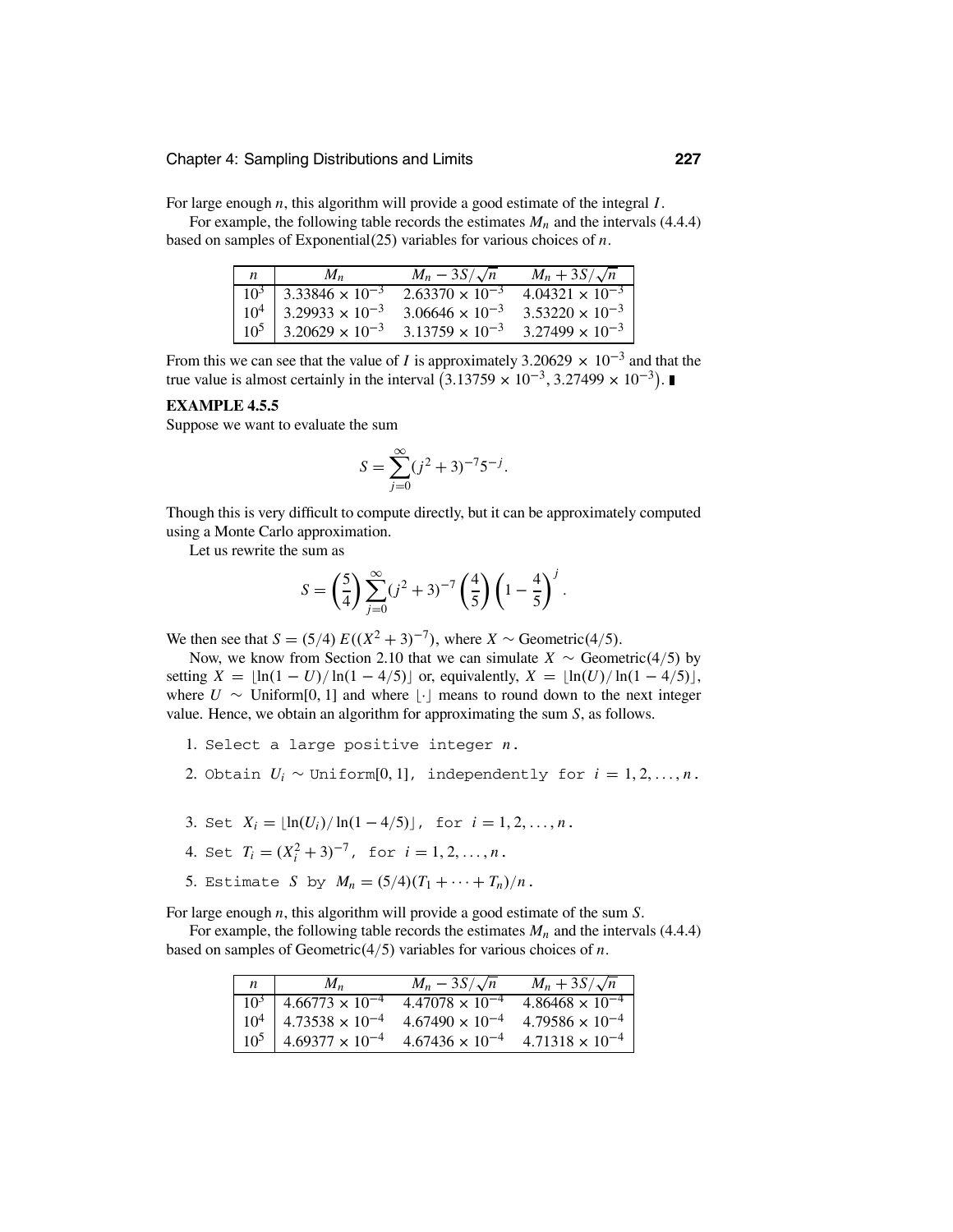From this we can see that the value of *S* is approximately 4.69377  $\times$  10<sup>-4</sup> and that the true value is almost certainly in the interval  $(4.67436 \times 10^{-4}, 4.71318 \times 10^{-4})$ .

Note that when using a Monte Carlo approximation, it is not necessary that the range of an integral or sum be the entire range of the corresponding random variable, as follows.

### **EXAMPLE 4.5.6**

Suppose we want to evaluate the integral

$$
J = \int_0^\infty \sin(x) e^{-x^2/2} dx.
$$

Again, this is extremely difficult to evaluate exactly.

Here

$$
J=\sqrt{2\pi}\ E(\sin(X)I_{\{X>0\}}),
$$

where  $X \sim N(0, 1)$  and  $I_{\{X>0\}}$  is the indicator function of the event  $\{X>0\}$ . We know from Section 2.10 that we can simulate  $X \sim N(0, 1)$  by setting

$$
X = \sqrt{2 \log(1/U)} \cos(2\pi V),
$$

where *U* and *V* are i.i.d. Uniform[0, 1]. Hence, we obtain the following algorithm for approximating the integral *J* .

- 1. Select a large positive integer *n*.
- 2. Obtain  $U_i$ ,  $V_i \sim \text{Uniform}[0, 1]$ , independently for  $i = 1, 2, \ldots$ , *n*.
- 3. Set  $X_i = \sqrt{2 \log(1/U_i)} \cos(2\pi V_i)$ , for  $i = 1, 2, ..., n$ .
- 4. Set  $T_i = \sin(X_i)I_{\{X_i > 0\}}$ , for  $i = 1, 2, ..., n$ . (That is, set  $T_i =$  $sin(X_i)$  if  $X_i > 0$ , otherwise set  $T_i = 0$ .)
- 5. Estimate *J* by  $M_n = \sqrt{2\pi} (T_1 + \cdots + T_n)/n$ .

For large enough *n*, this algorithm will again provide a good estimate of the integral *I*.

For example, the following table records the estimates  $M_n$  and the intervals (4.4.4) based on samples of  $N(0, 1)$  variables for various choices of *n*.

| n               | $M_n$    | $M_n - 3S/\sqrt{n}$ | $M_n + 3S/\sqrt{n}$ |
|-----------------|----------|---------------------|---------------------|
| 105             | 0.744037 | 0.657294            | 0.830779            |
| 10 <sup>4</sup> | 0.733945 | 0.706658            | 0.761233            |
| 105             | 0.722753 | 0.714108            | 0.731398            |

From this we can see that the value of *J* is approximately 0.722753 and that the true value is almost certainly in the interval (0.714108, 0.731398).

Now we consider an important problem for statistical applications of probability theory.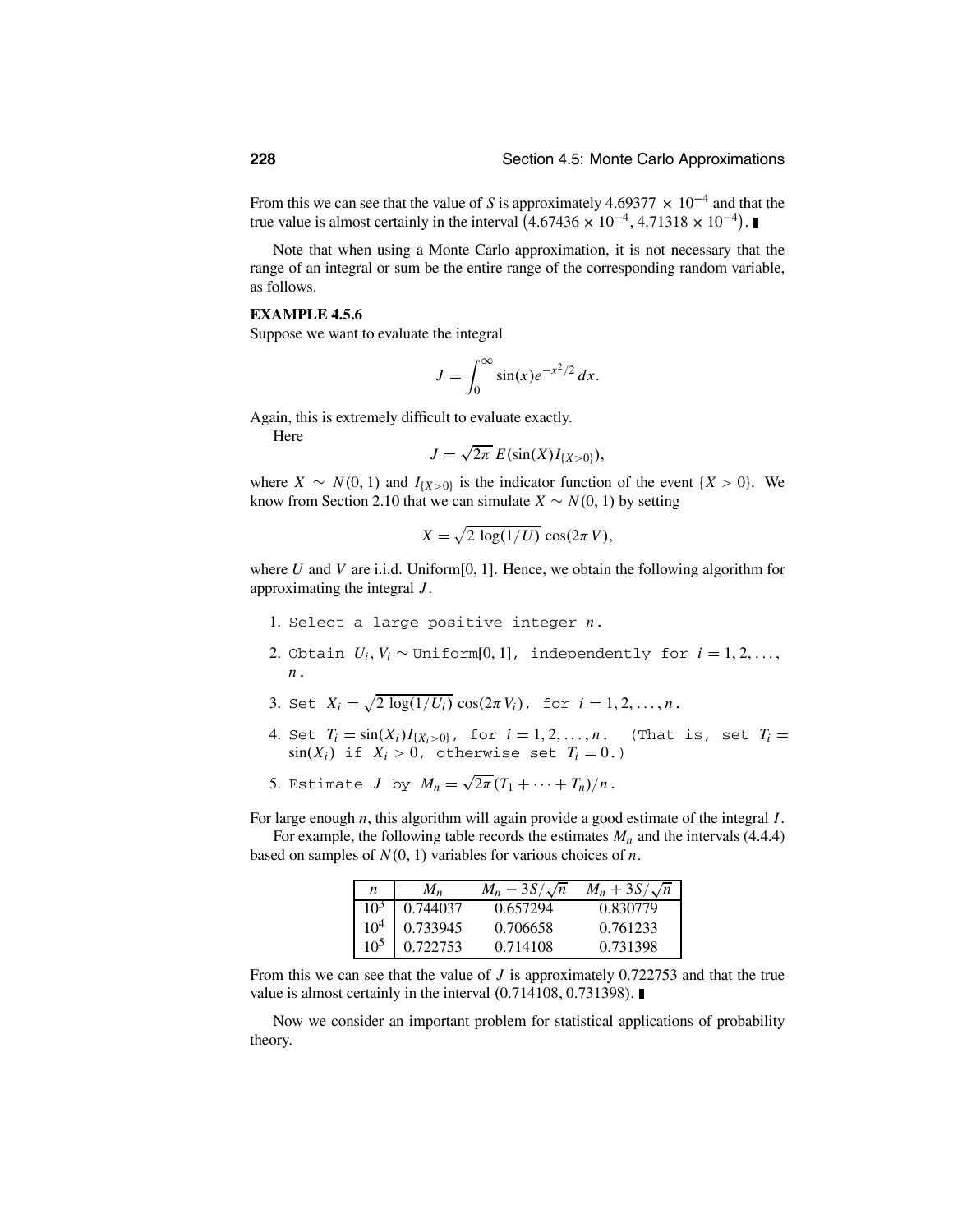**EXAMPLE 4.5.7** *Approximating Sampling Distributions Using Monte Carlo* Suppose  $X_1, X_2, \ldots, X_n$  is an i.i.d. sequence with distribution given by probability measure *P*. We want to find the distribution of a new random variable  $Y = h(X_1, X_2, \ldots, X_n)$ for some function *h*. Provided we can generate from *P*, then Monte Carlo methods give us a way for to approximate this distribution.

Denoting the cumulative distribution function of  $Y$  by  $F_Y$ , we have

$$
F_Y(y) = P((-\infty, y]) = E_{P_Y}(I_{(-\infty, y]}(Y)) = E(I_{(-\infty, y]}(h(X_1, X_2, \ldots, X_n))).
$$

So  $F_Y(y)$  can be expressed as the expectation of the random variable

$$
I_{(-\infty,y]}(h(X_1,X_2,\ldots,X_n))
$$

based on sampling from *P*.

To estimate this, we generate *N* samples of size *n*

$$
(X_{i1},X_{i2},\ldots,X_{in}),
$$

for  $i = 1, \ldots, N$  from *P* (note *N* is the Monte Carlo sample size and can be varied, whereas the sample size  $n$  is fixed here) and then calculate the proportion of values  $h(X_{i1}, X_{i2},..., X_{in}) \in (-\infty, y]$ . The estimate  $M_N$  is then given by

$$
\hat{F}_Y(y) = \frac{1}{N} \sum_{i=1}^N I_{(-\infty, y]} (h(X_{i1}, X_{i2}, \dots, X_{in})).
$$

By the laws of large numbers, this converges to  $F_Y(y)$  as  $N \to \infty$ . To evaluate the error in this approximation, we use (4.4.3), which now takes the form

$$
\left(\hat{F}_Y(y)-3\sqrt{\hat{F}_Y(y)\left(1-\hat{F}_Y(y)\right)/n},\,\hat{F}_Y(y)+3\sqrt{\hat{F}_Y(y)\left(1-\hat{F}_Y(y)\right)/n}\right).
$$

We presented an application of this in Example 4.4.7. Note that if the base of a rectangle in the histogram of Figure 4.4.2 is given by  $(a, b]$ , then the height of this rectangle equals the proportion of values that fell in  $(a, b]$  times  $1/(b - a)$ . This can be expressed as  $(F_Y(b) - F_Y(a))/(b - a)$ , which converges to  $(F_Y(b) - F_Y(a))/(b - a)$ as  $N \to \infty$ . This proves that the areas of the rectangles in the histogram converge to  $F_Y(b) - F_Y(a)$  as  $N \to \infty$ .

More generally, we can approximate an expectation  $E(g(Y))$  using the average

$$
\frac{1}{N}\sum_{i=1}^N g\left(h(X_{i1},X_{i2},\ldots,X_{in})\right).
$$

By the laws of large numbers, this average converges to  $E(g(Y))$  as  $N \to \infty$ .

Typically, there is more than one possible Monte Carlo algorithm for estimating a quantity of interest. For example, suppose we want to approximate the integral  $\int_{a}^{b} g(x) dx$ , where we assume this integral is finite. Let f be a density on the interval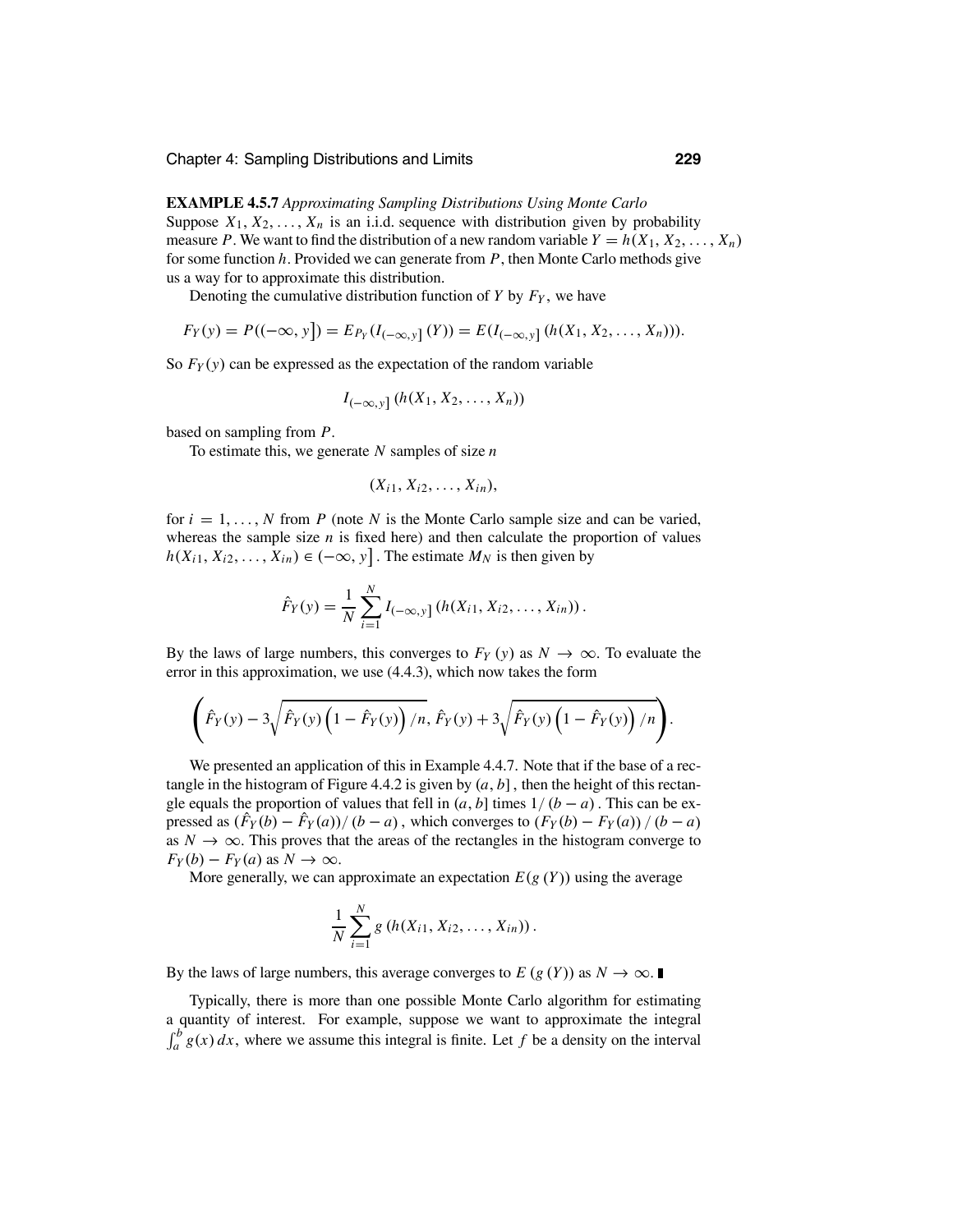$(a, b)$ , such that  $f(x) > 0$  for every  $x \in (a, b)$ , and suppose we have a convenient algorithm for generating  $X_1, X_2, \ldots$  i.i.d. with distribution given by  $f$ . We have that

$$
\int_{a}^{b} g(x) dx = \int_{a}^{b} \frac{g(x)}{f(x)} f(x) dx = E\left(\frac{g(X)}{f(X)}\right)
$$

when *X* is distributed with density *f*. So we can estimate  $\int_a^b g(x) dx$  by

$$
M_n = \frac{1}{n} \sum_{i=1}^n \frac{g(X_i)}{f(X_i)} = \frac{1}{n} \sum_{i=1}^n T_i,
$$

where  $T_i = g(X_i)/f(X_i)$ . In effect, this is what we did in Example 4.5.3 (*f* is the Uniform[0, 1] density), in Example 4.5.4 ( $f$  is the Exponential(25) density), and in Example 4.5.6 ( $f$  is the  $N(0, 1)$  density). But note that there are many other possible choices. In Example 4.5.3, we could have taken *f* to be any beta density. In Example 4.5.4, we could have taken *f* to be any gamma density, and similarly in Example 4.5.6. Most statistical computer packages have commands for generating from these distributions. In a given problem, what is the best one to use?

In such a case, we would naturally use the algorithm that was most *efficient*. For the algorithms we have been discussing here, this means that if, based on a sample of *n*, algorithm 1 leads to an estimate with standard error  $\sigma_1/\sqrt{n}$ , and algorithm 2 leads to an estimate with standard error  $\sigma_2/\sqrt{n}$ , then algorithm 1 is more efficient than algorithm 2 whenever  $\sigma_1 < \sigma_2$ . Naturally, we would prefer algorithm 1 because the intervals (4.4.3) or (4.4.4) will tend to be shorter for algorithm 1 for the same sample size. Actually, a more refined comparison of efficiency would also take into account the total amount of computer time used by each algorithm, but we will ignore this aspect of the problem here. See Problem 4.5.21 for more discussion of efficiency and the choice of algorithm in the context of the integration problem.

### **Summary of Section 4.5**

- An unknown quantity can be approximately computed using a Monte Carlo approximation, whereby independent replications of a random experiment (usually on a computer) are averaged to estimate the quantity.
- Monte Carlo approximations can be used to approximate complicated sums, integrals, and sampling distributions, all by choosing the random experiment appropriately.

### **EXERCISES**

**4.5.1** Describe a Monte Carlo approximation of  $\int_{-\infty}^{\infty} \cos^2(x) e^{-x^2/2} dx$ .

**4.5.2** Describe a Monte Carlo approximation of  $\sum_{j=0}^{m} j^6 \binom{m}{j} 2^j 3^{-m}$ . (Hint: Remember the Binomial $(m, 2/3)$  distribution.)

**4.5.3** Describe a Monte Carlo approximation of  $\int_0^\infty e^{-5x-14x^2} dx$ . (Hint: Remember the Exponential(5) distribution.)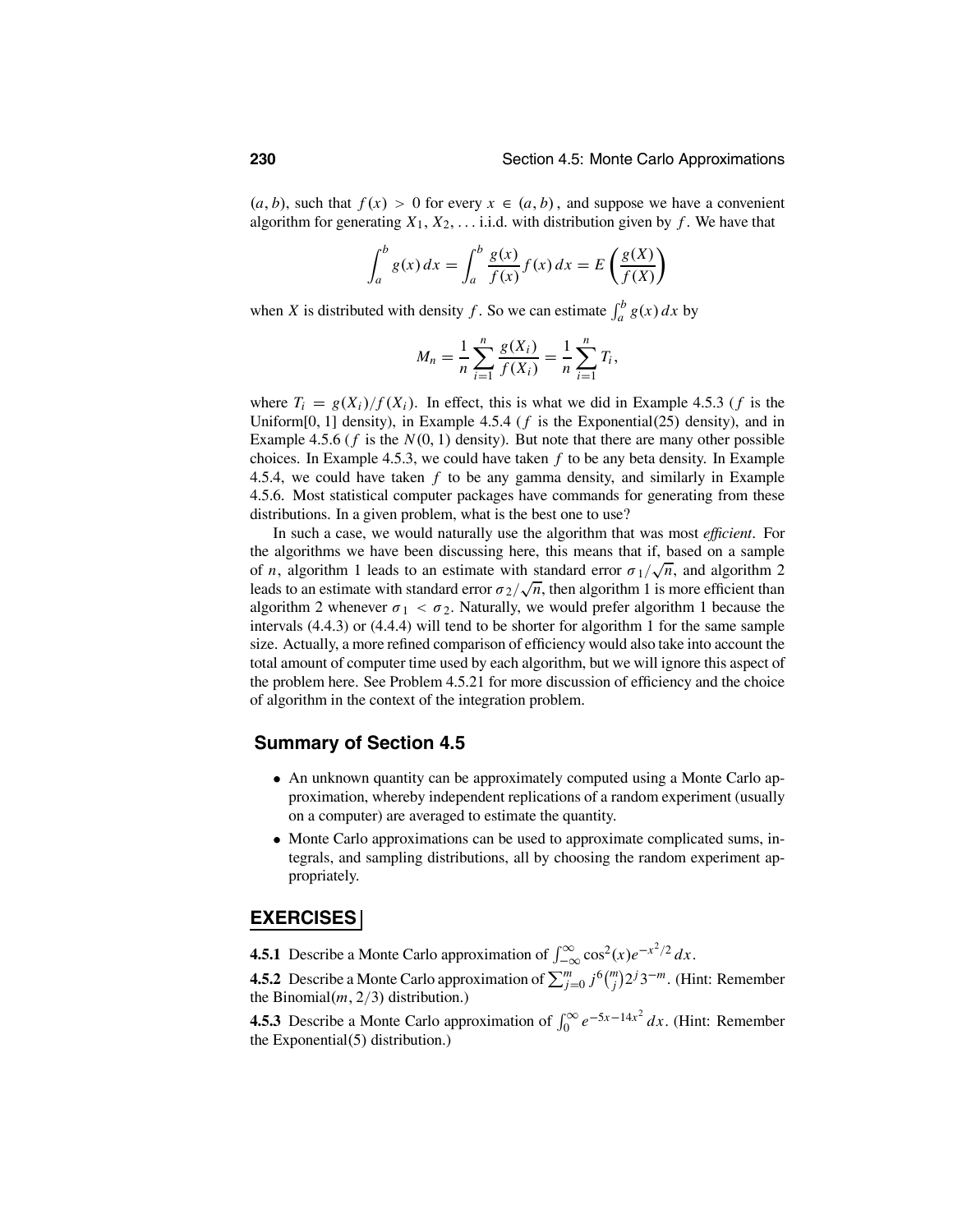**4.5.4** Suppose  $X_1, X_2, \ldots$  are i.i.d. with distribution Poisson( $\lambda$ ), where  $\lambda$  is unknown. Consider  $M_n = (X_1 + X_2 + \cdots + X_n)/n$  as an estimate of  $\lambda$ . Suppose we know that  $\lambda \leq 10$ . How large must *n* be to guarantee that  $M_n$  will be within 0.1 of the true value of  $\lambda$  with virtual certainty, i.e., when is 3 standard deviations smaller than 0.1?

**4.5.5** Describe a Monte Carlo approximation of  $\sum_{j=0}^{\infty} \sin(j^2) 5^j / j!$ . Assume you have available an algorithm for generating from the Poisson(5) distribution.

**4.5.6** Describe a Monte Carlo approximation of  $\int_0^{10} e^{-x^4} dx$ . (Hint: Remember the Uniform[0, 10] distribution.)

**4.5.7** Suppose we repeat a certain experiment 2000 times and obtain a sample average of <sup>−</sup>5 and a standard error of 17. In terms of this, specify an interval that is virtually certain to contain the experiment's (unknown) true mean  $\mu$ .

**4.5.8** Suppose we repeat a certain experiment 400 times and get i.i.d. response values  $X_1, X_2, \ldots, X_{400}$ . Suppose we compute that the sample average is  $M_{400} = 6$  and furthermore that  $\sum_{i=1}^{400} (X_i)^2 = 15,400$ . In terms of this:

(a) Compute the standard error  $\sigma_n$ .

(b) Specify an interval that is virtually certain to contain the (unknown) true mean  $\mu$  of the  $X_i$ .

**4.5.9** Suppose a certain experiment has probability  $\theta$  of success, where  $0 < \theta < 1$ but  $\theta$  is unknown. Suppose we repeat the experiment 1000 times, of which 400 are successes and 600 are failures. Compute an interval of values that are virtually certain to contain  $\theta$ .

**4.5.10** Suppose a certain experiment has probability  $\theta$  of success, where  $0 < \theta < 1$ but  $\theta$  is unknown. Suppose we repeat the experiment *n* times, and let *Y* be the fraction of successes.

(a) In terms of  $\theta$ , what is Var(*Y*)?

(b) For what value of  $\theta$  is  $\text{Var}(Y)$  the largest?

(c) What is this largest possible value of Var(*Y*)?

(d) Compute the smallest integer *n* such that we can be sure that  $Var(Y) < 0.01$ , regardless of the value of  $\theta$ .

**4.5.11** Suppose *X* and *Y* are random variables with joint density given by  $f_{X,Y}(x, y) =$  $C g(x, y)$  for  $0 \le x, y \le 1$  (with  $f_{X,Y}(x, y) = 0$  for other *x*, *y*), for appropriate constant *C*, where

$$
g(x, y) = x^2 y^3 \sin(xy) \cos(\sqrt{xy}) \exp(x^2 + y).
$$

(a) Explain why

$$
E(X) = \int_0^1 \int_0^1 x f_{X,Y}(x, y) dx dy = \frac{\int_0^1 \int_0^1 x g(x, y) dx dy}{\int_0^1 \int_0^1 g(x, y) dx dy}.
$$

(b) Describe a Monte Carlo algorithm to approximately compute *E*(*X*).

**4.5.12** Let  $g(x, y) = \cos(\sqrt{xy})$ , and consider the integral  $I = \int_0^5 \int_0^4 g(x, y) dy dx$ . (a) Prove that  $I = 20 E[g(X, Y)]$  where  $X \sim$  Uniform[0, 5] and  $\overline{Y} \sim$  Uniform[0, 4]. (b) Use part (a) to describe a Monte Carlo algorithm to approximately compute *I*.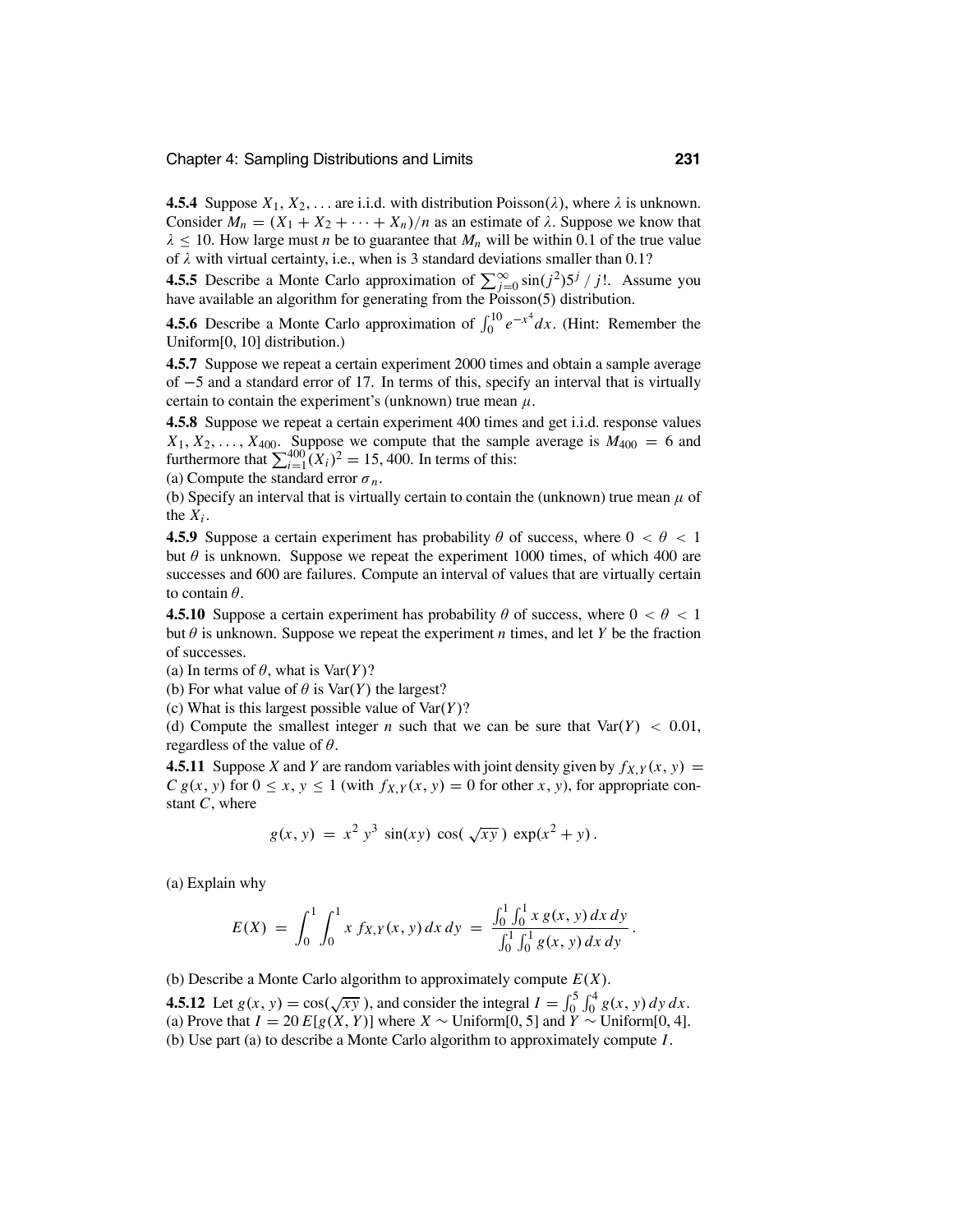**4.5.13** Consider the integral  $J = \int_0^1 \int_0^\infty h(x, y) dy dx$ , where

$$
h(x, y) = e^{-y^2} \cos(\sqrt{xy}).
$$

(a) Prove that  $J = E[e^Y h(X, Y)]$ , where  $X \sim \text{Uniform}[0, 1]$  and  $Y \sim \text{Exponential}(1)$ . (b) Use part (a) to describe a Monte Carlo algorithm to approximately compute *J* . (c) If *<sup>X</sup>* <sup>∼</sup> Uniform[0, 1] and *<sup>Y</sup>* <sup>∼</sup> Exponential(5), then prove that

$$
J = (1/5) E[e^{5Y} h(X, Y)].
$$

(d) Use part (c) to describe a Monte Carlo algorithm to approximately compute *J* . (e) Explain how you might use a computer to determine which is better, the algorithm in part (b) or the algorithm in part (d).

### **COMPUTER EXERCISES**

**4.5.14** Use a Monte Carlo algorithm to approximate  $\int_0^1 \cos(x^3) \sin(x^4) dx$  based on a large sample (take  $n = 10^5$ , if possible). Assess the error in the approximation.

**4.5.15** Use a Monte Carlo algorithm to approximate  $\int_0^\infty 25 \cos(x^4) e^{-25x} dx$  based on a large sample (take  $n = 10^5$ , if possible). Assess the error in the approximation.

**4.5.16** Use a Monte Carlo algorithm to approximate  $\sum_{j=0}^{\infty} (j^2 + 3)^{-5} 5^{-j}$  based on a large sample (take  $n = 10^5$ , if possible). Assess the error in the approximation.

**4.5.17** Suppose *X* ∼ *N*(0, 1). Use a Monte Carlo algorithm to approximate  $P(X^2 3X + 2 \ge 0$ ) based on a large sample (take  $n = 10^5$ , if possible). Assess the error in the approximation.

### **PROBLEMS**

**4.5.18** Suppose that  $X_1, X_2, \ldots$  are i.i.d. Bernoulli( $\theta$ ) where  $\theta$  is unknown. Determine a lower bound on *n* so that the probability that the estimate  $M_n$  will be within  $\delta$  of the unknown value of  $\theta$  is about 0.9974. This allows us to run simulations with high confidence that the error in the approximation quoted, is less than some prescribed value  $\delta$ . (Hint: Use the fact that  $x(1-x) \leq 1/4$  for all  $x \in [0, 1]$ .)

**4.5.19** Suppose that  $X_1, X_2, \ldots$  are i.i.d. with unknown mean  $\mu$  and unknown variance  $σ<sup>2</sup>$ . Suppose we know, however, that  $σ<sup>2</sup> ≤ σ<sub>0</sub><sup>2</sup>$ , where  $σ<sub>0</sub><sup>2</sup>$  is a known value. Determine a lower bound on *n* so that the probability that the estimate  $M_n$  will be within  $\delta$  of the unknown value of  $\mu$  is about 0.9974. This allows us to run simulations with high confidence that the error in the approximation quoted is less than some prescribed value δ.

**4.5.20** Suppose  $X_1, X_2, \ldots$  are i.i.d. with distribution Uniform[0,  $\theta$ ], where  $\theta$  is unknown, and consider  $Z_n = n^{-1} (n + 1) X_{(n)}$  as an estimate of  $\theta$  (see Section 2.8.4 on order statistics).

(a) Prove that  $E(Z_n) = \theta$  and compute Var $(Z_n)$ .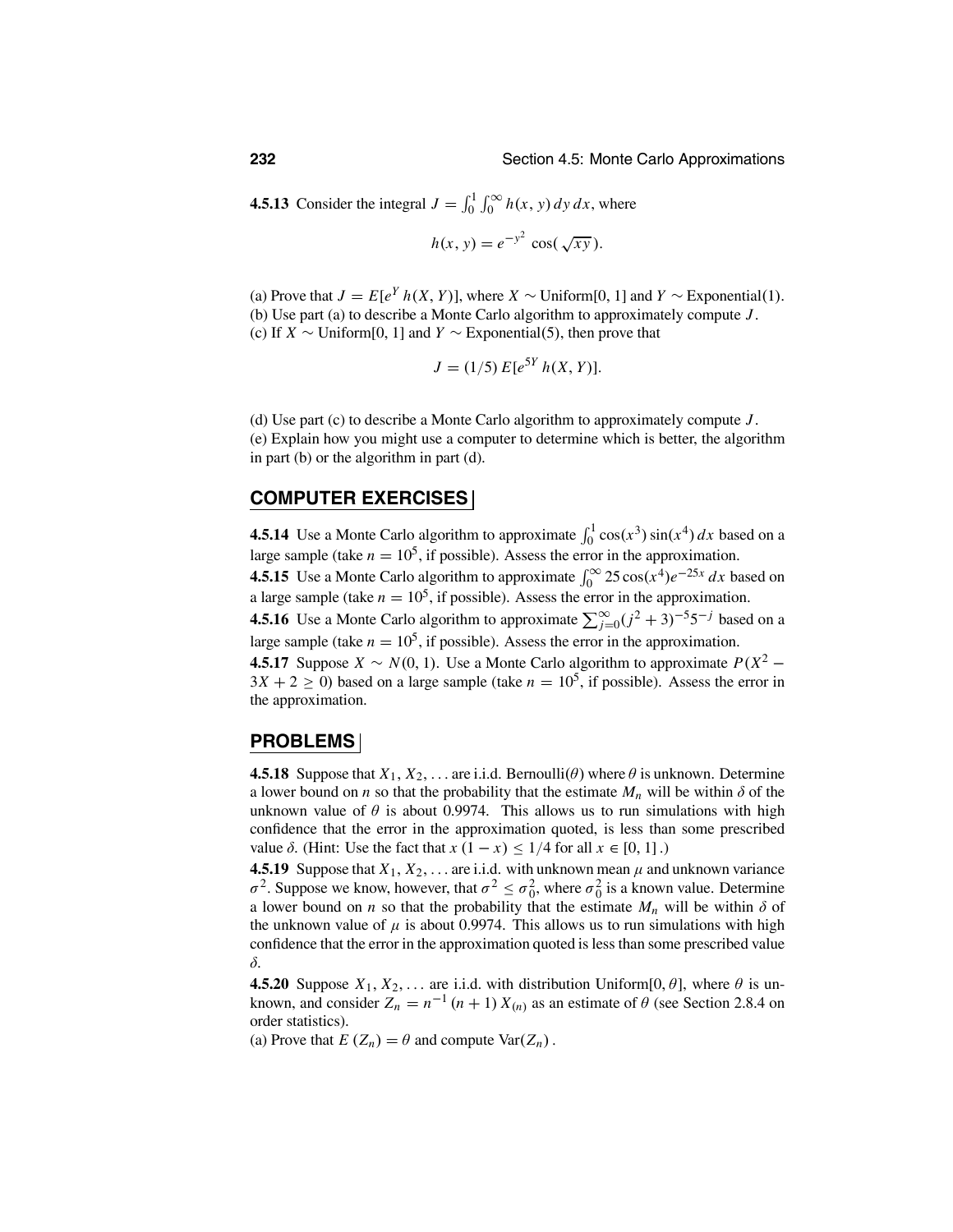(b) Use Chebyshev's inequality to show that  $Z_n$  converges in probability to  $\theta$ . (c) Show that  $E(2M_n) = \theta$  and compare  $M_n$  and  $Z_n$  with respect to their efficiencies as estimators of  $\theta$ . Which would you use to estimate  $\theta$  and why?

**4.5.21** (*Importance sampling*) Suppose we want to approximate the integral  $\int_a^b g(x) dx$ , where we assume this integral is finite. Let  $f$  be a density on the interval  $(a, b)$  such that  $f(x) > 0$  for every  $x \in (a, b)$  and is such that we have a convenient algorithm for generating  $X_1, X_2, \ldots$  i.i.d. with distribution given by  $f$ . (a) Prove that

$$
M_n(f) = \frac{1}{n} \sum_{i=1}^n \frac{g(X_i)}{f(X_i)} \stackrel{a.s.}{\rightarrow} \int_a^b g(x) dx.
$$

(We refer to *f* as an *importance sampler* and note this shows that every *f* satisfying the above conditions, provides a consistent estimator  $M_n(f)$  of  $\int_a^b g(x) dx$ .) (b) Prove that

$$
\text{Var}(M_n(f)) = \frac{1}{n} \left\{ \int_a^b \frac{g^2(x)}{f(x)} dx - \left( \int_a^b g(x) dx \right)^2 \right\}.
$$

(c) Suppose that  $g(x) = h(x)f(x)$ , where f is as described above. Show that importance sampling with respect to *f* leads to the estimator

$$
M_n(f) = \frac{1}{n} \sum_{i=1}^n h(X_i).
$$

(d) Show that if there exists *c* such that  $|g(x)| \leq cf(x)$  for all  $x \in (a, b)$ , then  $Var(M_n(f)) < \infty$ .

(e) Determine the standard error of  $M_n(f)$  and indicate how you would use this to assess the error in the approximation  $M_n(f)$  when  $\text{Var}(M_n(f)) < \infty$ .

### **COMPUTER PROBLEMS**

**4.5.22** Use a Monte Carlo algorithm to approximate  $P(X^3 + Y^3 \le 3)$ , where  $X \sim$ *N*(1, 2) independently of *Y* ~ Gamma(1, 1) based on a large sample (take  $n = 10^5$ , if possible). Assess the error in the approximation. How large does *n* have to be to guarantee the estimate is within 0.01 of the true value with virtual certainty? (Hint: Problem 4.5.18.)

**4.5.23** Use a Monte Carlo algorithm to approximate  $E(X^3 + Y^3)$ , where  $X \sim N(1, 2)$ independently of *Y* ∼ Gamma(1, 1) based on a large sample (take  $n = 10^5$ , if possible). Assess the error in the approximation.

**4.5.24** For the integral of Exercise 4.5.3, compare the efficiencies of the algorithm based on generating from an Exponential(5) distribution with that based on generating from an  $N(0, 1/7)$  distribution.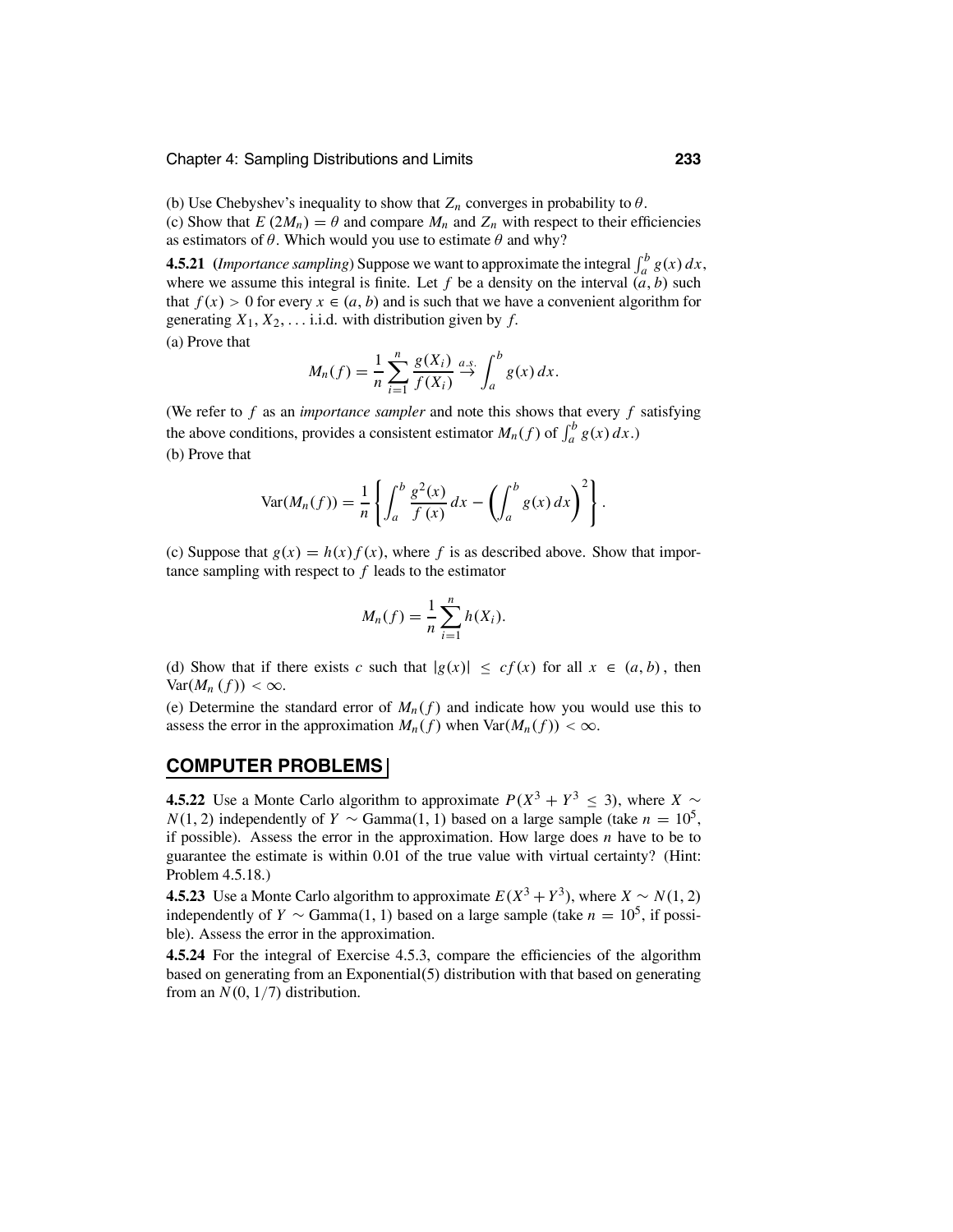### **CHALLENGES**

**4.5.25** (*Buffon's needle*) Suppose you drop a needle at random onto a large sheet of lined paper. Assume the distance between the lines is exactly equal to the length of the needle.

(a) Prove that the probability that the needle lands touching a line is equal to  $2/\pi$ . (Hint: Let *D* be the distance from the higher end of the needle to the line just below it, and let *A* be the angle the needle makes with that line. Then what are the distributions of *D* and *A*? Under what conditions on *D* and *A* will the needle be touching a line?) (b) Explain how this experiment could be used to obtain a Monte Carlo approximation for the value of  $\pi$ .

**4.5.26** *(Optimal importance sampling)* Consider importance sampling as described in Problem 4.5.21.

(a) Prove that  $Var(M_n(f))$  is minimized by taking

$$
f(x) = |g(x)| / \int_{a}^{b} |g(x)| dx.
$$

Calculate the minimum variance and show that the minimum variance is 0 when  $g(x) \ge$ 0 for all  $x \in (a, b)$ .

(b) Why is this optimal importance sampler typically not feasible? (The optimal importance sampler does indicate, however, that in our search for an efficient importance sampler, we look for an  $f$  that is large when  $|g|$  is large and small when  $|g|$  is small.)

### **DISCUSSION TOPICS**

**4.5.27** An integral like  $\int_0^\infty x^2 \cos(x^2) e^{-x} dx$  can be approximately computed using a numerical integration computer package (e.g., using Simpson's rule). What are some advantages and disadvantages of using a Monte Carlo approximation instead of a numerical integration package?

**4.5.28** Carry out the Buffon's needle Monte Carlo experiment, described in Challenge 4.5.25, by repeating the experiment at least 20 times. Present the estimate of  $\pi$  so obtained. How close is it to the true value of  $\pi$ ? What could be done to make the estimate more accurate?

## **4.6 Normal Distribution Theory**

Because of the central limit theorem (Theorem 4.4.3), the normal distribution plays an extremely important role in statistical theory. For this reason, we shall consider a number of important properties and distributions related to the normal distribution. These properties and distributions will be very important for the statistical theory in later chapters of this book.

We already know that if  $X_1 \sim N(\mu_1, \sigma_1^2)$  independent of  $X_2 \sim N(\mu_2, \sigma_2^2)$ , then  $cX_1 + d \sim N(c\mu_1 + d, c^2\sigma^2)$  (see Exercise 2.6.3) and  $X_1 + X_2 \sim N(\mu_1 + \mu_2, \sigma_1^2 + \sigma_2^2)$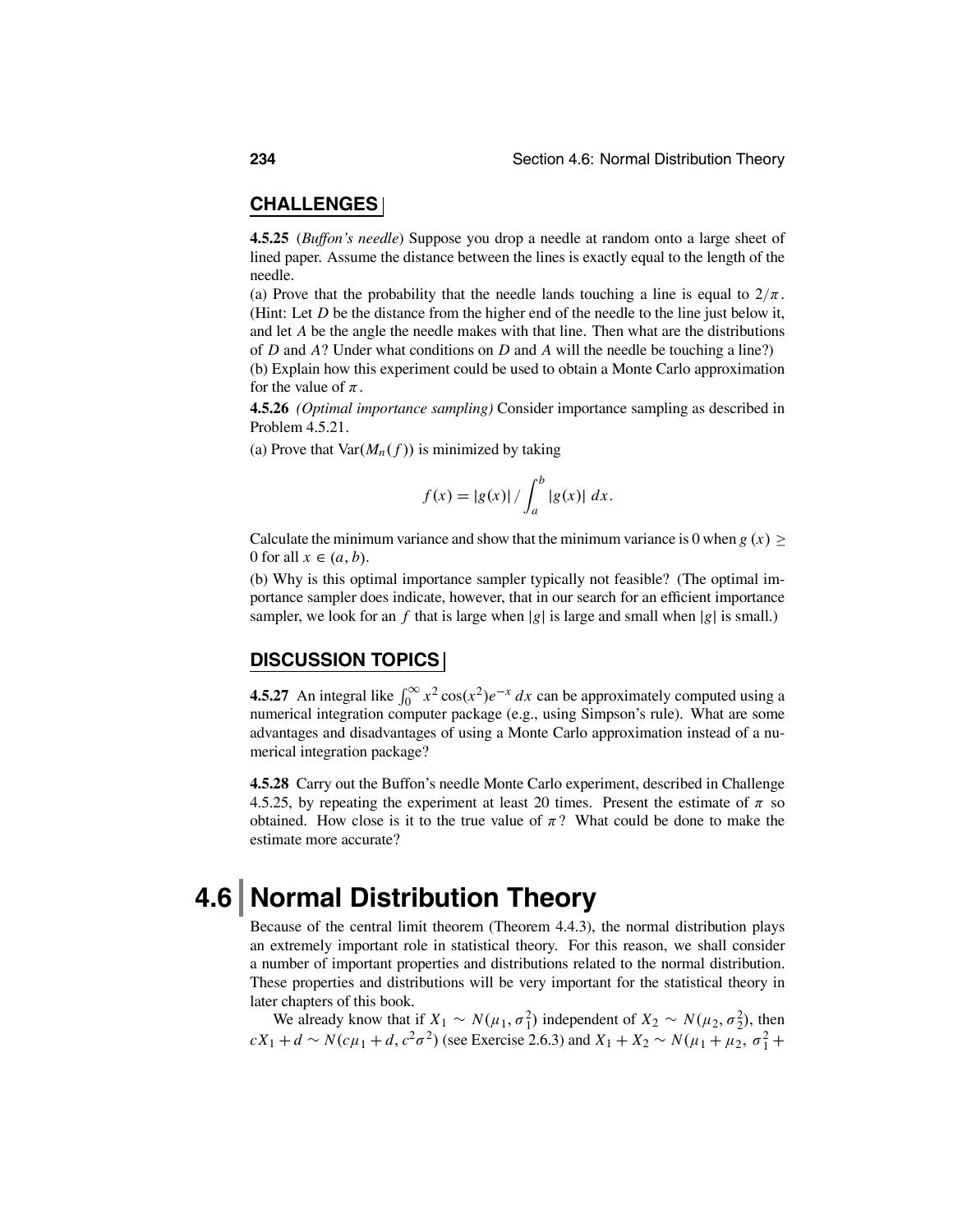$\sigma_2^2$ ) (see Problem 2.9.14). Combining these facts and using induction, we have the following result.

**Theorem 4.6.1** Suppose  $X_i \sim N(\mu_i, \sigma_i^2)$  for  $i = 1, 2, ..., n$  and that they are independent random variables. Let  $Y = (\sum_i a_i X_i) + b$  for some constants  $\{a_i\}$  and *b*. Then  $\overline{1}$  $\lambda$ 

$$
Y \sim N\left(\left(\sum_{i} a_{i} \mu_{i}\right) + b, \sum_{i} a_{i}^{2} \sigma_{i}^{2}\right).
$$

This immediately implies the following.

**Corollary 4.6.1** Suppose 
$$
X_i \sim N(\mu, \sigma^2)
$$
 for  $i = 1, 2, ..., n$  and that they are independent random variables. If  $\overline{X} = (X_1 + \cdots + X_n)/n$ , then  $\overline{X} \sim N(\mu, \sigma^2/n)$ .

A more subtle property of normal distributions is the following.

**Theorem 4.6.2** Suppose  $X_i \sim N(\mu_i, \sigma_i^2)$  for  $i = 1, 2, ..., n$  and also that the  $\{X_i\}$ are *independent*. Let  $U = \sum_{i=1}^{n} a_i X_i$  and  $V = \sum_{i=1}^{n} b_i X_i$  for some constants  $\{a_i\}$ and  $\{b_i\}$ . Then Cov $(U, V) = \sum_i a_i b_i \sigma_i^2$ . Furthermore, Cov $(U, V) = 0$  if and only if *U* and *V* are independent.

**PROOF** The formula for  $Cov(U, V)$  follows immediately from the linearity of covariance (Theorem 3.3.2) because we have

$$
Cov(U, V) = Cov\left(\sum_{i=1}^{n} a_i X_i, \sum_{j=1}^{n} b_j X_j\right) = \sum_{i=1}^{n} \sum_{j=1}^{n} a_i b_j Cov(X_i, X_j)
$$
  
= 
$$
\sum_{i=1}^{n} a_i b_i Cov(X_i, X_i) = \sum_{i=1}^{n} a_i b_i Var(X_i) = \sum_{i=1}^{n} a_i b_i \sigma_i^2
$$

(note that  $Cov(X_i, X_j) = 0$  for  $i \neq j$ , by independence). Also, if *U* and *V* are independent, then we must have  $Cov(U, V) = 0$  by Corollary 3.3.2.

It remains to prove that, if  $Cov(U, V) = 0$ , then *U* and *V* are independent. This involves a two-dimensional change of variable, as discussed in the advanced Section 2.9.2, so we refer the reader to Section 4.7 for this part of the proof.

Theorem 4.6.2 says that, for the special case of linear combinations of independent normal distributions, if  $Cov(U, V) = 0$ , then *U* and *V* are independent. However, it is important to remember that this property is *not* true in general, and there are random variables *X* and *Y* such that  $Cov(X, Y) = 0$  even though *X* and *Y* are not independent (see Example 3.3.10). Furthermore, this property is not even true of *normal* distributions in general (see Problem 4.6.13).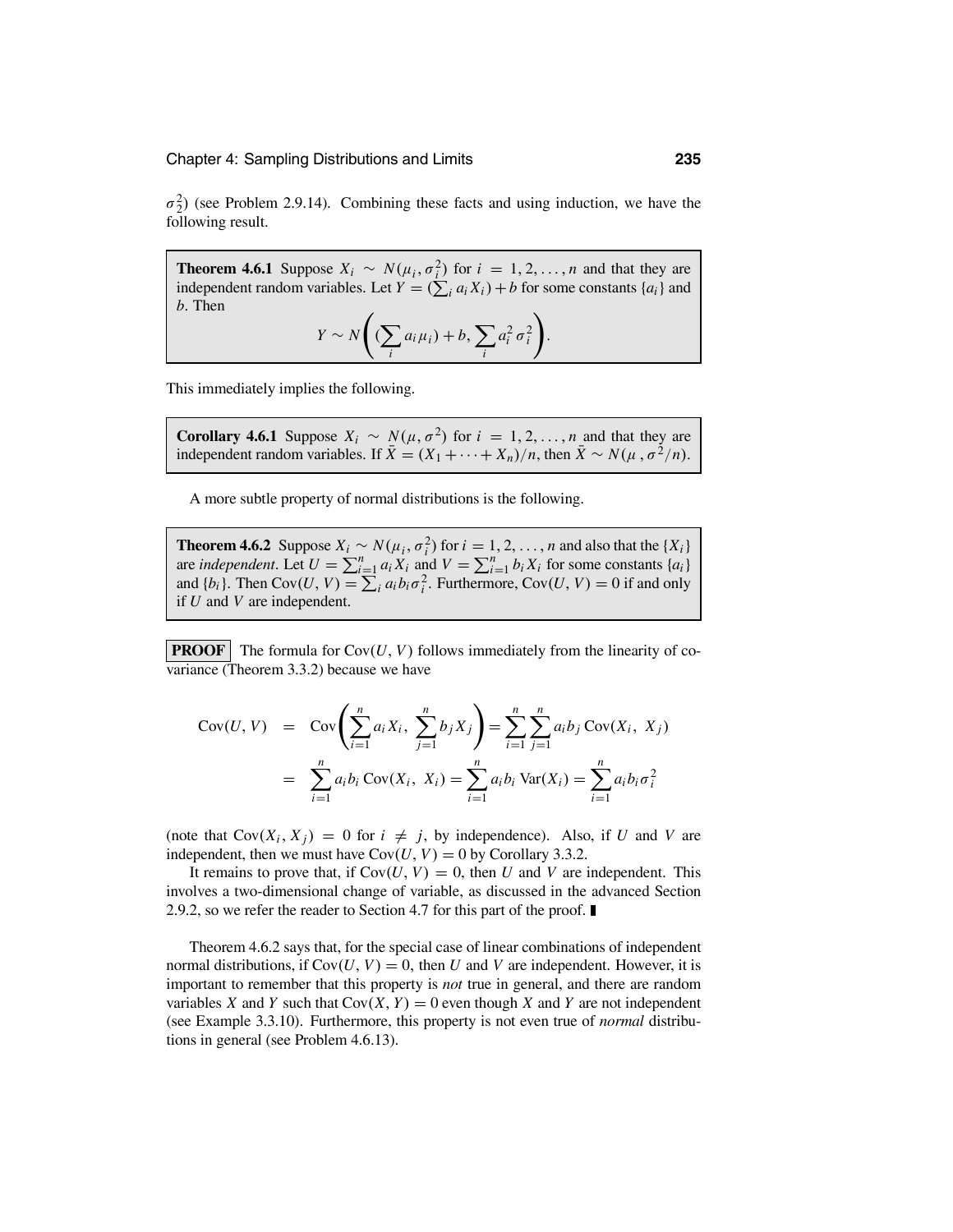Note that using linear algebra, we can write the equations  $U = \sum_{i=1}^{n} a_i X_i$  and  $V = \sum_{i=1}^{n} b_i X_i$  of Theorem 4.6.2 in matrix form as

$$
\left(\begin{array}{c} U \\ V \end{array}\right) = A \left(\begin{array}{c} X_1 \\ X_2 \\ \vdots \\ X_n \end{array}\right),\tag{4.6.1}
$$

where

$$
A = \left( \begin{array}{cccc} a_1 & a_2 & \dots & a_n \\ b_1 & b_2 & \dots & b_n \end{array} \right).
$$

Furthermore, the rows of *A* are *orthogonal* if and only if  $\sum_i a_i b_i = 0$ . Now, in the case  $\sigma_i = 1$  for all *i*, we have that  $Cov(U, V) = \sum_i a_i b_i$ . Hence, if  $\sigma_i = 1$  for all *i*, then Theorem 4.6.2 can be interpreted as saying that if *U* and *V* are given by (4.6.1), then *U* and *V* are independent if and only if the rows of *A* are orthogonal. Linear algebra is used extensively in more advanced treatments of these ideas.

### **4.6.1 The Chi-Squared Distribution**

We now introduce another distribution, related to the normal distribution.

**Definition 4.6.1** The *chi-squared distribution* with *n* degrees of freedom (or chisquared(*n*), or  $\chi^2(n)$ ) is the distribution of the random variable

$$
Z = X_1^2 + X_2^2 + \cdots + X_n^2,
$$

where  $X_1, \ldots, X_n$  are i.i.d., each with the standard normal distribution  $N(0, 1)$ .

Most statistical packages have built-in routines for the evaluation of chi-squared probabilities (also see Table D.3 in Appendix D).

One property of the chi-squared distribution is easy.

**Theorem 4.6.3** If  $Z \sim \chi^2(n)$ , then  $E(Z) = n$ .

**PROOF** Write  $Z = X_1^2 + X_2^2 + \cdots + X_n^2$ , where  $\{X_i\}$  are i.i.d. ~ *N*(0, 1). Then  $E((X_i)^2) = 1$ . It follows by linearity that  $E(Z) = 1 + \cdots + 1 = n$ .

The density function of the chi-squared distribution is a bit harder to obtain. We begin with the case  $n = 1$ .

**Theorem 4.6.4** Let  $Z \sim \chi^2(1)$ . Then  $f_Z(z) = \frac{1}{\sqrt{2\pi z}} e^{-z/2} = \frac{(1/2)^{1/2}}{\Gamma(1/2)}$  $\frac{(1/2)^{7}}{\Gamma(1/2)}z^{-1/2}e^{-z/2}$ for  $z > 0$ , with  $f_Z(z) = 0$  for  $z < 0$ . That is,  $Z \sim \text{Gamma}(1/2, 1/2)$  (using  $\Gamma(1/2) = \sqrt{\pi}$ ).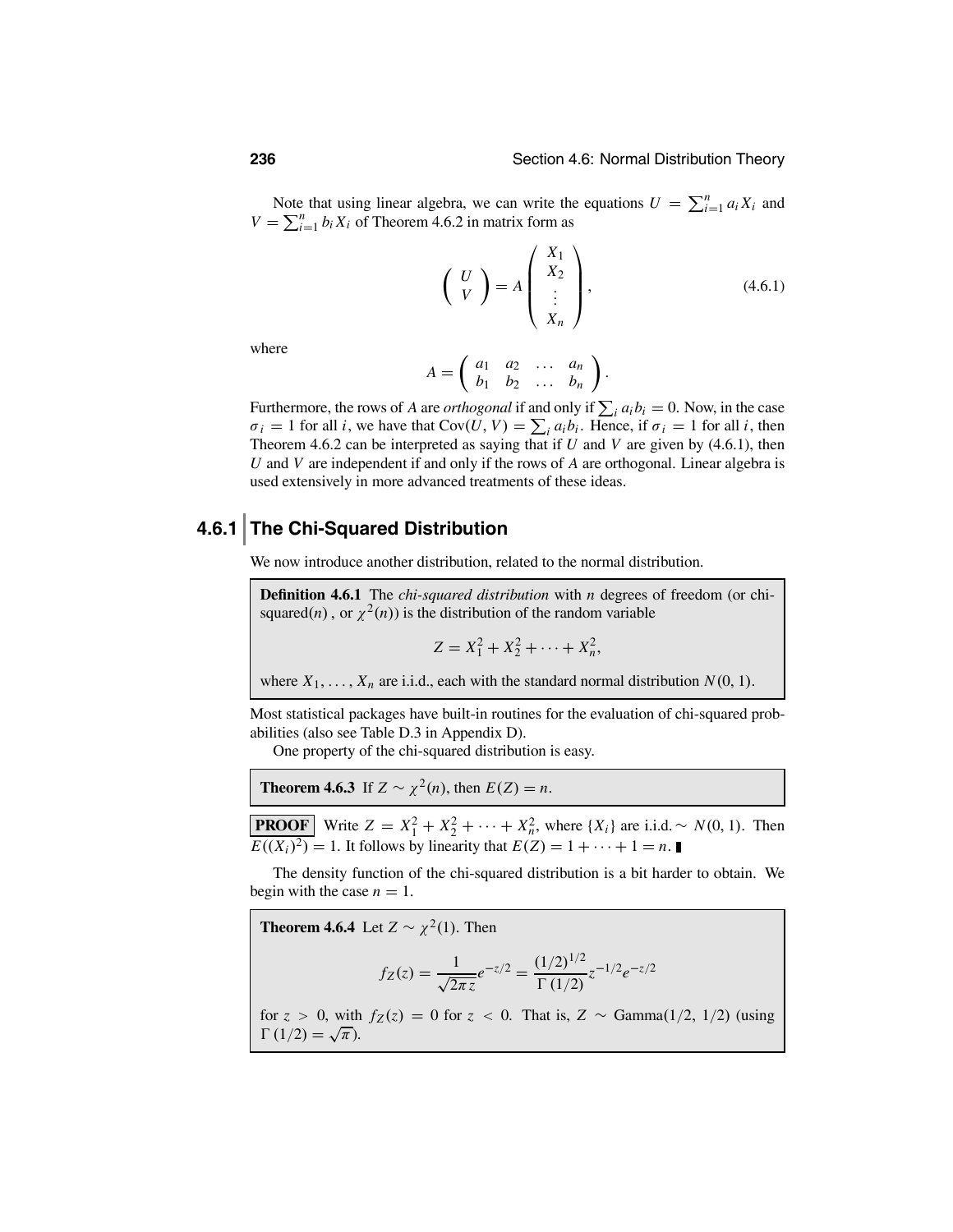**PROOF** Because  $Z \sim \chi^2(1)$ , we can write  $Z = X^2$ , where  $X \sim N(0, 1)$ . We then compute that, for  $z > 0$ ,

$$
\int_{-\infty}^{z} f_Z(s) ds = P(Z \leq z) = P(X^2 \leq z) = P(-\sqrt{z} \leq X \leq \sqrt{z}).
$$

But because *X* ~ *N*(0, 1) with density function  $\phi(s) = (2\pi)^{-1/2} e^{-s^2/2}$  we can rewrite this as

$$
\int_{-\infty}^{z} f_Z(s) ds = \int_{-\sqrt{z}}^{\sqrt{z}} \phi(s) ds = \int_{-\infty}^{\sqrt{z}} \phi(s) ds - \int_{-\infty}^{-\sqrt{z}} \phi(s) ds.
$$

Because this is true for all  $z > 0$ , we can differentiate with respect to *z* (using the fundamental theorem of calculus and the chain rule) to obtain

$$
f_Z(z) = \frac{1}{2\sqrt{z}}\phi(\sqrt{z}) - \frac{-1}{2\sqrt{z}}\phi(-\sqrt{z}) = \frac{1}{\sqrt{z}}\phi(\sqrt{z}) = \frac{1}{\sqrt{2\pi z}}e^{-z/2},
$$

as claimed.

In Figure 4.6.1, we have plotted the  $\chi^2(1)$  density. Note that the density becomes infinite at 0.



Figure 4.6.1: Plot of the  $\chi^2(1)$  density.

**Theorem 4.6.5** Let  $Z \sim \chi^2(n)$ . Then  $Z \sim \text{Gamma}(n/2, 1/2)$ . That is,  $f_Z(z) = \frac{1}{2^{n/2} \Gamma(n/2)} z^{(n/2)-1} e^{-z/2}$ for  $z > 0$ , with  $f_Z(z) = 0$  for  $z < 0$ .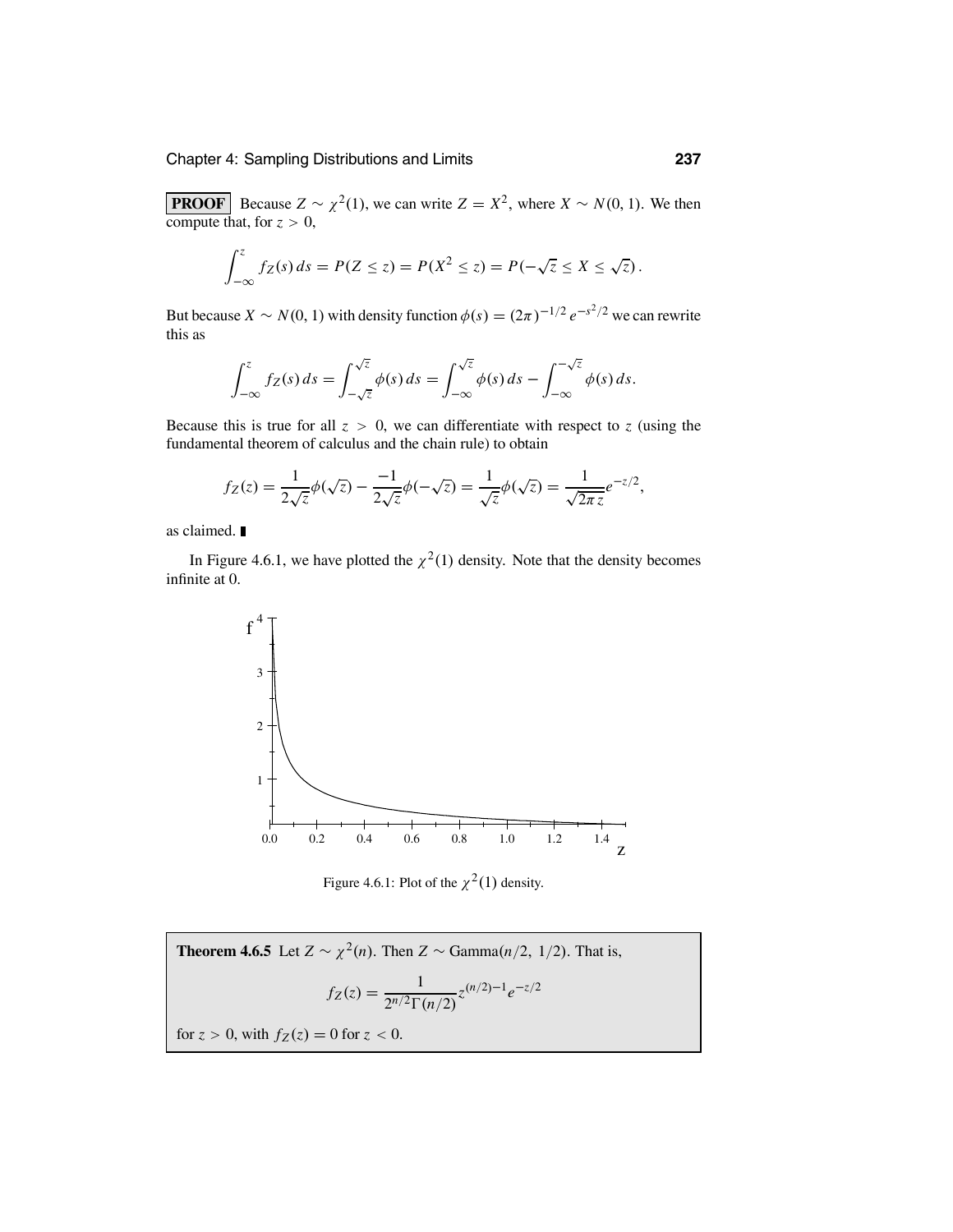**PROOF** Because  $Z \sim \chi^2(n)$ , we can write  $Z = X_1^2 + X_2^2 + \cdots + X_n^2$ , where the  $X_i$ are i.i.d.  $N(0, 1)$ . But this means that  $X_i^2$  are i.i.d.  $\chi^2(1)$ . Hence, by Theorem 4.6.4, we have  $X_i^2$  i.i.d. Gamma $(1/2, 1/2)$  for  $i = 1, 2, ..., n$ . Therefore, *Z* is the sum of *n* independent random variables, each having distribution Gamma(1/2, 1/2).

Now by Appendix C (see Problem 3.4.20), the moment-generating function of a Gamma $(\alpha, \beta)$  random variable is given by  $m(s) = \beta^{\alpha}(\beta - s)^{-\alpha}$  for  $s < \beta$ . Putting  $\alpha =$  $1/2$  and  $\beta = 1/2$ , and applying Theorem 3.4.5, the variable  $Y = X_1^2 + X_2^2 + \cdots + X_n^2$ has moment-generating function given by

$$
m_Y(s) = \prod_{i=1}^n m_{X_i^2}(s) = \prod_{i=1}^n \left(\frac{1}{2}\right)^{1/2} \left(\frac{1}{2} - s\right)^{-1/2} = \left(\frac{1}{2}\right)^{n/2} \left(\frac{1}{2} - s\right)^{-n/2}
$$

for *s* < 1/2. We recognize this as the moment-generating function of the Gamma(*n*/2, 1/2) distribution. Therefore, by Theorem 3.4.6, we have that  $X_1^2 + X_2^2 + \cdots + X_n^2$ Gamma $(n/2, 1/2)$ , as claimed.

This result can also be obtained using Problem 2.9.15 and induction.

Note that the  $\chi^2(2)$  density is the same as the Exponential(2) density. In Figure 4.6.2, we have plotted several  $\chi^2$  densities. Observe that the  $\chi^2$  are asymmetric and skewed to the right. As the degrees of freedom increase, the central mass of probability moves to the right.



Figure 4.6.2: Plot of the  $\chi^2(3)$  (solid line) and the  $\chi^2(7)$  (dashed line) density functions.

One application of the chi-squared distribution is the following.

**Theorem 4.6.6** Let 
$$
X_1, ..., X_n
$$
 be i.i.d.  $N(\mu, \sigma^2)$ . Put  
\n
$$
\bar{X} = \frac{1}{n}(X_1 + \dots + X_n) \text{ and } S^2 = \frac{1}{n-1} \sum_{i=1}^n (X_i - \bar{X})^2.
$$
\nThen  $(n-1) S^2/\sigma^2 \sim \chi^2(n-1)$ , and furthermore,  $S^2$  and  $\bar{X}$  are independent.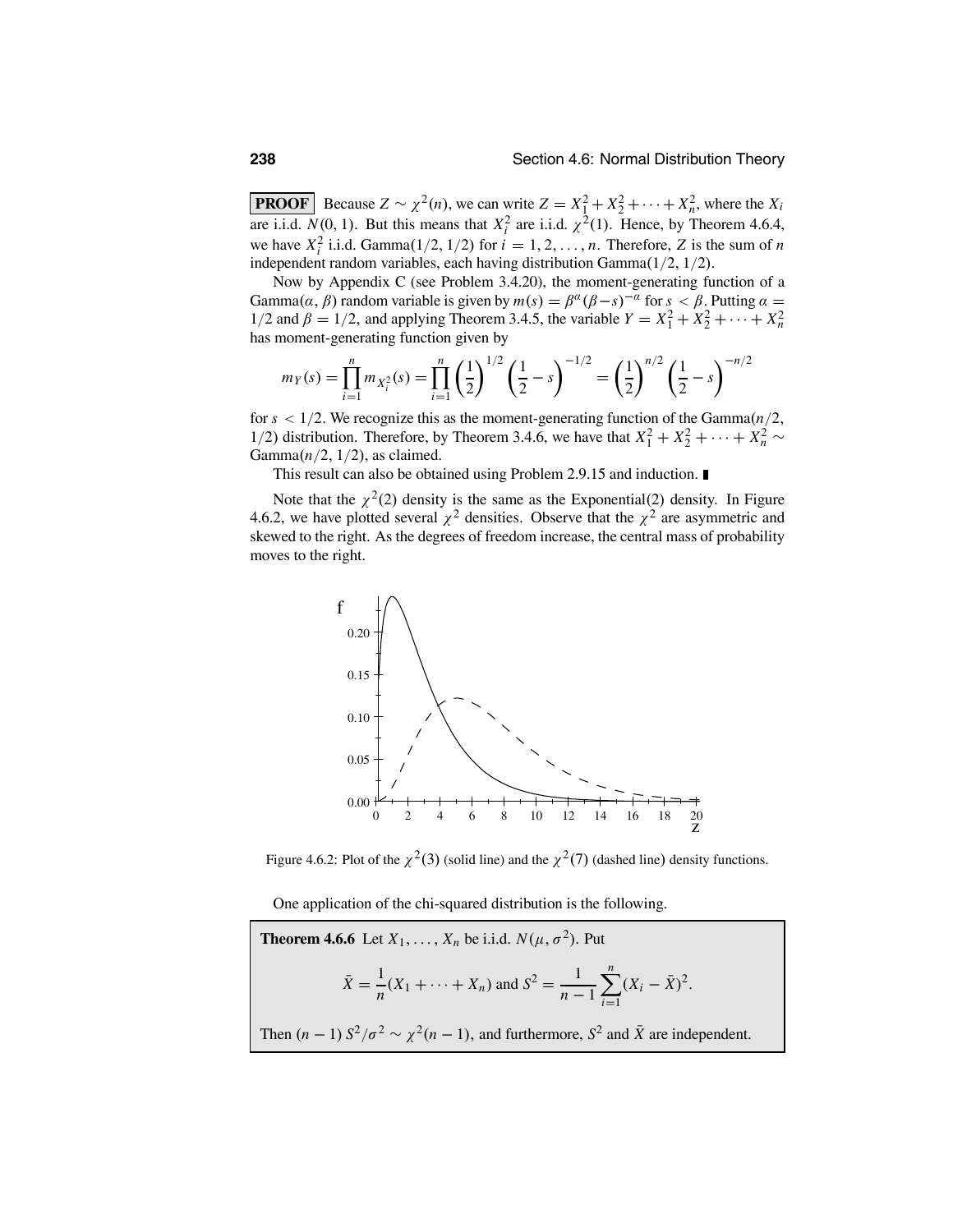**PROOF** See Section 4.7 for the proof of this result.

Because the  $\chi^2(n-1)$  distribution has mean  $n-1$ , we obtain the following.

**Corollary 4.6.2**  $E(S^2) = \sigma^2$ .

**PROOF** Theorems 4.6.6 and 4.6.3 imply that  $E((n-1) S^2/\sigma^2) = n - 1$  and that  $\overline{E(S^2)} = \sigma^2$ .

Theorem 4.6.6 will find extensive use in Chapter 6. For example, this result, together with Corollary 4.6.1, gives us the joint sampling distribution of the sample mean  $\bar{X}$  and the sample variance  $S^2$  when we are sampling from an  $N(\mu, \sigma^2)$  distribution. If we do not know  $\mu$ , then  $\bar{X}$  is a natural estimator of this quantity and, similarly,  $S^2$  is a natural estimator of  $\sigma^2$ , when it is unknown. Interestingly, we divide by *n* − 1 in  $S^2$ , rather than *n*, precisely because we want  $E(S^2) = \sigma^2$  to hold, as in Corollary 4.6.2. Actually, this property does not depend on sampling from a normal distribution. It can be shown that anytime  $X_1, \ldots, X_n$  is a sample from a distribution with variance  $\sigma^2$ , then  $E(S^2) = \sigma^2$ .

### **4.6.2 The** *t* **Distribution**

The *t* distribution also has many statistical applications.

**Definition 4.6.2** The *t distribution* with *n* degrees of freedom (or Student(*n*) , or  $t(n)$ , is the distribution of the random variable

$$
Z = \frac{X}{\sqrt{(X_1^2 + X_2^2 + \dots + X_n^2) / n}},
$$

where  $X, X_1, \ldots, X_n$  are i.i.d., each with the standard normal distribution  $N(0, 1)$ . (Equivalently,  $Z = \frac{X}{\sqrt{Y/n}}$ , where  $Y \sim \chi^2(n)$ .)

Most statistical packages have built-in routines for the evaluation of  $t(n)$  probabilities (also see Table D.4 in Appendix D).

The density of the  $t(n)$  distribution is given by the following result.

**Theorem 4.6.7** Let  $U \sim t(n)$ . Then  $f_U(u) =$  $\Gamma\left(\frac{n+1}{2}\right)$ s  $\sqrt{\pi}$  Γ $\left(\frac{n}{2}\right)$  $\left(1 + \frac{1}{2}\right)$  $u^2$ *n*  $\sum_{n=0}^{-(n+1)/2} 1$ √*n*

for all  $u \in R^1$ .

**PROOF** For the proof of this result, see Section 4.7.

The following result shows that, when *n* is large, the *t*(*n*) distribution is very similar to the  $N(0, 1)$  distribution.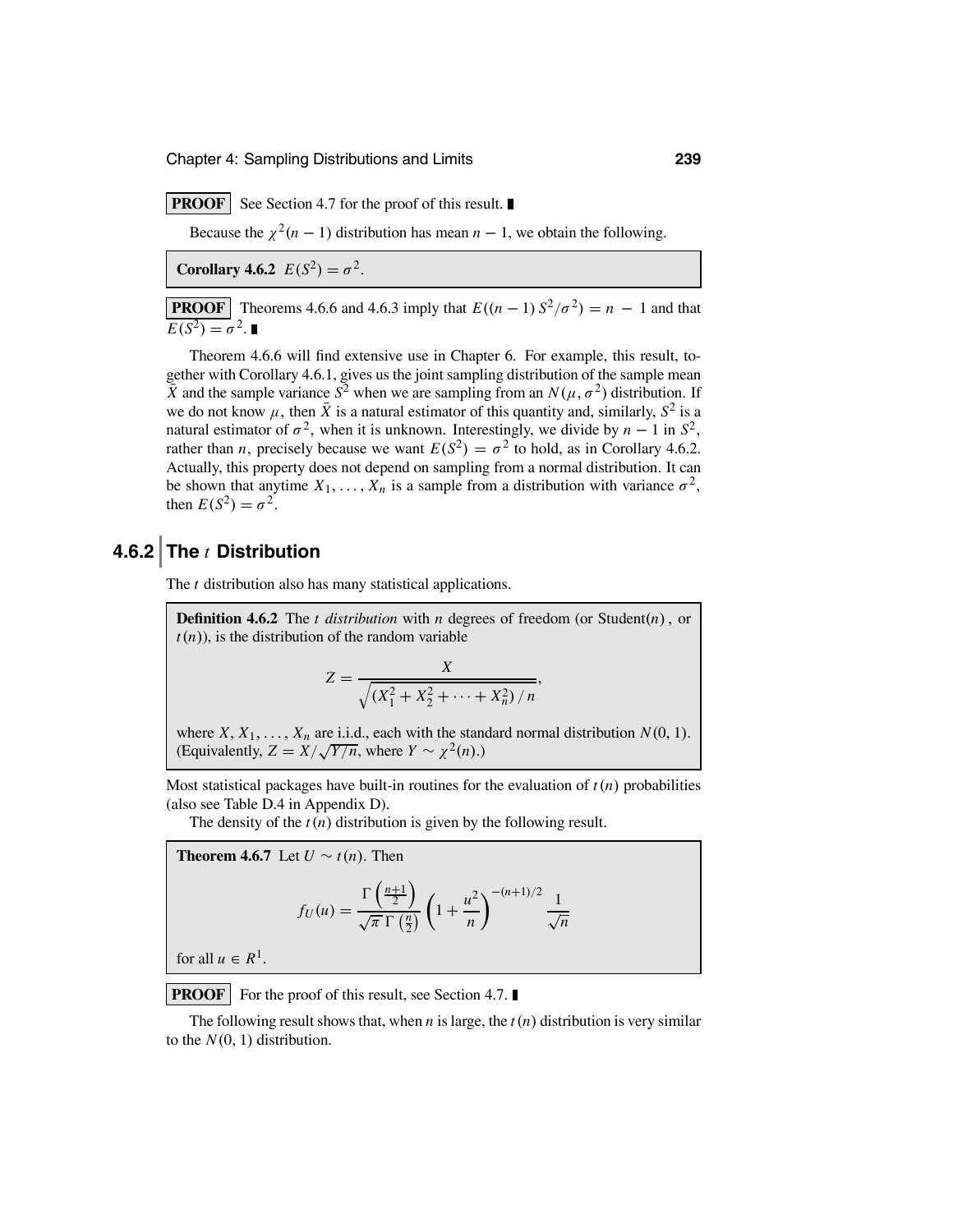**Theorem 4.6.8** As  $n \to \infty$ , the  $t(n)$  distribution converges in distribution to a standard normal distribution.

**PROOF** Let  $Z_1, \ldots, Z_n, Z$  be i.i.d.  $N(0, 1)$ . As  $n \to \infty$ , by the strong law of large numbers,  $(Z_1^2 + \cdots + Z_n^2)/n$  converges with probability 1 to the constant 1. Hence, the distribution of

$$
\frac{Z}{\sqrt{\left(Z_1^2 + \dots + Z_n^2\right)/n}}\tag{4.6.2}
$$

converges to the distribution of *Z*, which is the standard normal distribution. By Definition 4.6.2, we have that (4.6.2) is distributed  $t(n)$ .

In Figure 4.6.3, we have plotted several *t* densities. Notice that the densities of the *t* distributions are symmetric about 0 and look like the standard normal density.



Figure 4.6.3: Plot of the *t*(1) (solid line) and the *t*(30) (dashed line) density functions.

The *t*(*n*) distribution has longer tails than the *N*(0, 1) distribution. For example, the *t*(1) distribution (also known as the *Cauchy distribution*) has 0.9366 of its probability in the interval  $(-10, 10)$ , whereas the  $N(0, 1)$  distribution has all of its probability there (at least to four decimal places). The  $t(30)$  and the  $N(0, 1)$  densities are very similar.

### **4.6.3 The** *F* **Distribution**

Finally, we consider the *F* distribution.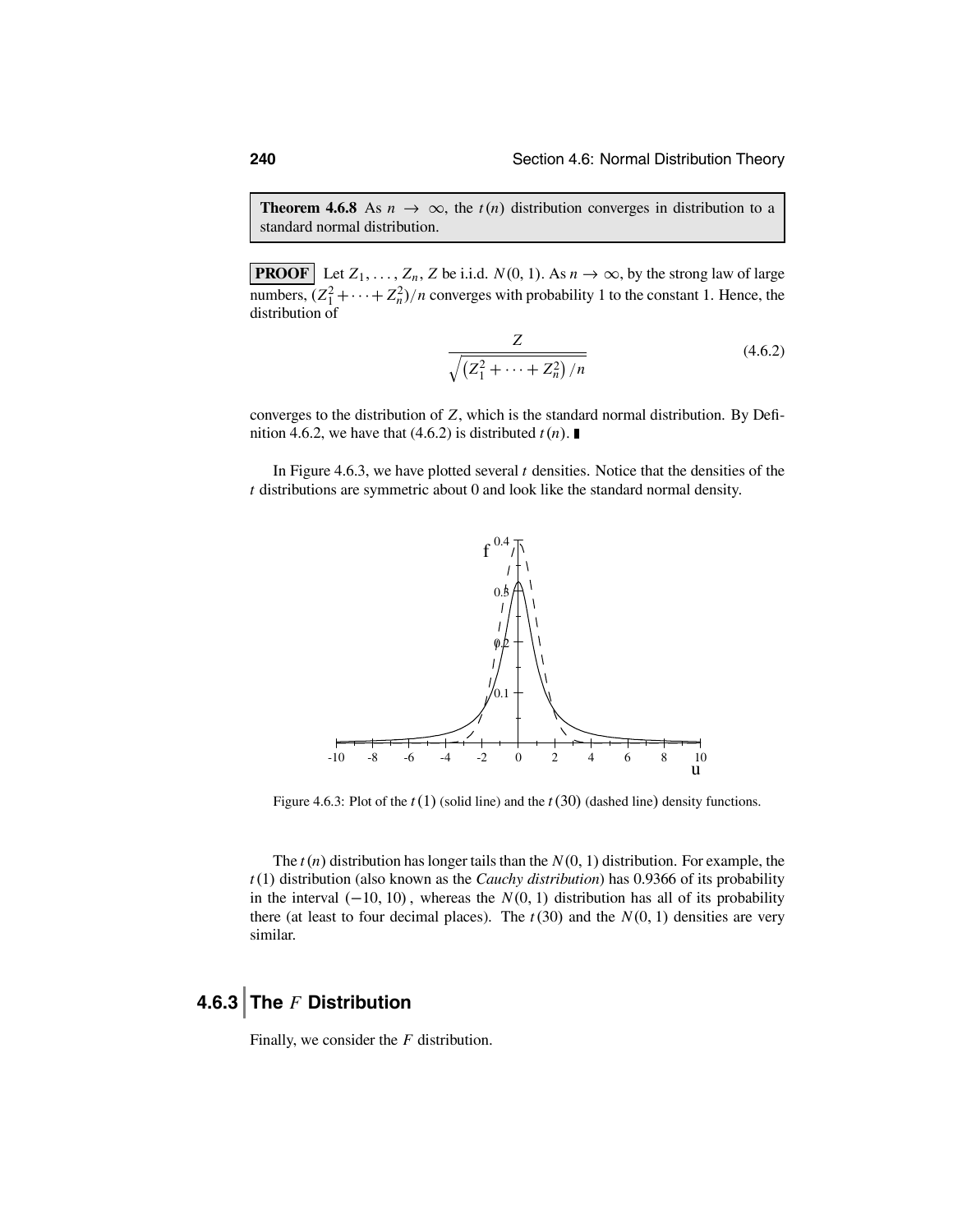**Definition 4.6.3** The *F* distribution with *m* and *n* degrees of freedom (or  $F(m, n)$ ) is the distribution of the random variable

$$
Z = \frac{(X_1^2 + X_2^2 + \dots + X_m^2)/m}{(Y_1^2 + Y_2^2 + \dots + Y_n^2)/n},
$$

where  $X_1, \ldots, X_m, Y_1, \ldots, Y_n$  are i.i.d., each with the standard normal distribution. (Equivalently,  $Z = (X/m)/(Y/n)$ , where  $X \sim \chi^2(m)$  and  $Y \sim \chi^2(n)$ .)

Most statistical packages have built-in routines for the evaluation of  $F(m, n)$  probabilities (also see Table D.5 in Appendix D).

The density of the  $F(m, n)$  distribution is given by the following result.

**Theorem 4.6.9** Let 
$$
U \sim F(m, n)
$$
. Then  
\n
$$
f_U(u) = \frac{\Gamma\left(\frac{m+n}{2}\right)}{\Gamma\left(\frac{m}{2}\right)\Gamma\left(\frac{n}{2}\right)} \left(\frac{m}{n}u\right)^{(m/2)-1} \left(1 + \frac{m}{n}u\right)^{-(m+n)/2} \frac{m}{n}
$$

for  $u > 0$ , with  $f_U(u) = 0$  for  $u < 0$ .

**PROOF** For the proof of this result, see Section 4.7.

In Figure 4.6.4, we have plotted several  $F(m, n)$  densities. Notice that these densities are skewed to the right.



Figure 4.6.4: Plot of the  $F(2, 1)$  (solid line) and the  $F(3, 10)$  (dashed line) density functions.

The following results are useful when it is necessary to carry out computations with the  $F(m, n)$  distribution.

**Theorem 4.6.10** If  $Z \sim F(m, n)$ , then  $1/Z \sim F(n, m)$ .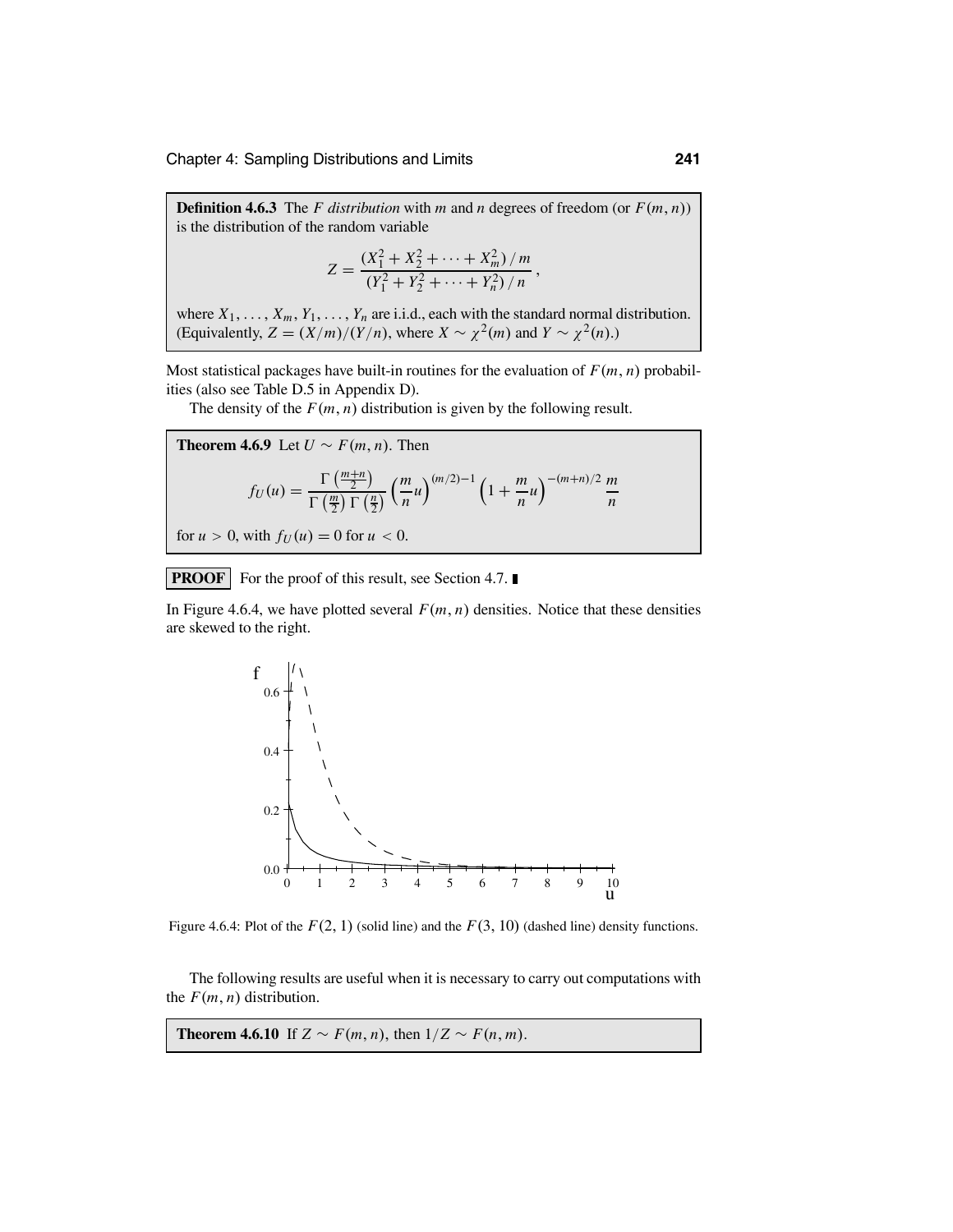**PROOF** Using Definition 4.6.3, we have

$$
\frac{1}{Z} = \frac{(Y_1^2 + Y_2^2 + \dots + Y_n^2)/n}{(X_1^2 + X_2^2 + \dots + X_m^2)/m}
$$

and the result is immediate from the definition.

Therefore, if *Z* ∼ *F*(*m*, *n*), then  $P(Z \le z) = P(1/Z \ge 1/z) = 1 - P(1/Z \le 1/z)$ , and  $P(1/Z \leq 1/z)$  is the cdf of the  $F(n, m)$  distribution evaluated at  $1/z$ .

In many statistical applications, *n* can be very large. The following result then gives a useful approximation for that case.

**Theorem 4.6.11** If  $Z_n \sim F(m, n)$ , then  $mZ_n$  converges in distribution to a  $\chi^2(m)$ distribution as  $n \to \infty$ .

**PROOF** Using Definition 4.6.3, we have

$$
mZ = \frac{X_1^2 + X_2^2 + \dots + X_m^2}{(Y_1^2 + Y_2^2 + \dots + Y_n^2)/n}.
$$

By Definition 4.6.1,  $X_1^2 + \cdots + X_m^2 \sim \chi^2(m)$ . By Theorem 4.6.3,  $E(Y_i^2) = 1$ , so the strong law of large numbers implies that  $(Y_1^2 + Y_2^2 + \cdots + Y_n^2)/n$  converges almost surely to 1. This establishes the result.

Finally, Definitions 4.6.2 and 4.6.3 immediately give the following result.

**Theorem 4.6.12** If  $Z \sim t(n)$ , then  $Z^2 \sim F(1, n)$ .

### **Summary of Section 4.6**

- Linear combinations of independent normal random variables are also normal, with appropriate mean and variance.
- Two linear combinations of the *same* collection of independent normal random variables are independent if and only if their covariance equals 0.
- The chi-squared distribution with *n* degrees of freedom is the distribution corresponding to a sum of squares of *n* i.i.d. standard normal random variables. It has mean *n*. It is equal to the Gamma $(n/2, 1/2)$  distribution.
- The *<sup>t</sup>* distribution with *<sup>n</sup>* degrees of freedom is the distribution corresponding to a standard normal random variable, divided by the square-root of 1/*n* times an independent chi-squared random variable with *n* degrees of freedom. Its density function was presented. As  $n \to \infty$ , it converges in distribution to a standard normal distribution.
- The *<sup>F</sup>* distribution with *<sup>m</sup>* and *<sup>n</sup>* degrees of freedom is the distribution corresponding to *m*/*n* times a chi-squared distribution with *m* degrees of freedom, divided by an independent chi-squared distribution with *n* degrees of freedom.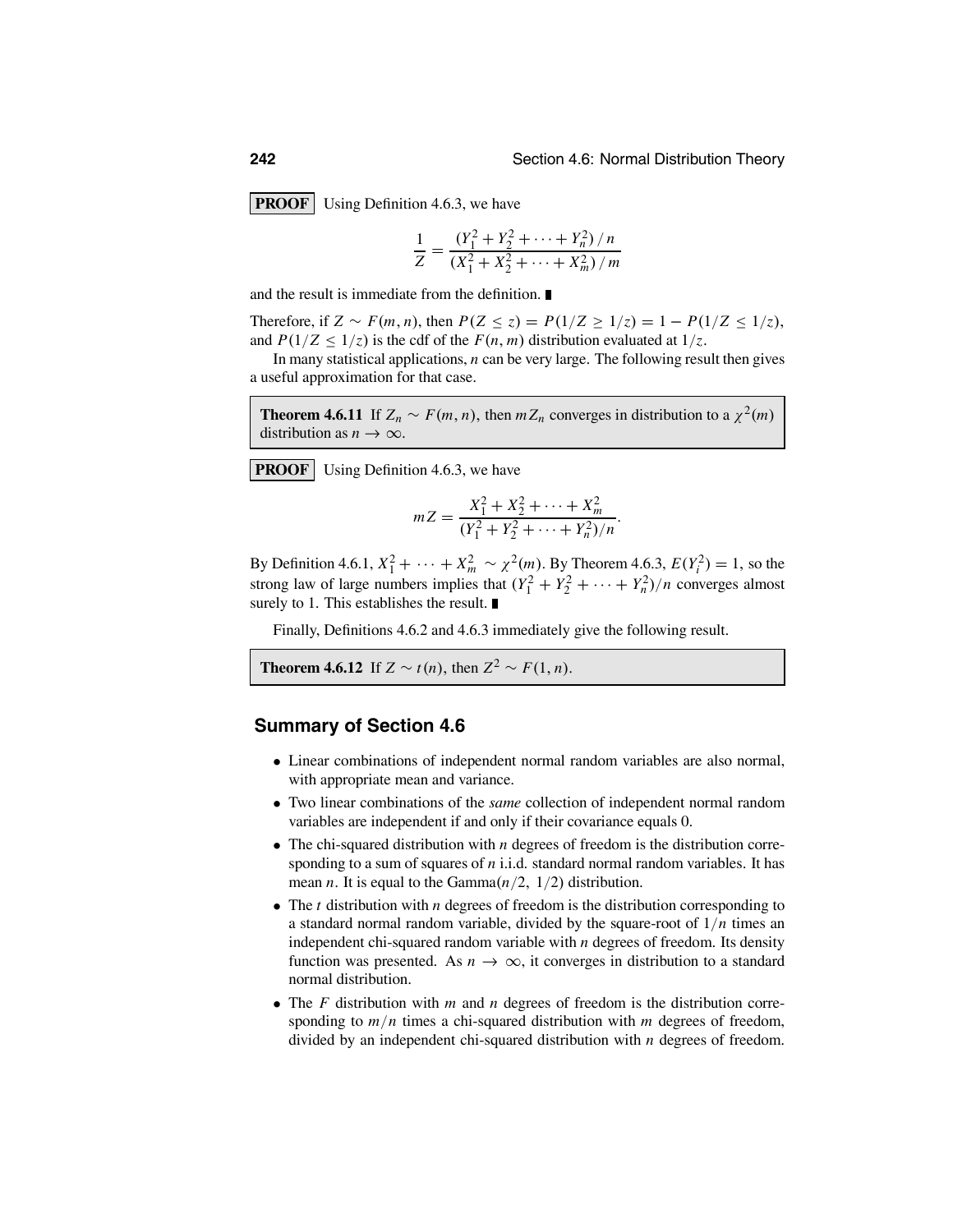Its density function was presented. If *t* has a  $t(n)$  distribution, then  $t^2$  is distributed  $F(1, n)$ .

### **EXERCISES**

**4.6.1** Let *X*<sub>1</sub> ∼ *N*(3, 2<sup>2</sup>) and *X*<sub>2</sub> ∼ *N*(−8, 5<sup>2</sup>) be independent. Let *U* = *X*<sub>1</sub> − 5*X*<sub>2</sub> and  $V = -6X_1 + CX_2$ , where *C* is a constant.

(a) What are the distributions of *U* and *V*?

(b) What value of *C* makes *U* and *V* be independent?

**4.6.2** Let *X* ∼ *N*(3, 5) and *Y* ∼ *N*(−7, 2) be independent.

(a) What is the distribution of  $Z = 4X - Y/3$ ?

(b) What is the covariance of *X* and *Z*?

**4.6.3** Let *X* ∼ *N*(3, 5) and *Y* ∼ *N*(−7, 2) be independent. Find values of  $C_1$ ,  $C_2$ ,  $C_3$ , *C*<sub>4</sub>, *C*<sub>5</sub> so that  $C_1(X + C_2)^2 + C_3(Y + C_4)^2 \sim \chi^2(C_5)$ .

**4.6.4** Let *X* ∼  $\chi^2(n)$  and *Y* ∼ *N*(0, 1) be independent. Prove that *X* +  $Y^2$  ∼  $\chi^2(n + 1)$ .

**4.6.5** Let  $X \sim \chi^2(n)$  and  $Y \sim \chi^2(m)$  be independent. Prove that  $X + Y \sim \chi^2(n+m)$ . **4.6.6** Let  $X_1, X_2, \ldots, X_{4n}$  be i.i.d. with distribution  $N(0, 1)$ . Find a value of C such that

$$
C\frac{X_1^2 + X_2^2 + \dots + X_n^2}{X_{n+1}^2 + X_{n+2}^2 + \dots + X_{4n}^2} \sim F(n, 3n).
$$

**4.6.7** Let  $X_1, X_2, \ldots, X_{n+1}$  be i.i.d. with distribution  $N(0, 1)$ . Find a value of C such that

$$
C \frac{X_1}{\sqrt{X_2^2 + \dots + X_n^2 + X_{n+1}^2}} \sim t(n).
$$

**4.6.8** Let *X* ∼ *N*(3, 5) and *Y* ∼ *N*(−7, 2) be independent. Find values of  $C_1$ ,  $C_2$ ,  $C_3$ , *C*4,*C*5,*C*<sup>6</sup> so that

$$
\frac{C_1(X+C_2)^{C_3}}{(Y+C_4)^{C_5}} \sim t(C_6).
$$

**4.6.9** Let *X* ∼ *N*(3, 5) and *Y* ∼ *N*(−7, 2) be independent. Find values of  $C_1$ ,  $C_2$ ,  $C_3$ , *C*4,*C*5,*C*6,*C*<sup>7</sup> so that

$$
\frac{C_1(X+C_2)^{C_3}}{(Y+C_4)^{C_5}} \sim F(C_6, C_7).
$$

**4.6.10** Let  $X_1, X_2, \ldots, X_{100}$  be independent, each with the standard normal distribution.

(a) Compute the distribution of  $X_1^2$ .

(b) Compute the distribution of  $X_3^2 + X_5^2$ .

(c) Compute the distribution of  $X_{10}/\sqrt{(X_{20}^2 + X_{30}^2 + X_{40}^2)/3}$ .

(d) Compute the distribution of  $3X_{10}^2 / [X_{20}^2 + X_{30}^2 + X_{40}^2]$ .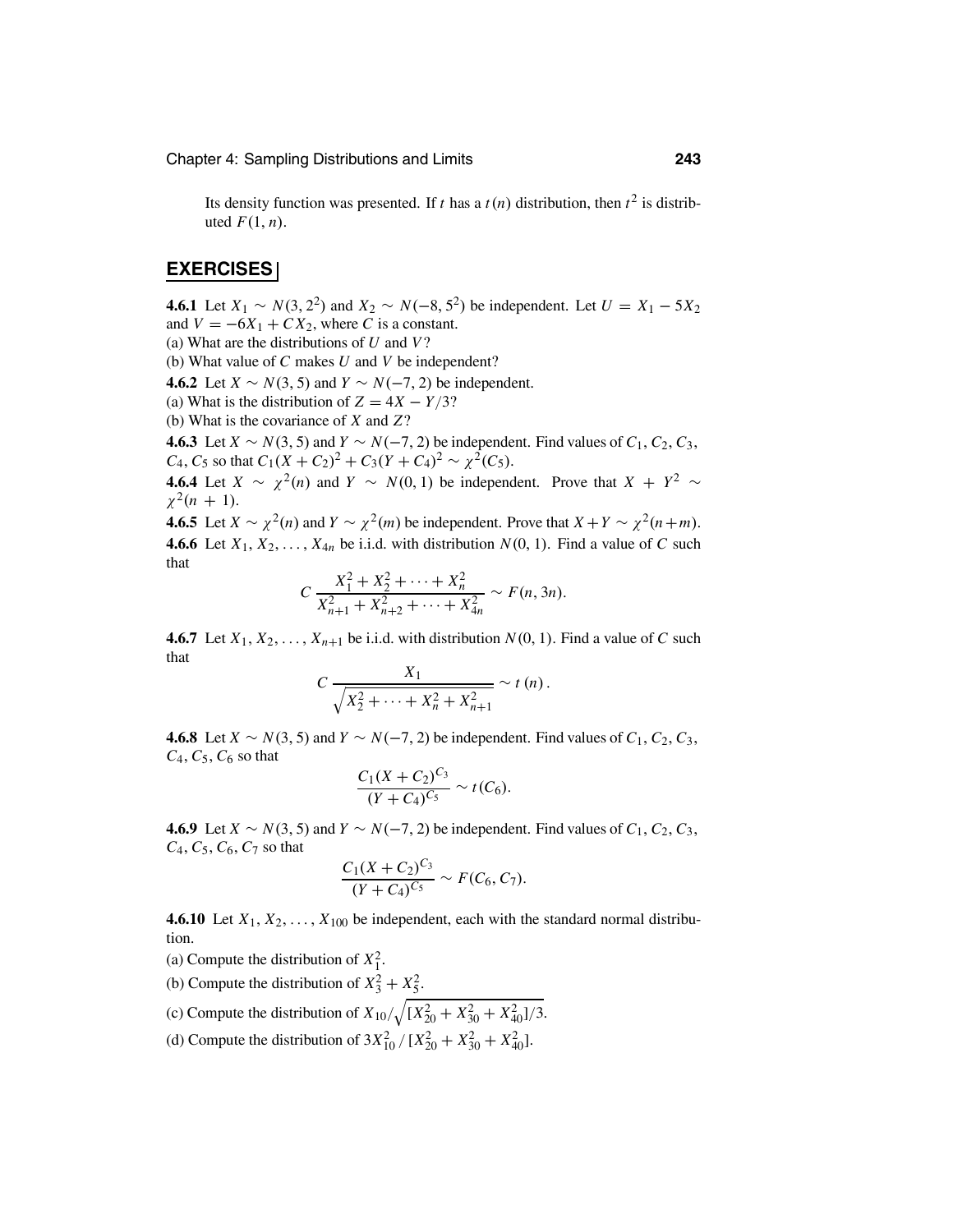(e) Compute the distribution of

$$
\frac{30}{70} \frac{X_1^2 + X_2^2 + \dots + X_{70}^2}{X_{71}^2 + X_{72}^2 + \dots + X_{100}^2}.
$$

**4.6.11** Let  $X_1, X_2, \ldots, X_{61}$  be independent, each distributed as  $N(\mu, \sigma^2)$ . Set  $\overline{X} =$  $(1/61)(X_1 + X_2 + \cdots + X_{61})$  and

$$
S^{2} = \frac{1}{60} \Big[ (X_{1} - \bar{X})^{2} + (X_{2} - \bar{X})^{2} + \dots + (X_{61} - \bar{X})^{2} \Big]
$$

as usual.

(a) For what values of *K* and *m* is it true that the quantity  $Y = K(\bar{X} - \mu)/\sqrt{S^2}$  has a *t* distribution with *m* degrees of freedom?

(b) With *K* as in part (a), find *y* such that  $P(Y \ge y) = 0.05$ .

(c) For what values of *a* and *b* and *c* is it true that the quantity  $W = a(\bar{X} - \mu)^2/S^2$  has an *F* distribution with *b* and *c* degrees of freedom?

(d) For those values of *a* and *b* and *c*, find a quantity w so that  $P(W \ge w) = 0.05$ .

**4.6.12** Suppose the core temperature (in degrees celsius, when used intensively) of the latest Dell desktop computer is normally distributed with mean 40 and standard deviation 5, while for the latest Compaq it is normally distributed with mean 45 and standard deviation 8. Suppose we measure the Dell temperature 20 times (on separate days) and obtain measurements  $D_1, D_2, \ldots, D_{20}$ , and we also measure the Compaq temperature 30 times and obtain measurements  $C_1, C_2, \ldots, C_{30}$ .

- (a) Compute the distribution of  $\overline{D} \equiv (D_1 + \cdots + D_{20})/20$ .
- (b) Compute the distribution of  $\overline{C} \equiv (C_1 + \cdots + C_{30})/30$ .
- (c) Compute the distribution of  $Z = \overline{C} \overline{D}$ .
- (d) Compute  $P(\bar{C} < \overline{D})$ .

(e) Let 
$$
U = (D_1 - \bar{D})^2 + (D_2 - \bar{D})^2 + \cdots + (D_{20} - \bar{D})^2
$$
. What is  $P(U > 633.25)$ ?

### **PROBLEMS**

**4.6.13** Let *X* ∼ *N*(0, 1), and let  $P(Y = 1) = P(Y = -1) = 1/2$ . Assume *X* and *Y* are independent. Let  $Z = XY$ .

(a) Prove that  $Z \sim N(0, 1)$ .

(b) Prove that  $Cov(X, Z) = 0$ .

(c) Prove directly that *X* and *Z* are *not* independent.

(d) Why does this not contradict Theorem 4.6.2?

**4.6.14** Let *Z* ∼ *t*(*n*). Prove that  $P(Z < -x) = P(Z > x)$  for  $x \in R^1$ , namely, prove that the  $t(n)$  distribution is symmetric about 0.

**4.6.15** Let *X<sub>n</sub>* ∼ *F*(*n*, 2*n*) for *n* = 1, 2, 3, ... . Prove that *X<sub>n</sub>* → 1 in probability and with probability 1.

**4.6.16** (*The general chi-squared distribution*) Prove that for  $\alpha > 0$ , the function

$$
f(z) = \frac{1}{2^{\alpha/2} \Gamma(\alpha/2)} z^{(\alpha/2) - 1} e^{-z/2}
$$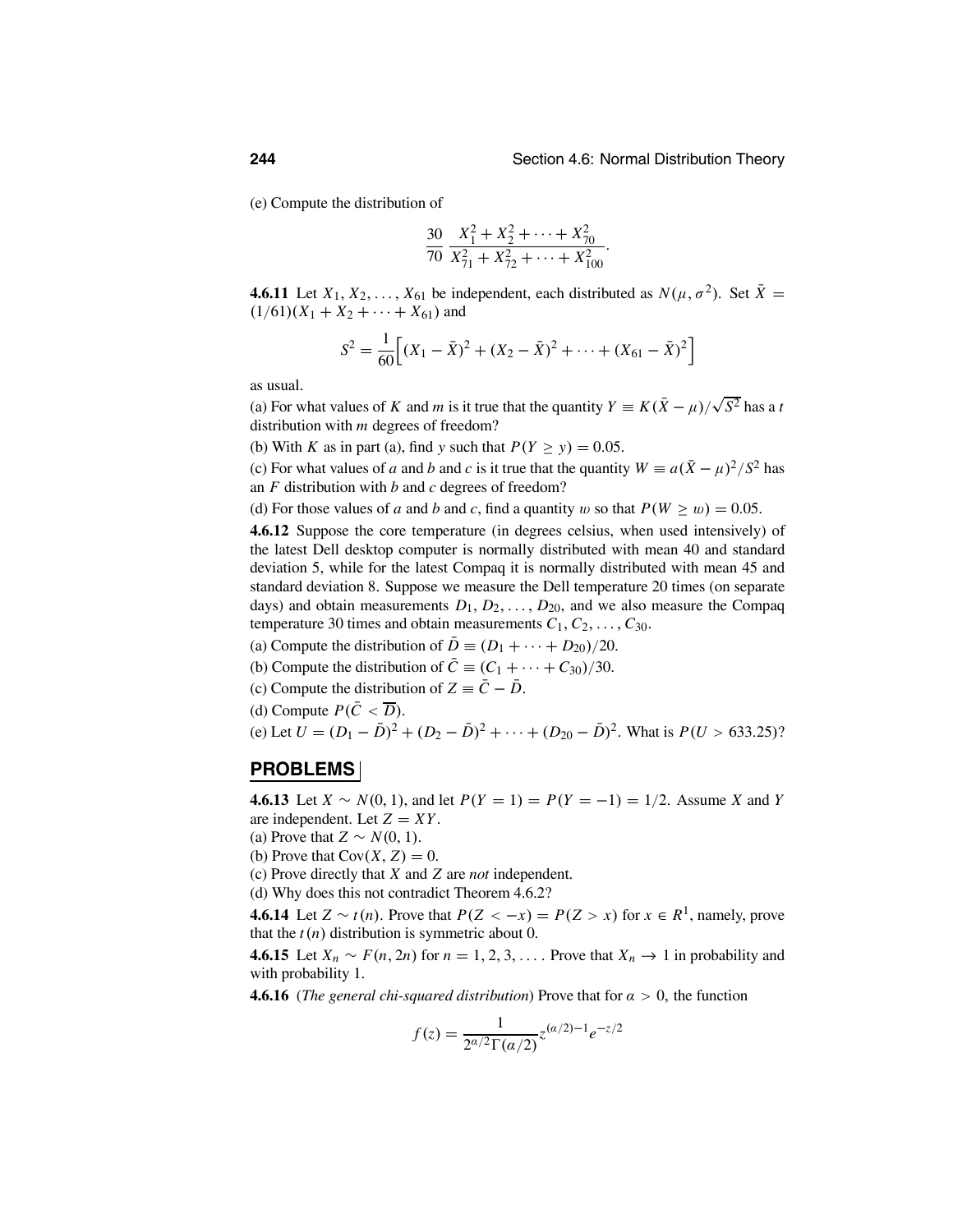defines a probability distribution on  $(0, \infty)$ . This distribution is known as the  $\chi^2(\alpha)$ distribution, i.e., it generalizes the distribution in Section 4.6.2 by allowing the degrees of freedom to be an arbitrary positive real number. (Hint: The  $\chi^2(\alpha)$  distribution is the same as a Gamma $(\alpha/2, 1/2)$  distribution.)

**4.6.17** (MV) (*The general t distribution*) Prove that for  $\alpha > 0$ , the function

$$
f(u) = \frac{\Gamma\left(\frac{\alpha+1}{2}\right)}{\sqrt{\pi} \Gamma\left(\frac{\alpha}{2}\right)} \left(1 + \frac{u^2}{\alpha}\right)^{-(\alpha+1)/2} \frac{1}{\sqrt{\alpha}}
$$

defines a probability distribution on  $(-\infty, \infty)$  by showing that the random variable

$$
U = \frac{X}{\sqrt{Y/a}}
$$

has this density when *X* ∼ *N*(0, 1) independent of *Y* ∼  $\chi^2(\alpha)$ , as in Problem 4.6.16. This distribution is known as the  $t(\alpha)$  distribution, i.e., it generalizes the distribution in Section 4.6.3 by allowing the degrees of freedom to be an arbitrary positive real number. (Hint: The proof is virtually identical to that of Theorem 4.6.7.)

**4.6.18** (MV) (*The general F distribution*) Prove that for  $\alpha > 0$ ,  $\beta > 0$ , the function

$$
f(u)=\frac{\Gamma\left(\frac{\alpha+\beta}{2}\right)}{\Gamma\left(\frac{\alpha}{2}\right)\Gamma\left(\frac{\beta}{2}\right)}\left(\frac{\alpha}{\beta}u\right)^{(\alpha/2)-1}\left(1+\frac{\alpha}{\beta}u\right)^{-(\alpha+\beta)/2}\frac{\alpha}{\beta}
$$

defines a probability distribution on  $(0, \infty)$  by showing that the random variable

$$
U=\frac{X/\alpha}{Y/\beta}
$$

has this density whenever  $X \sim \chi^2(\alpha)$  independent of  $Y \sim \chi^2(\beta)$ , as in Problem 4.6.16. This distribution is known as the  $F(\alpha, \beta)$  distribution, i.e., it generalizes the distribution in Section 4.6.4 by allowing the numerator and denominator degrees of freedom to be arbitrary positive real numbers. (Hint: The proof is virtually identical to that of Theorem 4.6.9).

**4.6.19** Prove that when  $X \sim t(\alpha)$ , as defined in Problem 4.6.17, and  $\alpha > 1$ , then  $E(X) = 0$ . Further prove that when  $\alpha > 2$ , Var $(X) = \alpha/(\alpha - 2)$ . You can assume the existence of these integrals — see Challenge 4.6.21. (Hint: To evaluate the second moment, use  $Y = X^2 \sim F(1, \alpha)$  as defined in Problem 4.6.18.)

**4.6.20** Prove that when  $X \sim F(\alpha, \beta)$ , then  $E(X) = \beta/(\beta - 2)$  when  $\beta > 2$  and Var(*X*) =  $2\beta^2(\alpha + \beta - 2)/\alpha(\beta - 2)^2(\beta - 4)$  when  $\beta > 4$ .

### **CHALLENGES**

**4.6.21** Following Problem 4.6.19, prove that the mean of *X* does not exist whenever  $0 < \alpha \leq 1$ . Further prove that the variance of *X* does not exist whenever  $0 < \alpha \leq 1$ and is infinite when  $1 < \alpha \leq 2$ .

**4.6.22** Prove the identity (4.7.1) in Section 4.7, which arises as part of the proof of Theorem 4.6.6.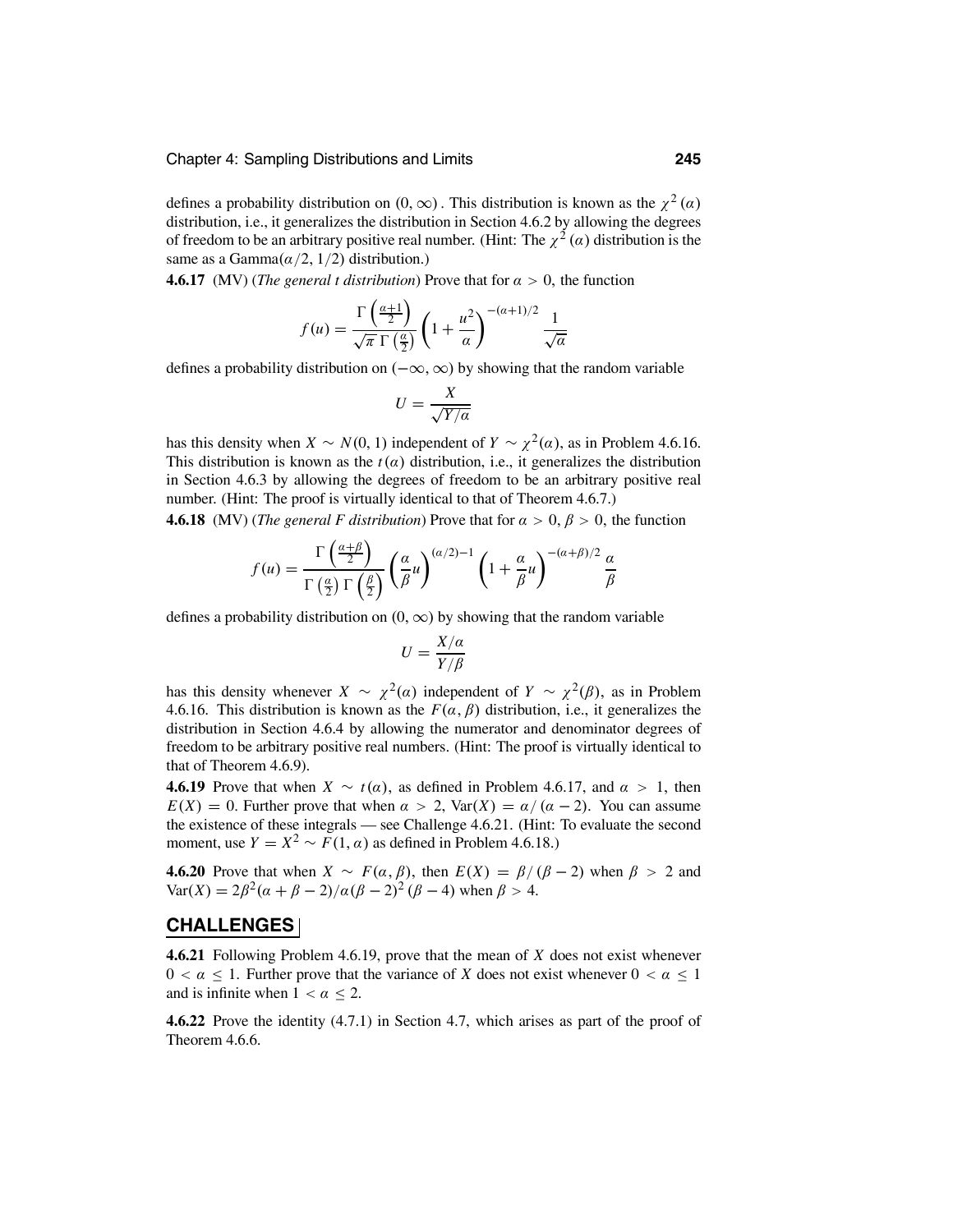## **4.7 Further Proofs (Advanced) Proof of Theorem 4.3.1**

*We want to prove the following result. Let Z*, *Z*1, *Z*2,... *be random variables. Suppose*  $Z_n \to Z$  with probability 1. Then  $Z_n \to Z$  in probability. That is, if a sequence of *random variables converges almost surely, then it converges in probability to the same limit.*

Assume  $P(Z_n \to Z) = 1$ . Fix  $\epsilon > 0$ , and let  $A_n = \{s : |Z_m - Z| \ge \epsilon \text{ for some }$  $m \ge n$ . Then  $\{A_n\}$  is a decreasing sequence of events. Furthermore, if  $s \in \bigcap_{n=1}^{\infty} A_n$ , then  $Z(s) = Z(s)$  as  $n \to \infty$ . Using then  $Z_n(s) \to Z(s)$  as  $n \to \infty$ . Hence,

$$
P\left(\bigcap_{n=1}^{\infty}A_n\right)\leq P(Z_n\not\to Z)=0.
$$

By continuity of probabilities, we have  $\lim_{n\to\infty} P(A_n) = P(\bigcap_{n=1}^{\infty} A_n) = 0$ . Hence,  $P(|Z_n - Z| \ge \epsilon) \le P(A_n) \to 0$  as  $n \to \infty$ . Because this is true for any  $\epsilon > 0$ , we see that  $Z_n \to Z$  in probability.

### **Proof of Theorem 4.4.1**

*We show that if*  $X_n \stackrel{P}{\to} X$ *, then*  $X_n \stackrel{D}{\to} X$ *.* 

Suppose  $X_n \to X$  in probability and that  $P(X = x) = 0$ . We wish to show that lim<sub>*n*→∞</sub>  $P(X_n \leq x) = P(X \leq x)$ .

Choose any  $\epsilon > 0$ . Now, if  $X_n \leq x$ , then we must have either  $X \leq x + \epsilon$  or  $|X - X_n| \geq \epsilon$ . Hence, by subadditivity,

$$
P(X_n \leq x) \leq P(X \leq x + \epsilon) + P(|X - X_n| \geq \epsilon).
$$

Replacing *x* by  $x - \epsilon$  in this equation, we see also that

$$
P(X \leq x - \epsilon) \leq P(X_n \leq x) + P(|X - X_n| \geq \epsilon).
$$

Rearranging and combining these two inequalities, we have

$$
P(X \leq x - \epsilon) - P(|X - X_n| \geq \epsilon) \leq P(X_n \leq x) \leq P(X \leq x + \epsilon) + P(|X - X_n| \geq \epsilon).
$$

This is the key.

We next let  $n \to \infty$ . Because  $X_n \to X$  in probability, we know that

$$
\lim_{n\to\infty} P(|X - X_n| \geq \epsilon) = 0.
$$

This means that  $\lim_{n\to\infty} P(X_n \leq x)$  is "sandwiched" between  $P(X \leq x - \epsilon)$  and  $P(X \leq x + \epsilon)$ .

We then let  $\epsilon \searrow 0$ . By continuity of probabilities,

$$
\lim_{\epsilon \searrow 0} P(X \le x + \epsilon) = P(X \le x) \text{ and } \lim_{\epsilon \searrow 0} P(X \le x - \epsilon) = P(X < x).
$$

This means that  $\lim_{n\to\infty} P(X_n \leq x)$  is "sandwiched" between  $P(X < x)$  and  $P(X \leq x)$ *x*).

But because  $P(X = x) = 0$ , we must have  $P(X < x) = P(X \leq x)$ . Hence, lim<sub>*n*→∞</sub>  $P(X_n \le x) = P(X \le x)$ , as required. ■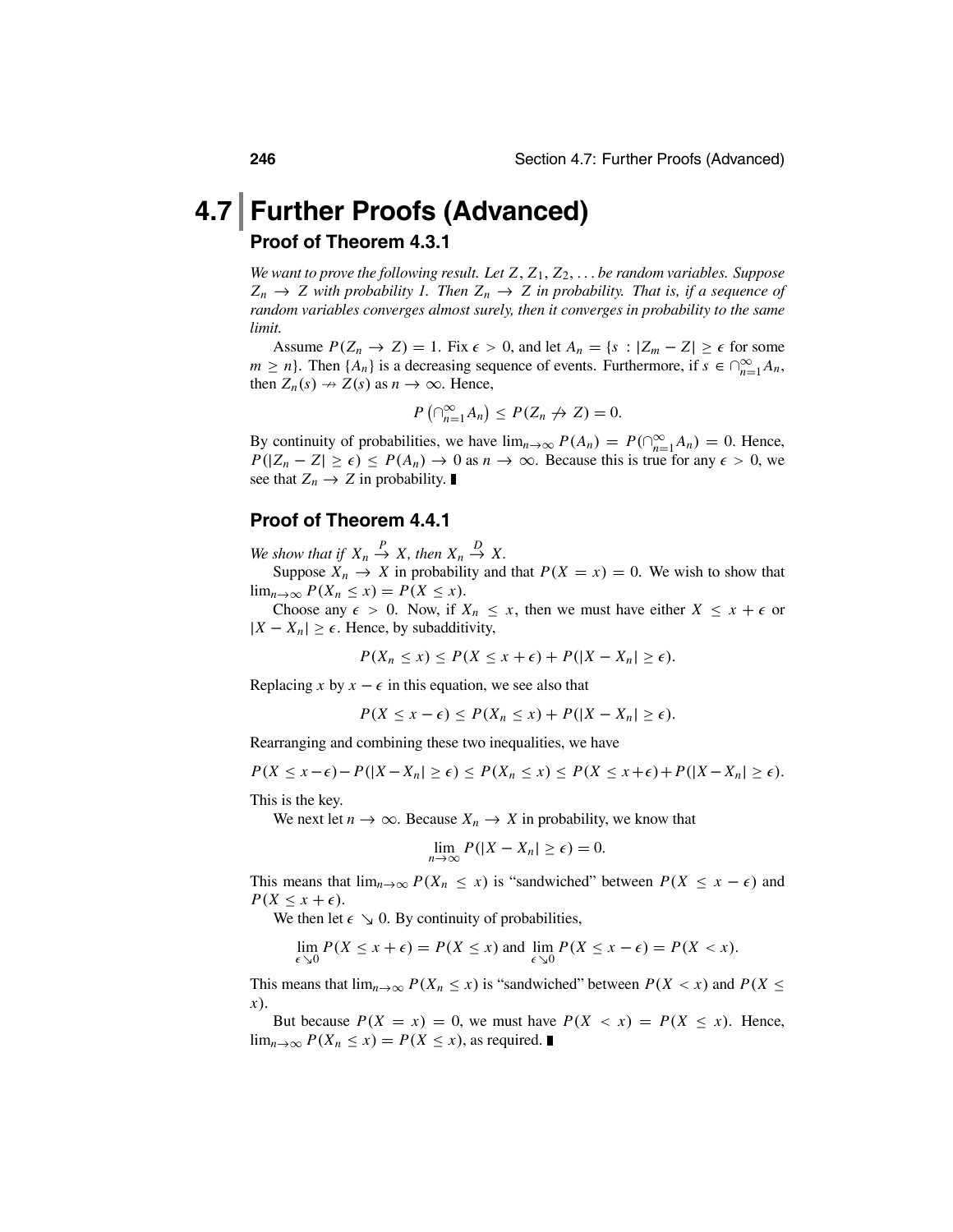### **Proof of Theorem 4.4.3 (***The central limit theorem***)**

*We must prove the following.* Let  $X_1, X_2, \ldots$  *be i.i.d. with finite mean*  $\mu$  *and finite variance*  $\sigma^2$ *. Let*  $Z \sim N(0, 1)$ *. Set*  $S_n = X_1 + \cdots + X_n$ *, and* 

$$
Z_n = \frac{S_n - n\mu}{\sqrt{n\sigma^2}}.
$$

*Then as n*  $\rightarrow \infty$ *, the sequence* { $Z_n$ } *converges in distribution to the Z, i.e.,*  $Z_n \stackrel{D}{\rightarrow} Z$ *.* 

Recall that the standard normal distribution has moment-generating function given by  $m_Z(s) = \exp(s^2/2)$ .

We shall now *assume* that  $m_{Z_n}(s)$  is finite for  $|s| < s_0$  for some  $s_0 > 0$ . (This assumption can be eliminated by using *characteristic functions* instead of momentgenerating functions.) Assuming this, we will prove that for each real number *s*, we have  $\lim_{n\to\infty} m_{Z_n}(s) = m_Z(s)$ , where  $m_{Z_n}(s)$  is the moment-generating function of  $Z_n$ . It then follows from Theorem 4.4.2 that  $Z_n$  converges to *Z* in distribution.

To proceed, let  $Y_i = (X_i - \mu) / \sigma$ . Then  $E(Y_i) = 0$  and  $E(Y_i^2) = \text{Var}(Y_i) = 1$ . Also, we have

$$
Z_n = \frac{1}{\sqrt{n}}(Y_1 + \cdots + Y_n).
$$

Let  $m_Y(s) = E(e^{sY_i})$  be the moment-generating function of  $Y_i$  (which is the same for all *i*, because they are i.i.d.). Then using independence, we compute that

$$
\lim_{n \to \infty} m_{Z_n}(s) = \lim_{n \to \infty} E\left(e^{sZ_n}\right) = \lim_{n \to \infty} E\left(e^{s(Y_1 + \dots + Y_n)/\sqrt{n}}\right)
$$
  
\n
$$
= \lim_{n \to \infty} E\left(e^{sY_1/\sqrt{n}} e^{sY_2/\sqrt{n}} \cdots e^{sY_n/\sqrt{n}}\right)
$$
  
\n
$$
= \lim_{n \to \infty} E\left(e^{sY_1/\sqrt{n}}\right) E\left(e^{sY_2/\sqrt{n}}\right) \cdots E\left(e^{sY_n/\sqrt{n}}\right)
$$
  
\n
$$
= \lim_{n \to \infty} m_Y(s/\sqrt{n}) m_Y(s/\sqrt{n}) \cdots m_Y(s/\sqrt{n})
$$
  
\n
$$
= \lim_{n \to \infty} m_Y(s/\sqrt{n})^n.
$$

Now, we know from Theorem 3.5.3 that  $m_Y(0) = E(e^0) = 1$ . Also,  $m'_Y(0) =$  $E(Y_i) = 0$  and  $m''_Y(0) = E(Y_i^2) = 1$ . But then expanding  $m_Y(s)$  in a Taylor series around  $s = 0$ , we see that

$$
m_Y(s) = 1 + 0s + \frac{1}{2!} s^2 + o(s^2) = 1 + s^2/2 + o(s^2),
$$

where  $o(s^2)$  stands for a quantity that, as  $s \to 0$ , goes to 0 faster than  $s^2$  does namely,  $o(s^2)/s \to 0$  as  $s \to 0$ . This means that

$$
m_Y(s/\sqrt{n}) = 1 + (s/\sqrt{n})^2/2 + o((s/\sqrt{n})^2) = 1 + s^2/2n + o(1/n),
$$

where now  $o(1/n)$  stands for a quantity that, as  $n \to \infty$ , goes to 0 faster than  $1/n$ does.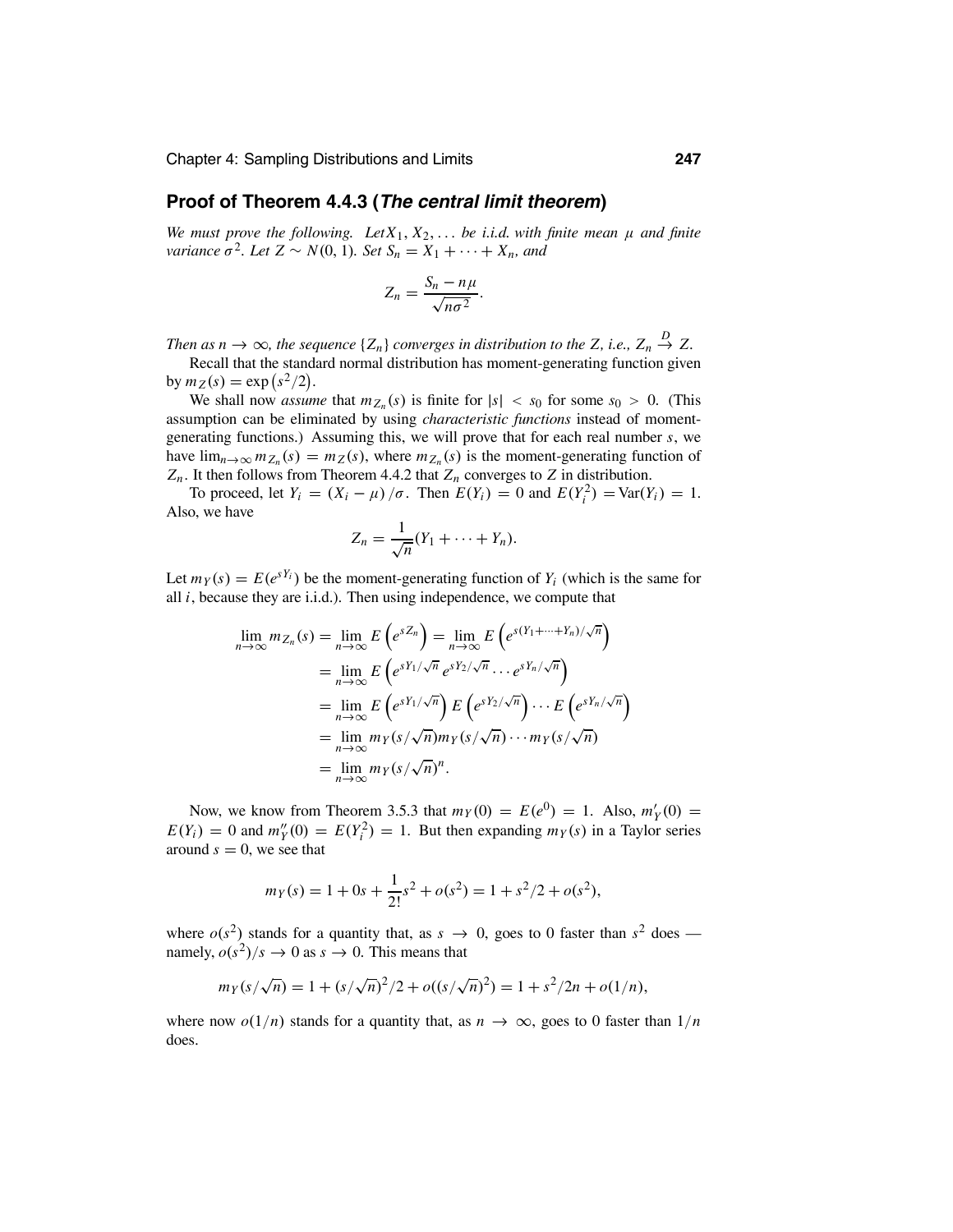Finally, we recall from calculus that, for any real number *c*,  $\lim_{n\to\infty} (1 + c/n)^n$  = *ec*. It follows from this and the above that

$$
\lim_{n \to \infty} (m_Y(s/2\sqrt{n}))^n = \lim_{n \to \infty} (1 + s^2/2n)^n = e^{s^2/2}.
$$

That is,  $\lim_{n\to\infty} m_{Z_n}(s) = e^{s^2/2}$ , as claimed.

### **Proof of Theorem 4.6.2**

*We prove the following. Suppose*  $X_i \sim N(\mu_i, \sigma_i^2)$  *for*  $i = 1, 2, ..., n$  *and also that the*  ${X_i}$  *are independent. Let*  $U = \sum_{i=1}^n a_i X_i$  *and*  $V = \sum_{i=1}^n b_i X_i$ , for some constants  ${a_i}$  *and*  ${b_i}$ *. Then Cov*(*U*, *V*) =  $\sum_i a_i b_i \sigma_i^2$ . Furthermore, Cov(*U*, *V*) = 0 *if and only if U and V are independent.*

It was proved in Section 4.6 that Cov $(U, V) = \sum_i a_i b_i \sigma_i^2$  and that Cov $(U, V) = 0$ if *U* and *V* are independent. It remains to prove that, if  $Cov(U, V) = 0$ , then *U* and *V* are independent. For simplicity, we take  $n = 2$  and  $\mu_1 = \mu_2 = 0$  and  $\sigma_1^2 = \sigma_2^2 = 1$ ; the general case is similar but messier. We therefore have

$$
U = a_1X_1 + a_2X_2
$$
 and  $V = b_1X_1 + b_2X_2$ .

The Jacobian derivative of this transformation is

$$
J(x_1, x_2) = \frac{\partial U}{\partial X_1} \frac{\partial V}{\partial X_2} - \frac{\partial V}{\partial X_1} \frac{\partial U}{\partial X_2} = a_1 b_2 - b_1 a_2.
$$

Inverting the transformation gives

$$
X_1 = \frac{b_2 U - a_2 V}{a_1 b_2 - b_1 a_2}
$$
 and  $X_2 = \frac{a_1 V - b_1 U}{a_1 b_2 - b_1 a_2}$ .

Also,

$$
f_{X_1,X_2}(x_1,x_2)=\frac{1}{2\pi}e^{-(x_1^2+x_2^2)/2}.
$$

Hence, from the multidimensional change of variable theorem (Theorem 2.9.2), we have

$$
f_{U,V}(u,v) = f_{X_1,X_2}(x_1,x_2) \left( \frac{b_2 u - a_2 v}{a_1 b_2 - b_1 a_2}, \frac{a_1 v - b_1 u}{a_1 b_2 - b_1 a_2} \right) |J(x_1,x_2)|^{-1}
$$
  
= 
$$
\frac{1}{2\pi} \frac{\exp\left\{ -((b_2 u - a_2 v)^2 + (a_1 v - b_1 u)^2)/2(a_1 b_2 - b_1 a_2)^2 \right\}}{|a_1 b_2 - b_1 a_2|}.
$$

But

$$
(b_2u - a_2v)^2 + (a_1v - b_1u)^2 = (b_1^2 + b_2^2)u^2 + (a_1^2 + a_2^2)v^2 - 2(a_1b_1 + a_2b_2)uv
$$

and  $Cov(U, V) = a_1b_1 + a_2b_2$ . Hence, if  $Cov(U, V) = 0$ , then

$$
(b_2u - a_2v)^2 + (a_1v - b_1u)^2 = (b_1^2 + b_2^2)u^2 + (a_1^2 + a_2^2)v^2
$$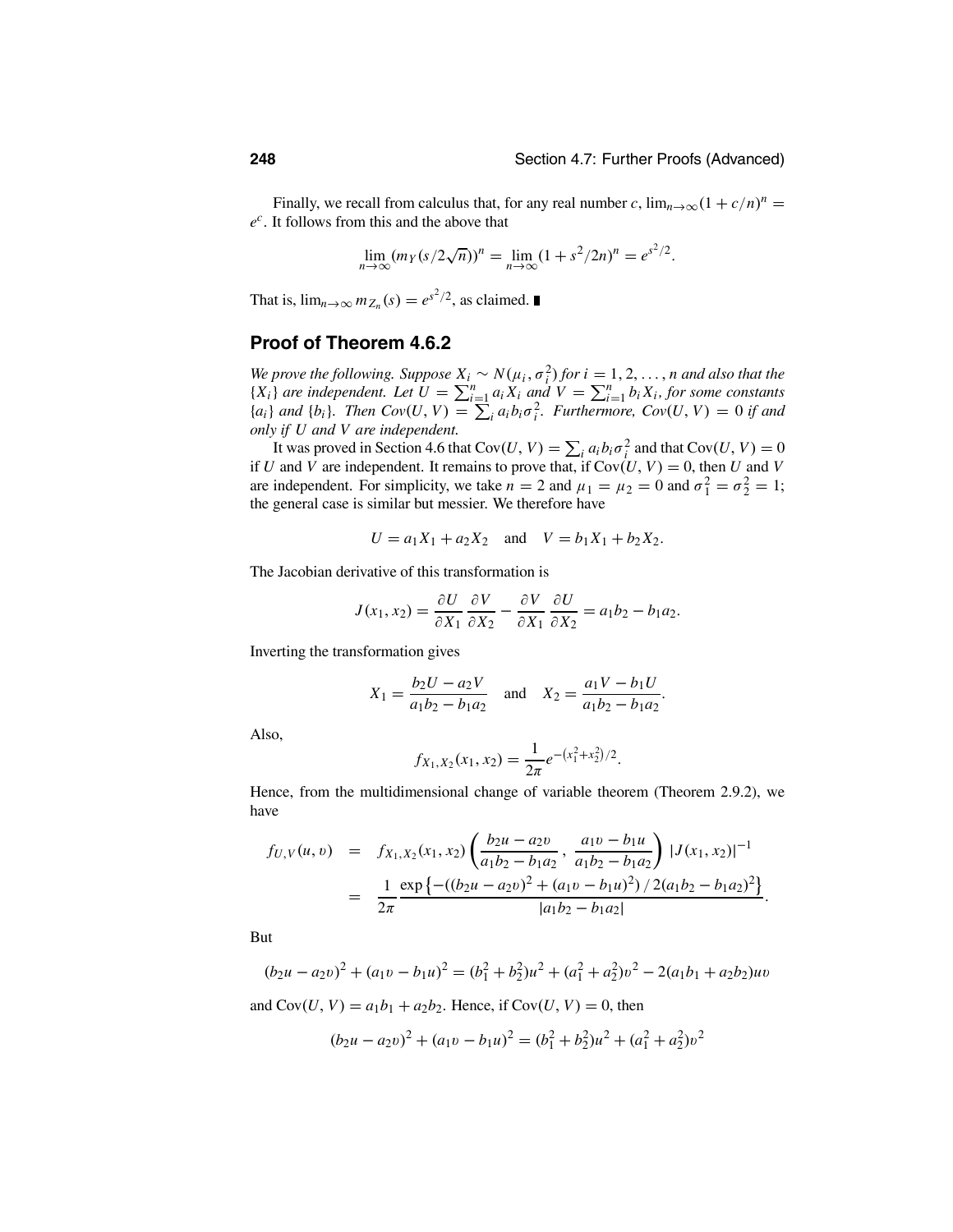and

$$
f_{U,V}(u,v) = \frac{\exp\left\{-(b_1^2 + b_2^2)u^2 + (a_1^2 + a_2^2)v^2\right)/2(a_1b_2 - b_1a_2)^2\right\}}{2\pi|a_1b_2 - b_1a_2|}
$$
  
= 
$$
\frac{\exp\left\{-(b_1^2 + b_2^2)u^2/2(a_1b_2 - b_1a_2)^2\right\}\exp\left\{-(a_1^2 + a_2^2)v^2/2(a_1b_2 - b_1a_2)^2\right\}}{2\pi|a_1b_2 - b_1a_2|}.
$$

It follows that we can *factor*  $f_{U,V}(u, v)$  as a function of *u* times a function of *v*. But this implies (see Problem 2.8.19) that *U* and *V* are independent.

### **Proof of Theorem 4.6.6**

*We want to prove that when*  $X_1, \ldots, X_n$  *are i.i.d.*  $N(\mu, \sigma^2)$  *and* 

$$
\bar{X} = \frac{1}{n}(X_1 + \dots + X_n)
$$
 and  $S^2 = \frac{1}{n-1}\sum_{i=1}^n (X_i - \bar{X})^2$ ,

*then*  $(n - 1) S^2/\sigma^2 \sim \chi^2(n - 1)$  *and, furthermore, that*  $S^2$  *and*  $\bar{X}$  *are independent.* We have

$$
\frac{n-1}{\sigma^2}S^2 = \sum_{i=1}^n \left(\frac{X_i - \bar{X}}{\sigma}\right)^2.
$$

We rewrite this expression as (see Challenge 4.6.22)

$$
\frac{n-1}{\sigma^2} S^2
$$
\n
$$
= \left(\frac{X_1 - X_2}{\sigma \sqrt{2}}\right)^2 + \left(\frac{X_1 + X_2 - 2X_3}{\sigma \sqrt{2 \cdot 3}}\right)^2 + \left(\frac{X_1 + X_2 + X_3 - 3X_4}{\sigma \sqrt{3 \cdot 4}}\right)^2 + \dots + \left(\frac{X_1 + X_2 + \dots + X_{n-1} - (n-1)X_n}{\sigma \sqrt{(n-1)n}}\right)^2.
$$
\n(4.7.1)

Now, by Theorem 4.6.1, each of the  $n - 1$  expressions within brackets in (4.7.1) has the standard normal distribution. Furthermore, by Theorem 4.6.2, the expressions within brackets in (4.7.1) are all *independent* of one another and are also all independent of  $\bar{X}$ .

It follows that  $(n-1) S^2/\sigma^2$  is independent of  $\overline{X}$ . It also follows, by the definition of the chi-squared distribution, that  $(n - 1) S^2 / \sigma^2 \sim \chi^2(n - 1)$ . ■

### **Proof of Theorem 4.6.7**

*We want to show that when*  $U \sim t(n)$ *, then* 

$$
f_U(u) = \frac{\Gamma\left(\frac{n+1}{2}\right)}{\sqrt{\pi} \Gamma\left(\frac{n}{2}\right)} \left(1 + \frac{u^2}{n}\right)^{-(n+1)/2} \frac{1}{\sqrt{n}}
$$

*for all*  $u \in R^1$ *.*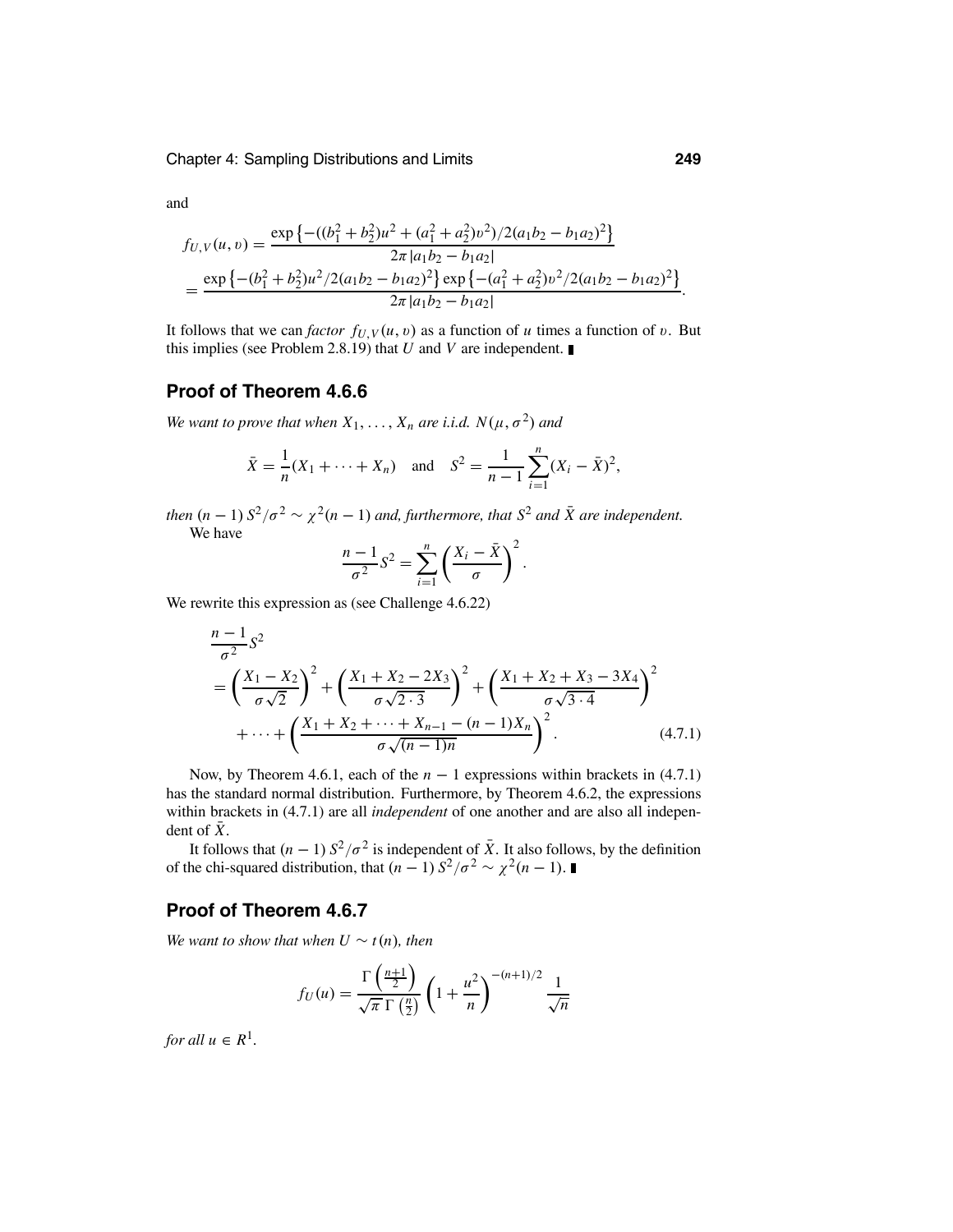Because  $U \sim t(n)$ , we can write  $U = X/\sqrt{Y/n}$ , where *X* and *Y* are independent with *X* ~ *N*(0, 1) and *Y* ~  $\chi^2(n)$ . It follows that *X* and *Y* have joint density given by

$$
f_{X,Y}(x, y) = \frac{e^{-x^2/2}y^{(n/2)-1}e^{-y/2}}{\sqrt{2\pi}2^{n/2}\Gamma(\frac{n}{2})}
$$

when  $y > 0$  (with  $f_{X,Y}(x, y) = 0$  for  $y < 0$ ).

Let  $V = Y$ . We shall use the multivariate change of variables formula (Theorem 2.9.2) to compute the joint density  $f_U$ ,  $v(u, v)$  of *U* and *V*. Because  $U = X/\sqrt{Y/n}$ and  $V = Y$ , it follows that  $X = U\sqrt{V/n}$  and  $Y = V$ . We compute the Jacobian term as 1

$$
J(x, y) = \det \begin{pmatrix} \frac{\partial u}{\partial x} & \frac{\partial v}{\partial x} \\ \frac{\partial u}{\partial y} & \frac{\partial v}{\partial y} \end{pmatrix} = \det \begin{pmatrix} \frac{1}{\sqrt{y/n}} & 0 \\ \frac{-x\sqrt{n}}{y^{3/2}} & 1 \end{pmatrix} = \frac{1}{\sqrt{y/n}}.
$$

Hence,

$$
f_{U,V}(u, v) = f_{X,Y}\left(u\sqrt{\frac{v}{n}}, v\right)J^{-1}\left(u\sqrt{\frac{v}{n}}, v\right)
$$
  
= 
$$
\frac{e^{-(u^2v)/2n}v^{(n/2)-1}e^{-v/2}}{\sqrt{2\pi}2^{n/2}\Gamma\left(\frac{n}{2}\right)}\sqrt{\frac{v}{n}}
$$
  
= 
$$
\frac{1}{\sqrt{\pi}\Gamma(n/2)}\frac{1}{2^{(n+1)/2}}\frac{1}{\sqrt{n}}v^{(n+1)/2-1}e^{-(v/2)(1+u^2/n)}
$$

for  $v > 0$  (with  $f_{U,V}(u, v) = 0$  for  $v < 0$ ).

Finally, we compute the marginal density of *U*:

$$
f_U(u) = \int_{-\infty}^{\infty} f_{U,V}(u, v) dv
$$
  
\n
$$
= \frac{1}{\sqrt{\pi} \Gamma(n/2)} \frac{1}{2^{(n+1)/2}} \frac{1}{\sqrt{n}} \int_{0}^{\infty} v^{(n+1)/2 - 1} e^{-(v/2)(1 + u^2/n)} dv
$$
  
\n
$$
= \frac{1}{\sqrt{\pi} \Gamma(n/2)} \left(1 + \frac{u^2}{n}\right)^{-(n+1)/2} \frac{1}{\sqrt{n}} \int_{0}^{\infty} w^{(n+1)/2 - 1} e^{-w/2} dw
$$
  
\n
$$
= \frac{\Gamma\left(\frac{n+1}{2}\right)}{\sqrt{\pi} \Gamma(n/2)} \left(1 + \frac{u^2}{n}\right)^{-(n+1)/2} \frac{1}{\sqrt{n}},
$$

where we have made the substitution  $w = (1 + u^2/n) v/2$  to get the third equality and then used the definition of the gamma function to obtain the result.

### **Proof of Theorem 4.6.9**

*We want to show that when*  $U \sim F(m, n)$ *, then* 

$$
f_U(u) = \frac{\Gamma\left(\frac{m+n}{2}\right)}{\Gamma\left(\frac{m}{2}\right)\Gamma\left(\frac{n}{2}\right)} \left(\frac{m}{n}u\right)^{(m/2)-1} \left(1 + \frac{m}{n}u\right)^{-(m+n)/2} \frac{m}{n}
$$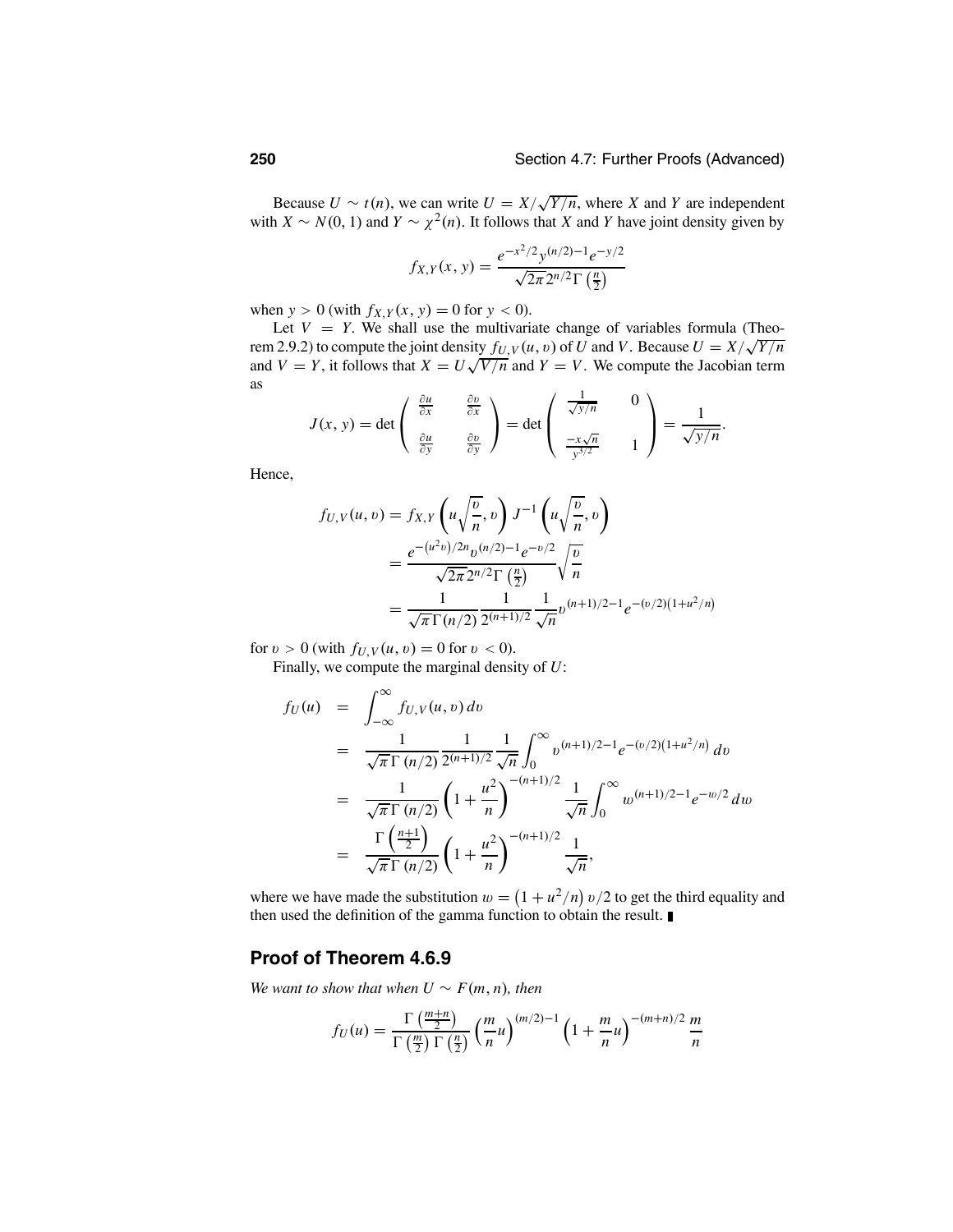*for*  $u > 0$ *, with*  $f_U(u) = 0$  *for*  $u < 0$ *.* 

Because  $U \sim F(n, m)$ , we can write  $U = (X/m)/(Y/n)$ , where *X* and *Y* are independent with  $X \sim \chi^2(m)$  and  $Y \sim \chi^2(n)$ . It follows that *X* and *Y* have joint density given by

$$
f_{X,Y}(x, y) = \frac{x^{(m/2)-1}e^{-x/2}y^{(n/2)-1}e^{-y/2}}{2^{m/2}\Gamma(\frac{m}{2})\,2^{n/2}\Gamma(\frac{n}{2})}
$$

when *x*, *y* > 0 (with  $f_{X,Y}(x, y) = 0$  for  $x < 0$  or  $y < 0$ ).

Let  $V = Y$ , and use the multivariate change of variables formula (Theorem 2.9.2) to compute the joint density  $f_{U,V}(u, v)$  of *U* and *V*. Because  $U = (X/m)/(Y/n)$  and  $V = Y$ , it follows that  $X = (m/n)UV$  and  $Y = V$ . We compute the Jacobian term as

$$
J(x, y) = \det \begin{pmatrix} \frac{\partial u}{\partial x} & \frac{\partial v}{\partial x} \\ \frac{\partial u}{\partial y} & \frac{\partial v}{\partial y} \end{pmatrix} = \det \begin{pmatrix} \frac{n}{m y} & 0 \\ \frac{-nX}{mY^2} & 1 \end{pmatrix} = \frac{n}{m y}.
$$

Hence,

$$
f_{U,V}(u, v) = f_{X,Y}((m/n)uv, v)J^{-1}((m/n)uv, v)
$$
  
= 
$$
\frac{\left(\frac{m}{n}uv\right)^{(m/2)-1}e^{-(m/n)(uv/2)}v^{(n/2)-1}e^{-(v/2)}}{2^{m/2}\Gamma\left(\frac{m}{2}\right)2^{n/2}\Gamma\left(\frac{n}{2}\right)}
$$
  
= 
$$
\frac{1}{\Gamma\left(\frac{m}{2}\right)\Gamma\left(\frac{n}{2}\right)}\left(\frac{m}{n}u\right)^{(m/2)-1}\frac{m}{n}\frac{1}{2^{m/2}}v^{(n/2)-1}e^{-(v/2)(1+mu/n)}
$$

for  $u, v > 0$  (with  $f_{U,V}(u, v) = 0$  for  $u < 0$  or  $v < 0$ ). Finally, we compute the marginal density of *U* as

$$
f_U(u)
$$
  
=  $\int_{-\infty}^{\infty} f_{U,V}(u, v) dv$   
=  $\frac{1}{\Gamma(\frac{m}{2}) \Gamma(\frac{n}{2})} (\frac{m}{n} u)^{(m/2)-1} \frac{m}{n} \frac{1}{2^{m/2}} \int_{0}^{\infty} v^{(n/2)-1} e^{-(v/2)(1+mu/n)} dv$   
=  $\frac{1}{\Gamma(\frac{m}{2}) \Gamma(\frac{n}{2})} (\frac{m}{n} u)^{(m/2)-1} (1 + \frac{m}{n} u)^{-(n+m)/2} \frac{m}{n} \int_{0}^{\infty} w^{(n/2)-1} e^{-w} dw$   
=  $\frac{\Gamma(\frac{m+n}{2})}{\Gamma(\frac{m}{2}) \Gamma(\frac{n}{2})} (\frac{m}{n} u)^{(m/2)-1} (1 + \frac{m}{n} u)^{-(n+m)/2},$ 

where we have used the substitution  $w = (1 + mu/n) v/2$  to get the third equality, and the final result follows from the definition of the gamma function.